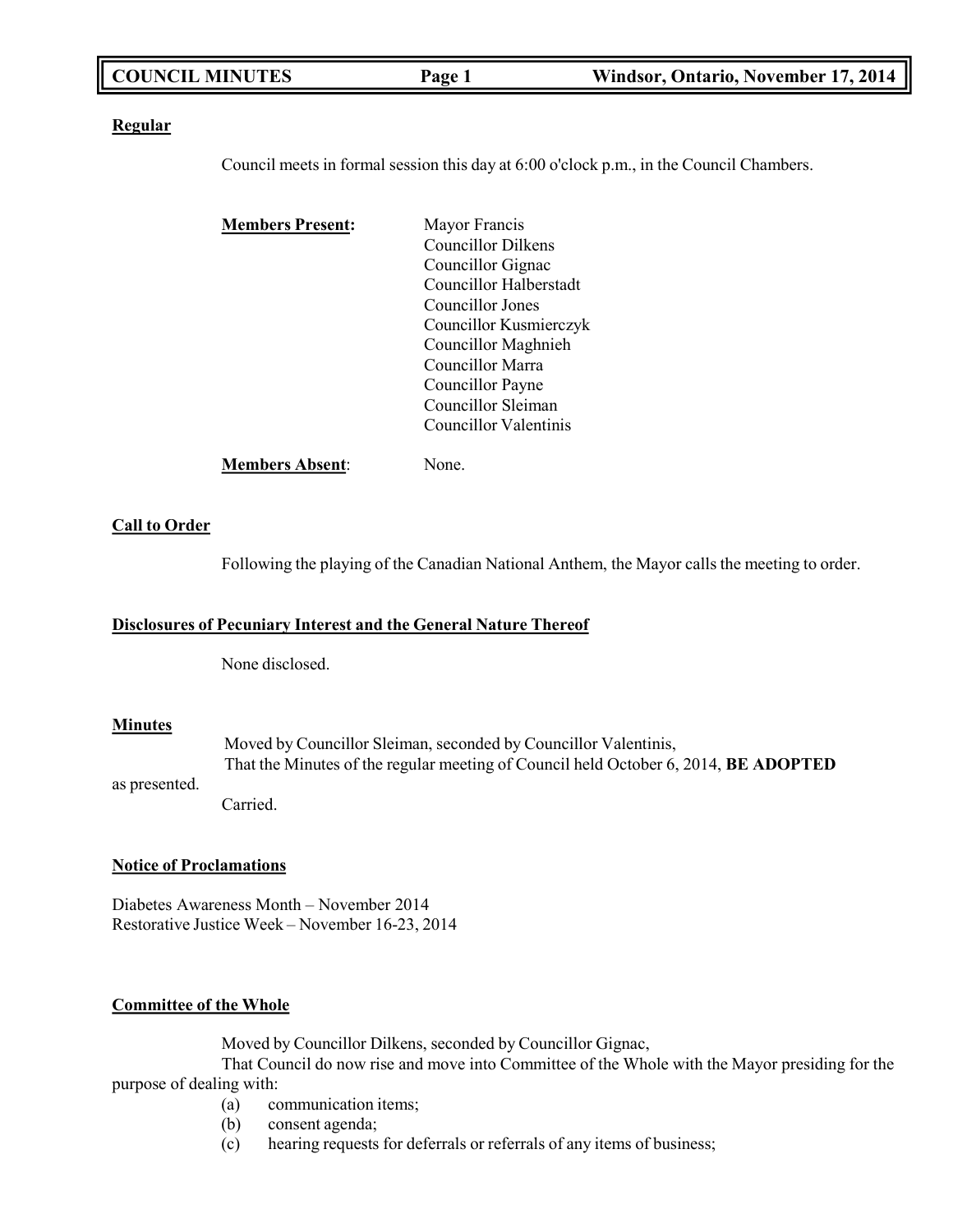- (d) hearing presentations and delegations;
- (e) consideration of business items;
- (f) consideration of Committee reports:
	- (i) **Report of Special In-Camera Meeting or other Committee as may be held prior to Council** (if scheduled);
	- (ii) **Report of the Striking Committee** of its meeting held November 17, 2014; and
	- (iii) **Report No. 40 of the International Relations Committee** of its electronic poll held October 21, 2014
- (g) consideration of By-laws 178-2014 through 188-2014 (inclusive).

Carried.

# **Communications**

Moved by Councillor Halberstadt, seconded by Councillor Jones,

**M364–2014** That the following Communication Items 1 to 9 and 11 to 33 inclusive, as set forth

in the Council Agenda **BE REFERRED** as noted except Communication No. 10 and No. 34 which are dealt with as follows:

## **Communication No. 10:**

Moved by Councillor Gignac, seconded by Councillor Jones.

**M412-2014** That the correspondence from the Ukrainian Canadian Congress dated November 4, 2014 requesting flag installations **BE RECEIVED**, and that Administration **BE DIRECTED** to work with the requestor to determine the location of the flags in commemoration of the Holodomor, the Ukrainian famine genocide of 1932-1933.

Carried.

# **Communication No. 34:**

Moved by Councillor Marra, seconded by Councillor Jones.

**M413-2014** That the Minutes of Transit Windsor and Windsor Chartabus Inc. from its meetings held September 9, 2014 **BE ADOPTED.**

# Carried.

# **MB2014 Comm34**

| <b>Item</b>    | <b>From</b>                                                                   | <b>Description</b>                                                                                                                                                                             |
|----------------|-------------------------------------------------------------------------------|------------------------------------------------------------------------------------------------------------------------------------------------------------------------------------------------|
| 1              | Ministry of Citizenship,<br>Immigration and<br><b>International Trade</b>     | Call for nominations for the June Callwood Outstanding Achievement<br>Award for Voluntarism in Ontario.<br>Note & File<br><b>GP2014</b>                                                        |
| $\overline{2}$ | <b>Ontario Municipal Board</b><br>- Environment and Land<br>Tribunals Ontario | Notice of Arbitration and Statement of Claim regarding 1245 Provincial<br>& 1065 Cabana Road East.<br><b>City Planner</b><br><b>City Solicitor</b><br>Note & File<br><b>ZC2014</b>             |
| 3              | Ministry of the<br>Environment                                                | Environmental Compliance Approval for sanitary sewers to be<br>constructed on Wheelton Drive and Private Drive B at Windsor<br>International Airport.<br><b>City Engineer</b><br><b>SW2014</b> |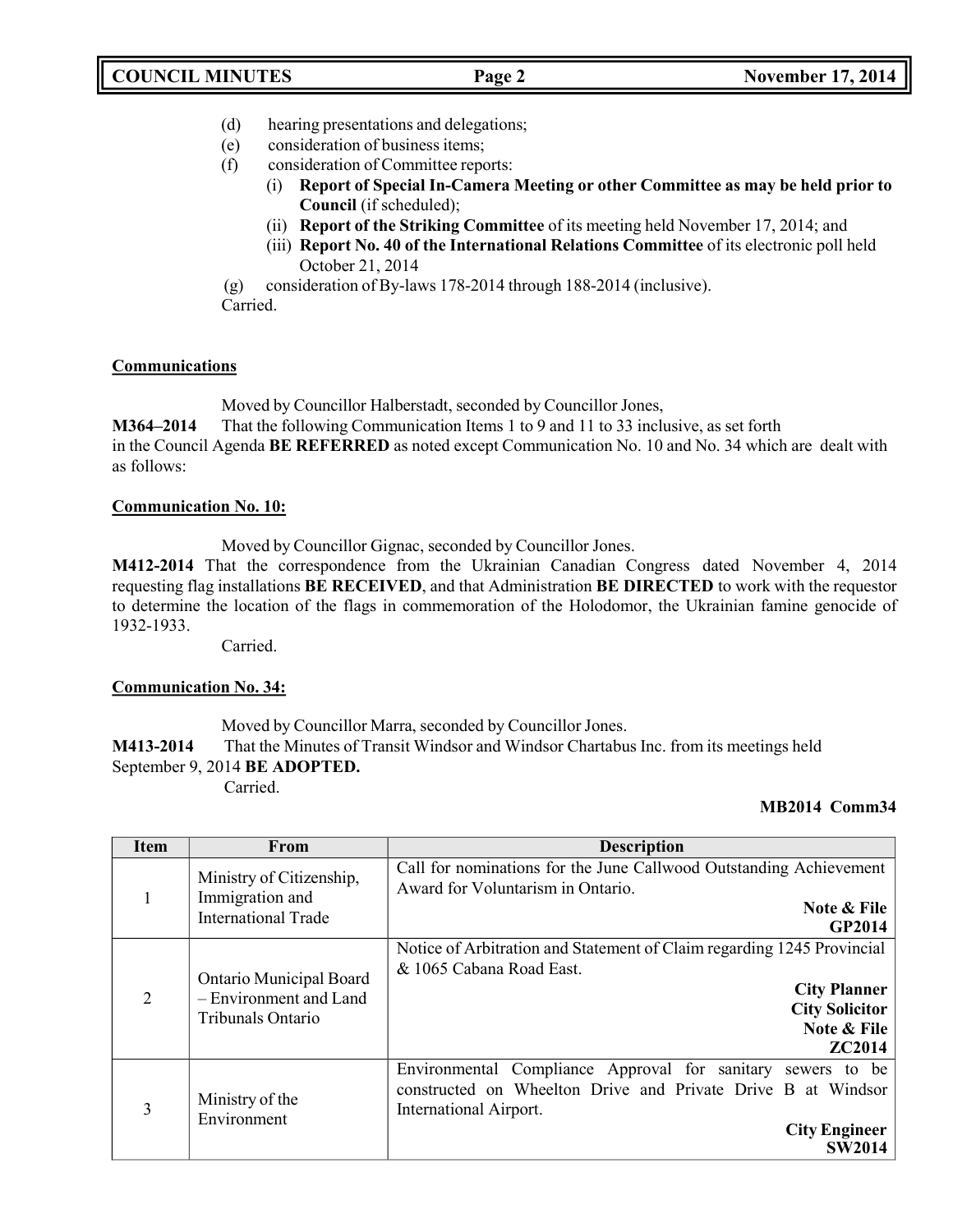**COUNCIL MINUTES Page 3 November 17, 2014**

|                |                                                      | Notice that the application to the Healthy Kids Community Challenge                                                   |
|----------------|------------------------------------------------------|-----------------------------------------------------------------------------------------------------------------------|
| $\overline{4}$ | Ministry of Health and                               | was successful.                                                                                                       |
|                | Long-Term Care                                       | Note & File<br>SS/11852                                                                                               |
|                |                                                      | Approval for the Participation of City of Windsor employees in the                                                    |
| 5              | Chief Administrative                                 | 2014 Goodfellows Campaign.                                                                                            |
|                | Officer                                              | Note & File<br><b>APR/3918</b>                                                                                        |
|                |                                                      | Notice of Pre-Consultation on Draft Source Protection Plan Policies.                                                  |
| 6              | <b>Essex Region</b><br><b>Conservation Authority</b> | <b>City Engineer</b>                                                                                                  |
|                | (ERCA)                                               | Note & File                                                                                                           |
|                |                                                      | EI2014                                                                                                                |
|                | Municipal Property                                   | 2014 Property Assessment Notice Mailing.<br><b>Chief Financial Officer &amp; City Treasurer</b>                       |
| 7              | <b>Assessment Corporation</b>                        | Note & File                                                                                                           |
|                | (MPAC)                                               | <b>ACEA/11600</b>                                                                                                     |
|                |                                                      | Notice of call for nominations for the 2015-2016 term of office who                                                   |
| 8              | <b>Ontario Good Roads</b>                            | will automatically serve on the 2015-2016 Board of Directors.                                                         |
|                | Association (OGRA)                                   | Note & File<br><b>GM2014</b>                                                                                          |
|                |                                                      | Recognition of Mr. Onorio Colucci's Excellence in Municipal Finance                                                   |
|                | Municipal Finance<br>Officers' Association of        | Award.                                                                                                                |
| 9              | Ontario (MFOA)                                       | Note & File                                                                                                           |
|                |                                                      | AS2014                                                                                                                |
|                |                                                      | Request to install black flags from November 22 to 29, 2014 to mark                                                   |
| 10             | Ukrainian Canadian                                   | the 81 <sup>st</sup> anniversary of the Ukrainian famine-genocide of 1932-1933.<br><b>COUNCIL DIRECTION REQUESTED</b> |
|                | Congress (Windsor)                                   | <b>Site Manager/Facilitator</b>                                                                                       |
|                |                                                      | <b>SR2014</b>                                                                                                         |
|                |                                                      | The Ministry of Labour and Ebola Preparedness.                                                                        |
| 11             | Hicks Morley Hamilton<br><b>Stewart Storie LLP</b>   | <b>Executive Director, Human Resources</b>                                                                            |
|                |                                                      | Note & File<br><b>GP2014</b>                                                                                          |
|                |                                                      | Application of K.F.J. Holdings Ltd. for Zoning Amendment and                                                          |
|                |                                                      | Official Plan Amendment to permit the sale of retail goods on site for                                                |
| 12             | Manager of Development                               | lands located at 3215 Jefferson Blvd.                                                                                 |
|                | Applications                                         | Note & File                                                                                                           |
|                |                                                      | ZO/12042<br>ZB/12043                                                                                                  |
|                |                                                      | Application of University of Windsor for Zoning Amendment and                                                         |
|                |                                                      | Official Plan Amendment to permit the University use of the property                                                  |
|                | Manager of Development                               | located at 58-62 Park Street, 376 Freedom Way, 0 & 357 Goyeau                                                         |
| 13             | Applications                                         | Street.                                                                                                               |
|                |                                                      | Note & File<br>ZO/12061                                                                                               |
|                |                                                      | ZB/12060                                                                                                              |
|                |                                                      | Application of NOC Development Inc. for Zoning Amendment to                                                           |
|                |                                                      | permit the redevelopment of the former church and school site for low                                                 |
| 14             | Manager of Development<br>Applications               | density residential dwellings for lands located at 2695-2715 Bernard                                                  |
|                |                                                      | Road.<br>Note & File                                                                                                  |
|                |                                                      | <b>ZB</b> /12040                                                                                                      |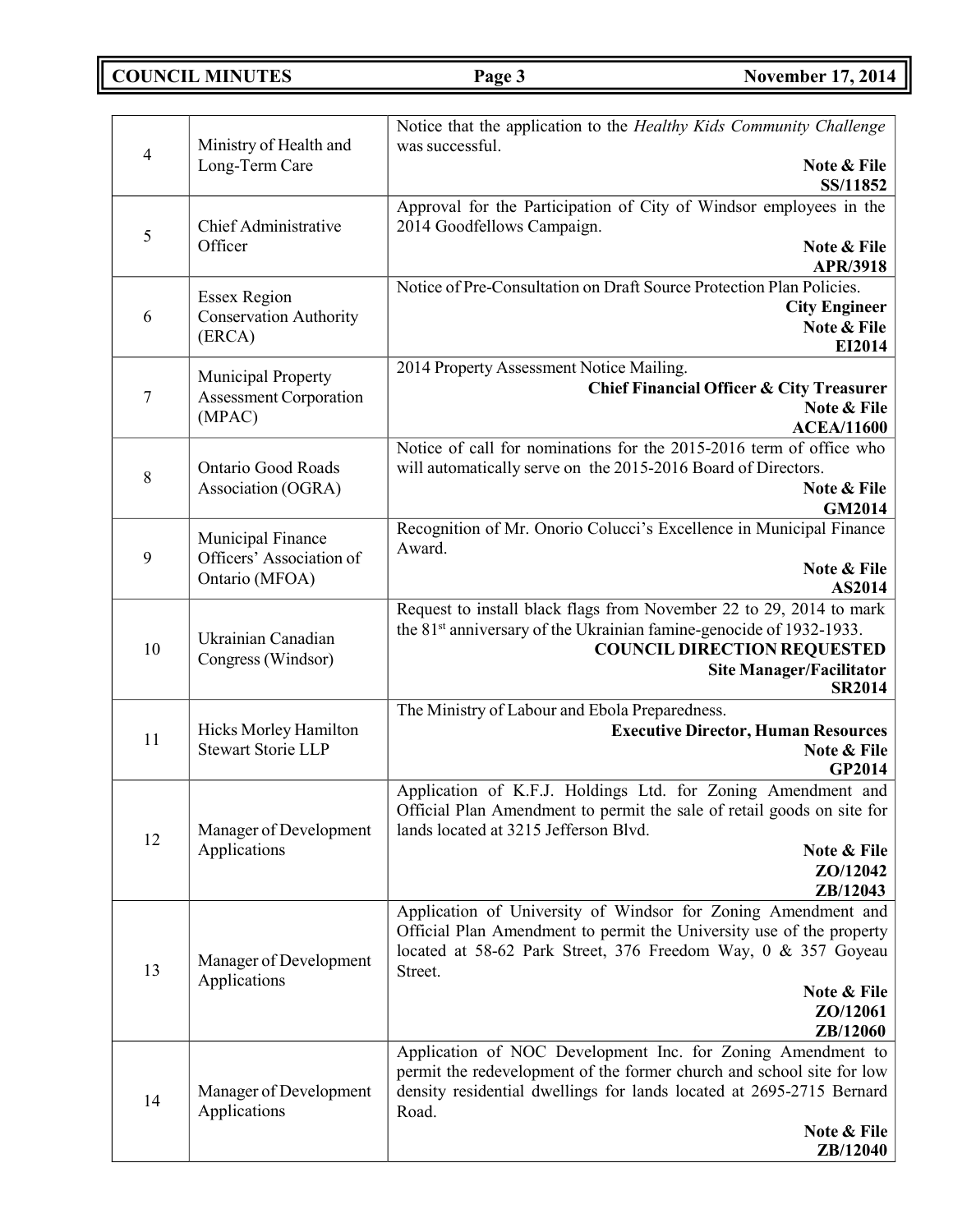**COUNCIL MINUTES Page 4 November 17, 2014** 

| 15              | Manager of Development<br>Applications | Application of NOC Development Inc. for Draft Plan of Subdivision /<br>Condominium to permit low density residential dwellings for lands<br>located at 2695-2715 Bernard Road. |
|-----------------|----------------------------------------|--------------------------------------------------------------------------------------------------------------------------------------------------------------------------------|
|                 |                                        | Note & File<br>ZP/12041                                                                                                                                                        |
| 16              | Manager of Urban Design                | Application of Midsouth Land Developments C/O Dino Maggio for<br>Site Plan Approval to permit a production facility located at 6500<br>Cantelon Drive.<br>Note & File          |
|                 |                                        | ZS/12037                                                                                                                                                                       |
| 17              | Manager of Urban Design                | Application of Revenberg Holdings Ltd. for Site Plan Approval to<br>permit an addition to the existing building located at 9760 Tecumseh<br>Road East.                         |
|                 |                                        | Note & File<br>ZS/12034                                                                                                                                                        |
| 18              | Manager of Urban Design                | Application of The Heimathof Retirement Home Inc. for Site Plan<br>Approval to permit a new parking lot located at 5060 Wyandotte Street<br>East.                              |
|                 |                                        | Note & File<br>ZS/12047                                                                                                                                                        |
| 19 <sup>°</sup> | Les Amis Duff-Bâby                     | Request to Minister of Economic Development, Employment and<br>Infrastructure to remove modern day furniture and computer from the<br>dining room.                             |
|                 |                                        | Note & File<br><b>MBA/3184</b>                                                                                                                                                 |
| 20              | Manager of Development<br>Applications | Notice that the Zoning Amendment application by 1859275 Ontario<br>Inc. for 2366 Dougall Avenue is deemed complete.<br>Note & File                                             |
|                 |                                        | ZB/12062                                                                                                                                                                       |
| 21              | Manager of Urban Design                | Application of Chlumecky Holdings Inc. for Site Plan Approval to<br>permit a parking lot at the rear of the property for lands known as 620<br>Sprucewood.                     |
|                 |                                        | Note & File<br>ZS/11196                                                                                                                                                        |
| 22              | Manager of Urban Design                | Application of The Canadian Transit Company for Site Plan Approval<br>to permit pedestrian improvements for lands located at 780 Huron<br>Church Road.                         |
|                 |                                        | Note & File<br>ZS/12063                                                                                                                                                        |
| 23              | Manager of Urban Design                | Application of Windsor Professional Centre for Site Plan Approval to<br>permit a two storey medical office addition for lands located at 2462<br>Howard Avenue.                |
|                 |                                        | Note & File<br>ZS/12064                                                                                                                                                        |
| 24              | <b>Chief Administrative</b><br>Officer | 2014 Municipal Accomplishments - A Snapshot.                                                                                                                                   |
|                 |                                        | Note & File<br><b>GM2014</b>                                                                                                                                                   |
|                 | Chief Administrative                   | Internal Audit Plan - Meetings with Windsor-Essex County Health Unit<br>& Essex Region Conservation Authority.                                                                 |
| 25              | Officer                                | Note & File<br><b>MH2014</b>                                                                                                                                                   |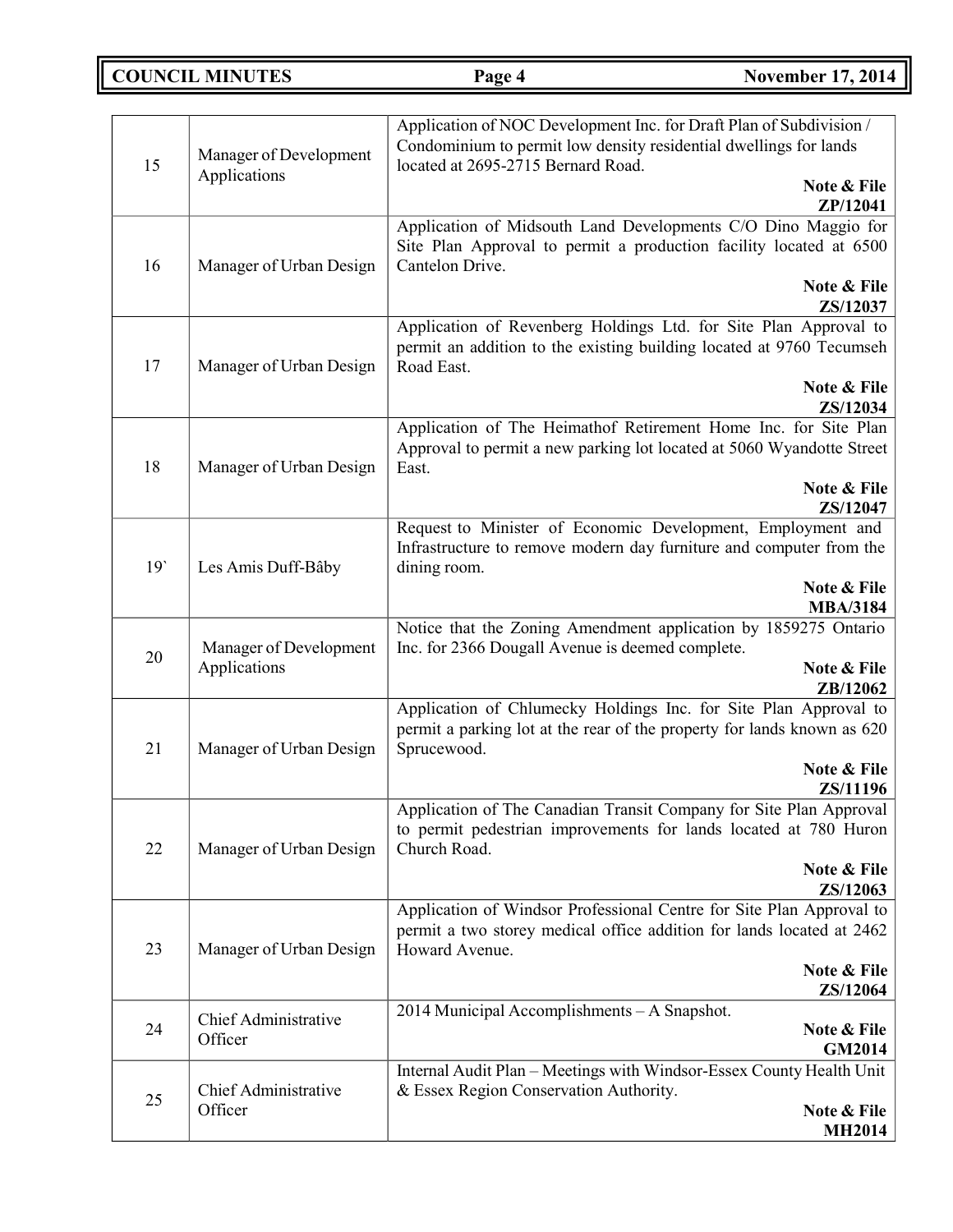**COUNCIL MINUTES Page 5 November 17, 2014**

| 26 | Chief Administrative<br>Officer                    | Chief Administrative Officer - Accomplishments for 2014.<br><b>Note &amp; File</b><br><b>GM2014</b>                                           |
|----|----------------------------------------------------|-----------------------------------------------------------------------------------------------------------------------------------------------|
| 27 | Chief Financial Officer &<br>City Treasurer        | 2013 OMBI Performance Measurement Report.<br>Note & File<br>GP/10264                                                                          |
| 28 | Chief Financial Officer &<br><b>City Treasurer</b> | 2013 Corporate Strategic Action Plan Report Card.<br>Note & File<br>APR/10711                                                                 |
| 29 | Chief Financial Officer &<br><b>City Treasurer</b> | Ward Fund Expenditures (January 2014 - September 2014)<br>Note & File<br><b>AF2014</b>                                                        |
| 30 | Chief Financial Officer &<br><b>City Treasurer</b> | Windsor Canada Utilities Ltd. $-2nd$ Quarter 2014 Financial Statements.<br>Note & File<br><b>AF2014</b>                                       |
| 31 | Chief Financial Officer &<br><b>City Treasurer</b> | 2014 Ontario Summer Games - Final Report.<br>Note & File<br>SR/11775                                                                          |
| 32 | Chief Financial Officer &<br><b>City Treasurer</b> | Status Report - Compliance with Applicable Laws and Regulations, 3rd<br>Quarter 2014.<br>Note & File<br>AF/11247                              |
| 33 | Chief Financial Officer &<br><b>City Treasurer</b> | Your Quick Gateway (Windsor) $\overline{\text{Inc.} - 2^{\text{nd}}}$ Quarter 2014 Financial<br>Statements.<br>Note & File<br><b>APM/9795</b> |
| 34 | General Manager, Transit<br>Windsor                | Minutes of Transit Windsor and Windsor Chartabus Inc. from its<br>meetings held September 9, 2014.<br><b>TO BE ADOPTED</b><br><b>MB2014</b>   |

Carried.

## **Consent Agenda**

Moved by Councillor Kusmierczyk, seconded by Councillor Maghnieh,

That the following Consent Agenda and the recommendations contained in the administrative reports **BE APPROVED** as amended:

- Item 1 Windsor-Essex Catholic District School Board Surplus Schools-1166 Eastlawn Blvd. and 1982 Norman Rd.
- Item 2 Ojibway Industrial Park and Twin Oaks Industrial Park Land Pricing
- Item 3 Rescission of CR43/98 (Policy for Options to Purchase Municipal Industrial Lands)
- Item 4 Amendment to Subdivision Agreement, Garden Homes Construction Ltd.
- Item 5 Court Security & Prisoner Transportation Agreement
- Item 7 2015 Schedule of Council & Standing Committee Meetings
- Item 8 Declaration of the Vacant Parcel of Land on the east side of Aylmer Avenue (546 Aylmer Avenue) Surplus and the Authority to Offer the Land for Sale
- Item 9 Declaration of the Vacant Parcel of Land on the west side of Academy Drive between 2855 and 2865 Academy Drive Surplus and Authority to Officer the Land for Sale
- Item 10 Declaration of the Vacant Parcel of Land Abutting the Rear Lot Lines of 1304 to 1334 Church Street Surplus and the Authority to Offer the Land for Sale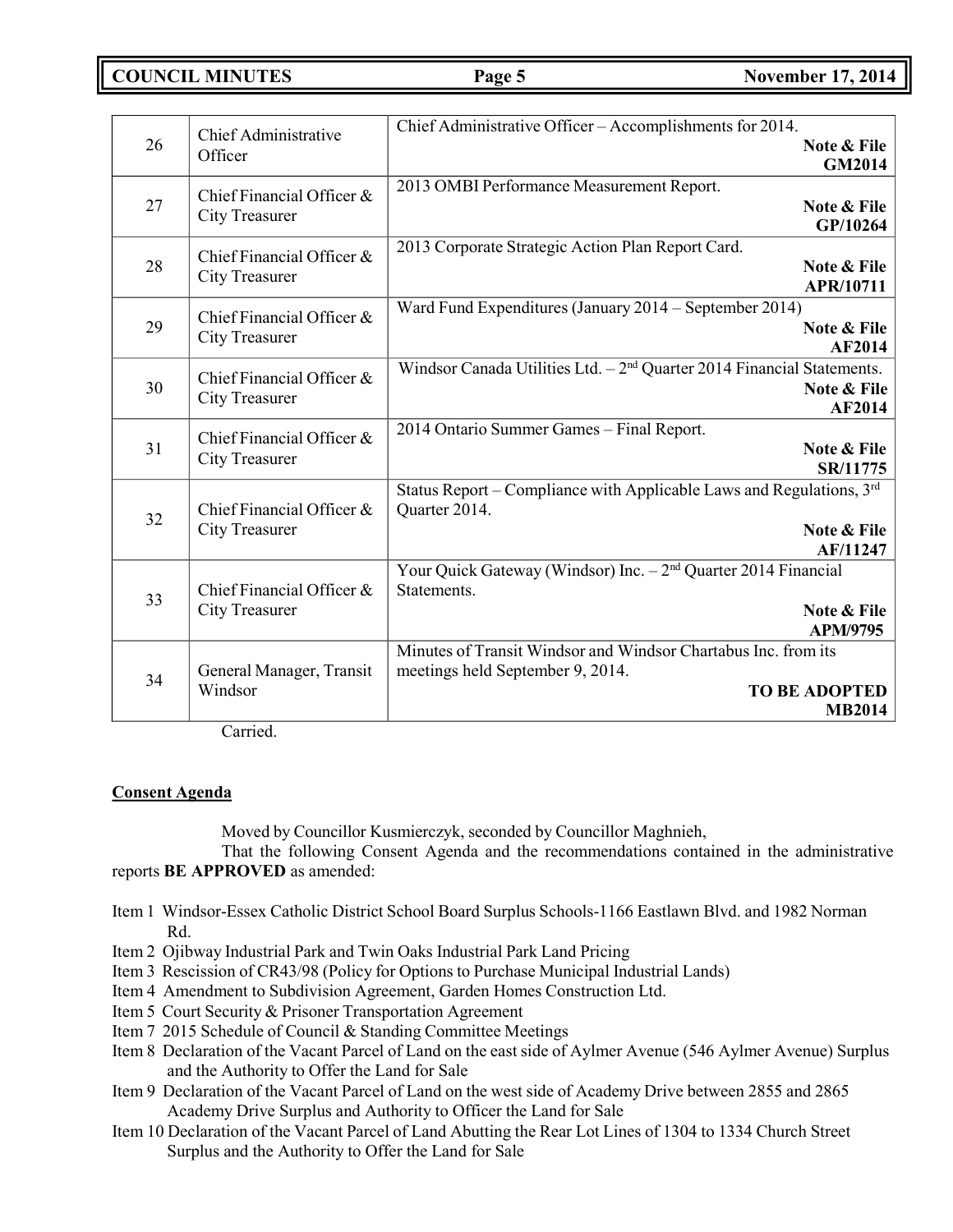| <b>COUNCIL MINUTES</b> | Page 6 |  |
|------------------------|--------|--|
|                        |        |  |

- Item 11 Windsor International Airport 2014 Capital Projects Realignment
- Item 12 2014 Third Quarter Operating Budget Variance Report
- Item 13 The Corporation of the City of Windsor Reconveyance of former 2911 Walker Road to DAJ Property Holdings Ltd.
- Item 14 Sanitary Sewer Servicing Study for Lands Transferred from the Town of Tecumseh Amendment to Class Environmental Assessment Study
- Item 15 Revisions to Accessibility Policy
- Item 16 Declaration of 2525 Howard Avenue and 2552 Howard Avenue Surplus and the Authority to Offer the Improved Properties for Sale

## **Consent Committee Reports**

|                | <b>Environment, Transportation &amp; Public Safety Standing Committee</b> |                                                                                    |  |  |
|----------------|---------------------------------------------------------------------------|------------------------------------------------------------------------------------|--|--|
| No.            |                                                                           | <b>Description</b>                                                                 |  |  |
|                | Report No. 233                                                            | Supplementary Report to Housekeeping Amendment to By-law $170-2012-A$ By-law       |  |  |
|                |                                                                           | to Prescribe the Height & Description of Fences in the City of Windsor             |  |  |
| 2              | Report No. 234                                                            | The Good Food Charter of Windsor Essex County                                      |  |  |
| $\overline{3}$ | Report No. 235                                                            | Update to the Community Gardens on Municipal Property Policy<br>(Additional        |  |  |
|                |                                                                           | information submitted – see Section 8.1)                                           |  |  |
| $\overline{4}$ | Report No. 236                                                            | Minutes of the Essex-Windsor Solid Waste Authority Board meeting held July 9, 2014 |  |  |
| 5              | Report No. 237                                                            | Minutes of the Windsor Bicycling Committee meeting held July 16, 2014              |  |  |
| 6              | Report No. 238                                                            | Minutes of the Windsor Essex County Environment Committee meeting held             |  |  |
|                |                                                                           | September 4, 2014                                                                  |  |  |
|                | Report No. 239                                                            | Minutes of the Windsor Licensing Commission meeting held September 24, 2014        |  |  |

| <b>Museum Development Project Steering Committee</b> |  |                                                                                              |  |
|------------------------------------------------------|--|----------------------------------------------------------------------------------------------|--|
| No.                                                  |  | <b>Description</b>                                                                           |  |
|                                                      |  | Minutes of the Museum Development Project Steering Committee meeting held<br>October 7, 2014 |  |

|     | <b>Planning &amp; Economic Development Standing Committee</b> |                                                                                                                                                                                |  |  |
|-----|---------------------------------------------------------------|--------------------------------------------------------------------------------------------------------------------------------------------------------------------------------|--|--|
| No. |                                                               | <b>Description</b>                                                                                                                                                             |  |  |
|     | Report No. 248                                                | Request under the Alley Closing Subsidy Program (ACSP) to close the north/south<br>alley located between Sunset Avenue and California Avenue, south of Riverside Drive<br>West |  |  |
|     | Report No. 249                                                | Amendment to Sign By-Law 250-2004 for Arturo Herrera                                                                                                                           |  |  |
|     |                                                               |                                                                                                                                                                                |  |  |

|                | <b>Social Development, Health &amp; Culture Standing Committee</b> |                                                                                                                      |  |  |
|----------------|--------------------------------------------------------------------|----------------------------------------------------------------------------------------------------------------------|--|--|
| No.            |                                                                    | <b>Description</b>                                                                                                   |  |  |
|                | Report No. 249                                                     | Creating Shared Prosperity: Cities that lead, succeed                                                                |  |  |
| 2              | Report No. 250                                                     | Minutes of the Executive Committee and the Board of Directors, Willistead Manor Inc.<br>meetings held June 19, 2014  |  |  |
| 3              | Report No. 251                                                     | Report No. 90 of the Board of Directors, Willistead Manor Inc.                                                       |  |  |
| $\overline{4}$ | Report No. 252                                                     | Minutes of the Windsor Accessibility Advisory Committee meeting held July 3, 2014                                    |  |  |
| 5              | Report No. 253                                                     | Report No. 93 of the Windsor Accessibility Advisory Committee & Proposal for<br>Funding from Capital Project 7035138 |  |  |
| 6              | Report No. 254                                                     | Report No. 94 of the Windsor Accessibility Advisory Committee – Revised Terms of<br>Reference                        |  |  |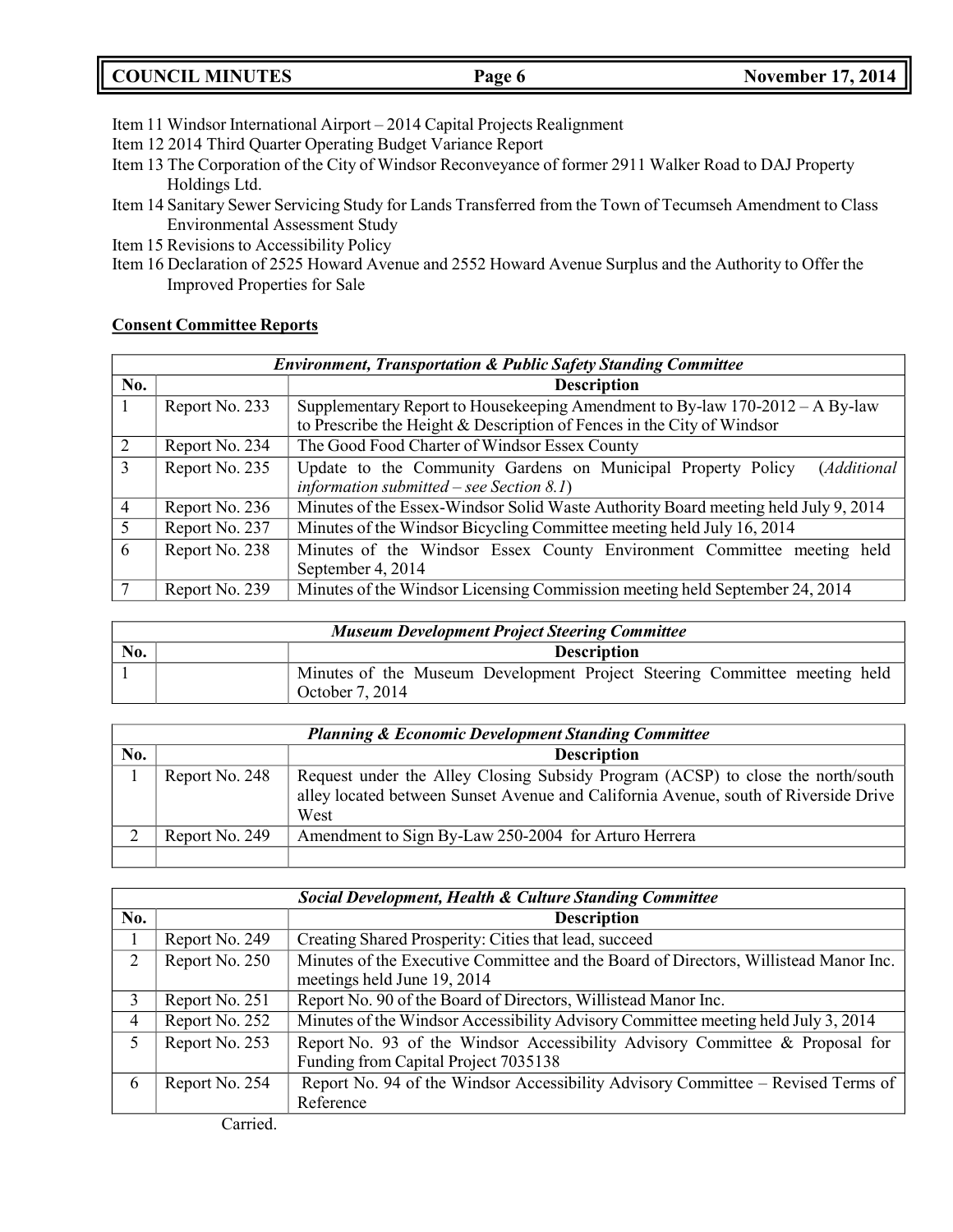### **Deferrals and/or Referrals and Withdrawals**

None.

### **Presentations & Delegations:**

### **PRESENTATIONS:**

### **2014 Sparky's Toy Drive Campaign**

### **Windsor Firefighter John McRae and Sparky the Firedog**

Windsor Firefighter John McRae and Sparky the Firedog appear before Council to kick-off the 2014 Sparky's Toy Drive Campaign by providing an overview of the campaign, and conclude by emphasizing that toys are especially needed for the ages 11 to 14 demographic.

### **DELEGATIONS**

## **Planning & Economic Development Standing Committee Report No. 250 (Request for a Waiver of Building Permit Related Fees, Development Charges and Cash in lieu of parkland fees – Habitat for Humanity 1233 Armanda, formerly 4895 Matchette Road)**

### **Mike Van der Vlist, Executive Director, Habitat for Humanity Windsor-Essex**

Mike Van der Vlist, Executive Director, Habitat for Humanity Windsor-Essex, appears before Council and is available for questions regarding their request for a waiver of building permit related fees, development charges and costs in lieu of parkland fees for 1233 Armanda, formerly 4895 Matchette Road, and thanks Council for their favourable support.

### **SB2014**

(For final disposition of this matter, see Clause **M405**-**2014** in Schedule "A" attached hereto.)

## **Paterson Park – Tecumseh Brock Monument**

### **John Muir and Glenn Stresman, Windsor-Essex Community Foundation**

John Muir and Glenn Stresman, Windsor-Essex Community Foundation, appear before Council to speak in support of the Tecumseh/Brock Monument Project and related funding.

### **SR/11948 17**

(For final disposition of this matter, see Clause **CR275/2014** in Schedule "A" attached hereto.)

### **Regular Business Items (for final disposition of these matters see Schedule "A" attached)**

Item 6 E-Gaming Initiative Standard Agreement with the Ontario Lottery and Gaming Corporation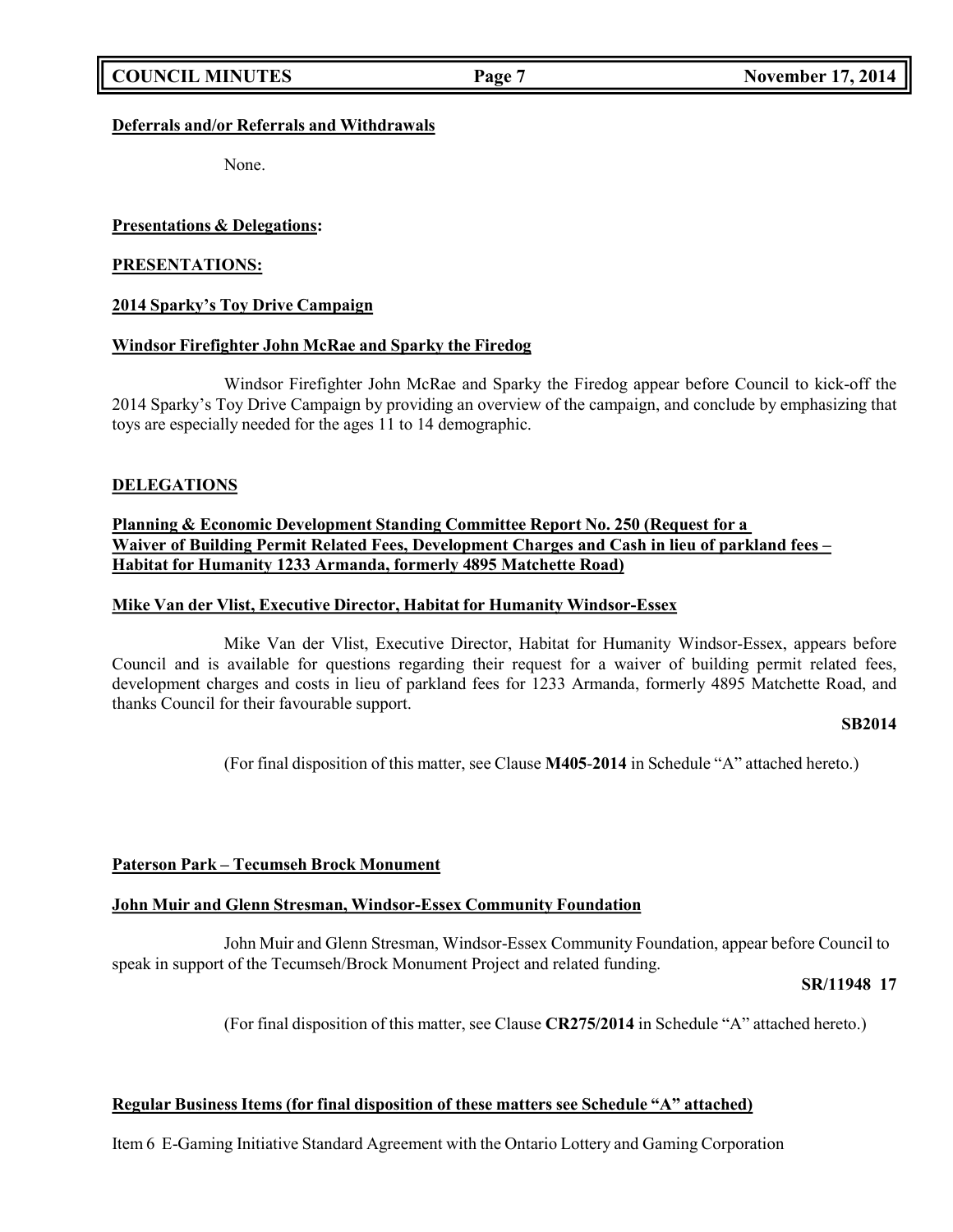| <b>COUNCIL MINUTES</b> |  |
|------------------------|--|
|------------------------|--|

# **Consideration of Committee Reports**

| M414-2014<br>as presented.                   | Moved by Councillor Sleiman, seconded by Councillor Valentinis,<br>That the Report of the special In-camera meeting held November 17, 2014, BE ADOPTED                                                                                                        |  |
|----------------------------------------------|---------------------------------------------------------------------------------------------------------------------------------------------------------------------------------------------------------------------------------------------------------------|--|
|                                              | Carried.<br>ACO2014                                                                                                                                                                                                                                           |  |
| M415-2014<br><b>BE ADOPTED</b> as presented. | Moved by Councillor Sleiman, seconded by Councillor Valentinis,<br>That the Report of the Striking Committee of its meeting held November 17, 2014,<br>Carried.                                                                                               |  |
|                                              | ACO2014                                                                                                                                                                                                                                                       |  |
| M416-2014<br>as presented.                   | Moved by Councillor Sleiman, seconded by Councillor Valentinis,<br>That Report No. 40 of the International Relations Committee of its electronic poll held<br>October 21, 2014, regarding the 19th Annual Polish-Canadian Business Society Dinner, BE ADOPTED |  |
|                                              | Carried.<br>ACO2014                                                                                                                                                                                                                                           |  |
| <b>Ry-laws</b>                               |                                                                                                                                                                                                                                                               |  |

### **By-laws**

Moved by Councillor Dilkens, seconded by Councillor Gignac, That the following By-laws No. 178-2014 through 188-2014 (inclusive), be introduced and read a first and second time:

- 178-2014 "A BY-LAW TO FURTHER AMEND BY-LAW 9023 BEING A BY-LAW TO REGULATE VEHICULAR PARKING WITHIN THE LIMITS OF THE CITY OF WINDSOR ON MUNICIPAL STREETS, MUNICIPAL PARKING LOTS AND PRIVATE PROPERTIES", authorized by CAO2848, approved September 30, 2014
- 179-2014 "A BY-LAW TO FURTHER AMEND BY-LAW 9023 BEING A BY-LAW TO REGULATE VEHICULAR PARKING WITHIN THE LIMITS OF THE CITY OF WINDSOR ON MUNICIPAL STREETS, MUNICIPAL PARKING LOTS AND PRIVATE PROPERTIES", authorized by CAO2839, approved September 23, 2014
- 180-2014 "A BY-LAW TO FURTHER AMEND BY-LAW 9023 BEING A BY-LAW TO REGULATE VEHICULAR PARKING WITHIN THE LIMITS OF THE CITY OF WINDSOR ON MUNICIPAL STREETS, MUNICIPAL PARKING LOTS AND PRIVATE PROPERTIES", authorized by CAO2863, approved October 2, 2014
- 181-2014 "A BY-LAW TO ESTABLISH LANDS AS A PUBLIC HIGHWAY KNOWN AS HAWTHORNE DRIVE, IN THE CITY OF WINDSOR", authorized by CR575/2006, adopted December 18, 2006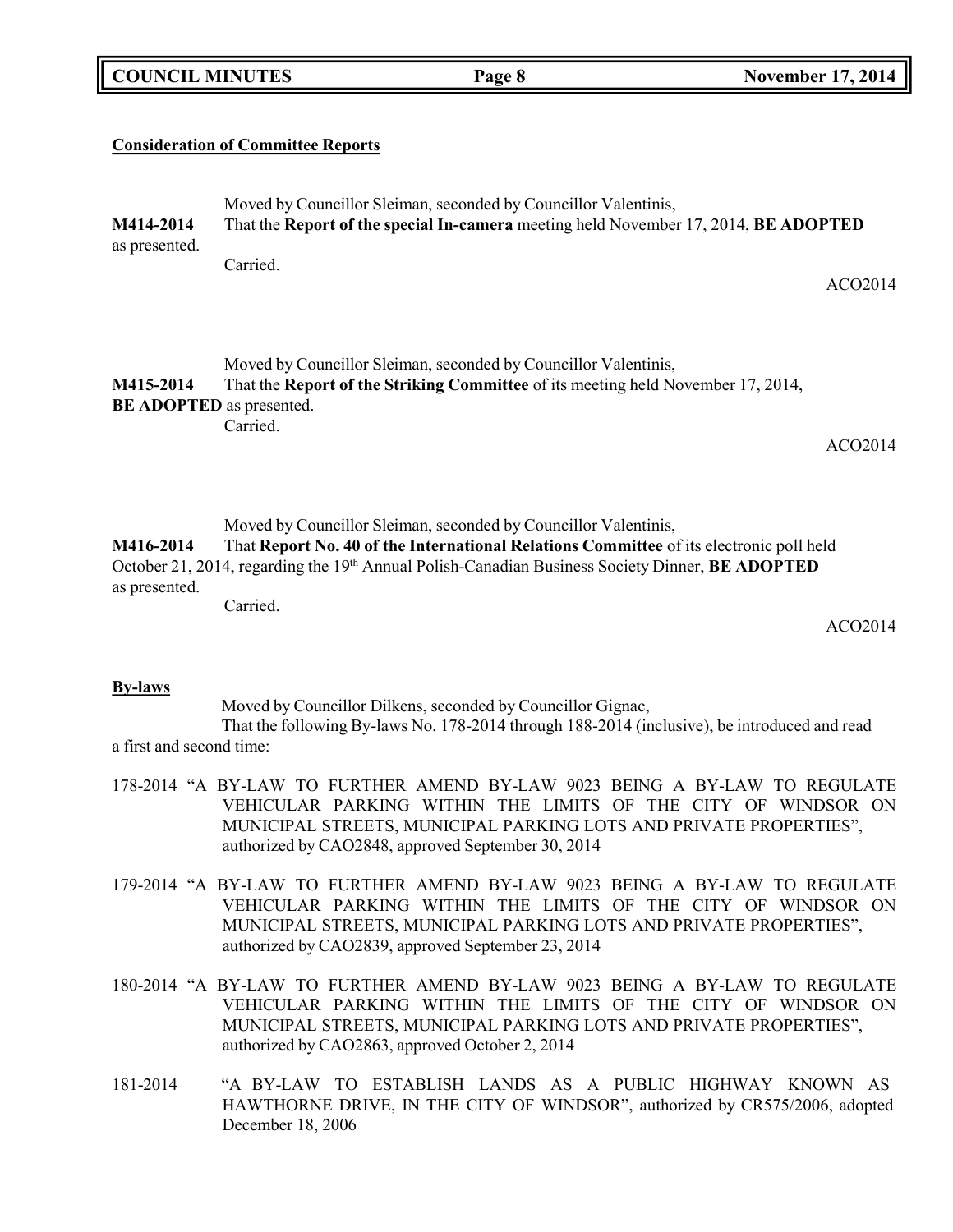|  | <b>COUNCIL MINUTES</b> |
|--|------------------------|
|--|------------------------|

- 182-2014 "A BY-LAW TO ESTABLISH LANDS AS A PUBLIC HIGHWAY KNOWN AS PROVINCIAL ROAD, IN THE CITY OF WINDSOR", authorized by CR575/2006, adopted December 18, 2006
- 183-2014 "A BY-LAW TO ASSUME FOR PUBLIC USE AS A PUBLIC HIGHWAY THE 15 FEET WIDE EAST/WEST ALLEY/LANE AND THE 12 FEET WIDE EAST/WEST ALLEY/LANE, BOTH LOCATED NORTH OF WYANDOTTE STREET WEST BETWEEN MCEWAN AVENUE AND CURRY AVENUE, AND A PORTION OF THE 18 FEET WIDE NORTH/SOUTH ALLEY/LANE, LOCATED NORTH OF WYANDOTTE STREET WEST BETWEEN MCEWAN AVENUE AND CURRY AVENUE, CITY OF WINDSOR", authorized by M300-2014, adopted July 21, 2014
- 184-2014 "A BY-LAW TO CLOSE, STOP UP AND CONVEY THE 15 FEET WIDE EAST/WEST ALLEY/LANE AND THE 12 FEET WIDE EAST/WEST ALLEY/LANE, BOTH LOCATED NORTH OF WYANDOTTE STREET WEST BETWEEN MCEWAN AVENUE AND CURRY AVENUE, AND A PORTION OF THE 18 FEET WIDE NORTH/SOUTH ALLEY/LANE, LOCATED NORTH OF WYANDOTTE STREET WEST BETWEEN MCEWAN AVENUE AND CURRY, CITY OF WINDSOR", authorized by M300-2014, adopted July 21, 2014
- 185-2014 "A BY-LAW TO FURTHER AMEND BY-LAW 9023 BEING A BY-LAW TO REGULATE VEHICULAR PARKING WITHIN THE LIMITS OF THE CITY OF WINDSOR ON MUNICIPAL STREETS, MUNICIPAL PARKING LOTS AND PRIVATE PROPERTIES", authorized by CAO2871, approved November 1, 2014
- 186-2014 "A BY-LAW TO AUTHORIZE THE CORPORATION OF THE CITY OF WINDSOR TO ENTER INTO EXTENSION AGREEMENTS AND FOR THE CHIEF ADMINISTRATIVE OFFICER AND CLERK TO EXECUTE SUCH AGREEMENTS", authorized by M41-2012, adopted January 23, 2012
- 187-2014 "A BY-LAW TO ASSUME ASPENSHORE AVENUE BEING A STREET SHOWN ON PLAN 12M-521 KNOWN AS ASPENSHORE AVENUE AND THE MUNICIPAL SERVICES LOCATED THEREIN, IN THE CITY OF WINDSOR", authorized by M98-2012, adopted February 21, 2012
- 188-2014 "A BY-LAW TO CONFIRM THE PROCEEDINGS OF THE COUNCIL OF THE CORPORATION OF THE CITY OF WINDSOR AT ITS MEETING HELD ON THE SEVENTEENTH DAY OF NOVEMBER, 2014"

Carried.

Moved by Councillor Halberstadt, seconded by Councillor Jones,

That the Committee of the Whole does now rise and report to Council respecting the business items considered by the Committee:

- **1) Communication Items (as amended)**
- **2) Consent Agenda (as amended)**
- **3) Items Deferred**
- **Items Referred**
- **4) Consideration of the Balance of Business Items (see Schedule "A")**
- **5) Committee Reports (as presented)**
- **6) By-laws given first and second readings (as presented)**

Carried.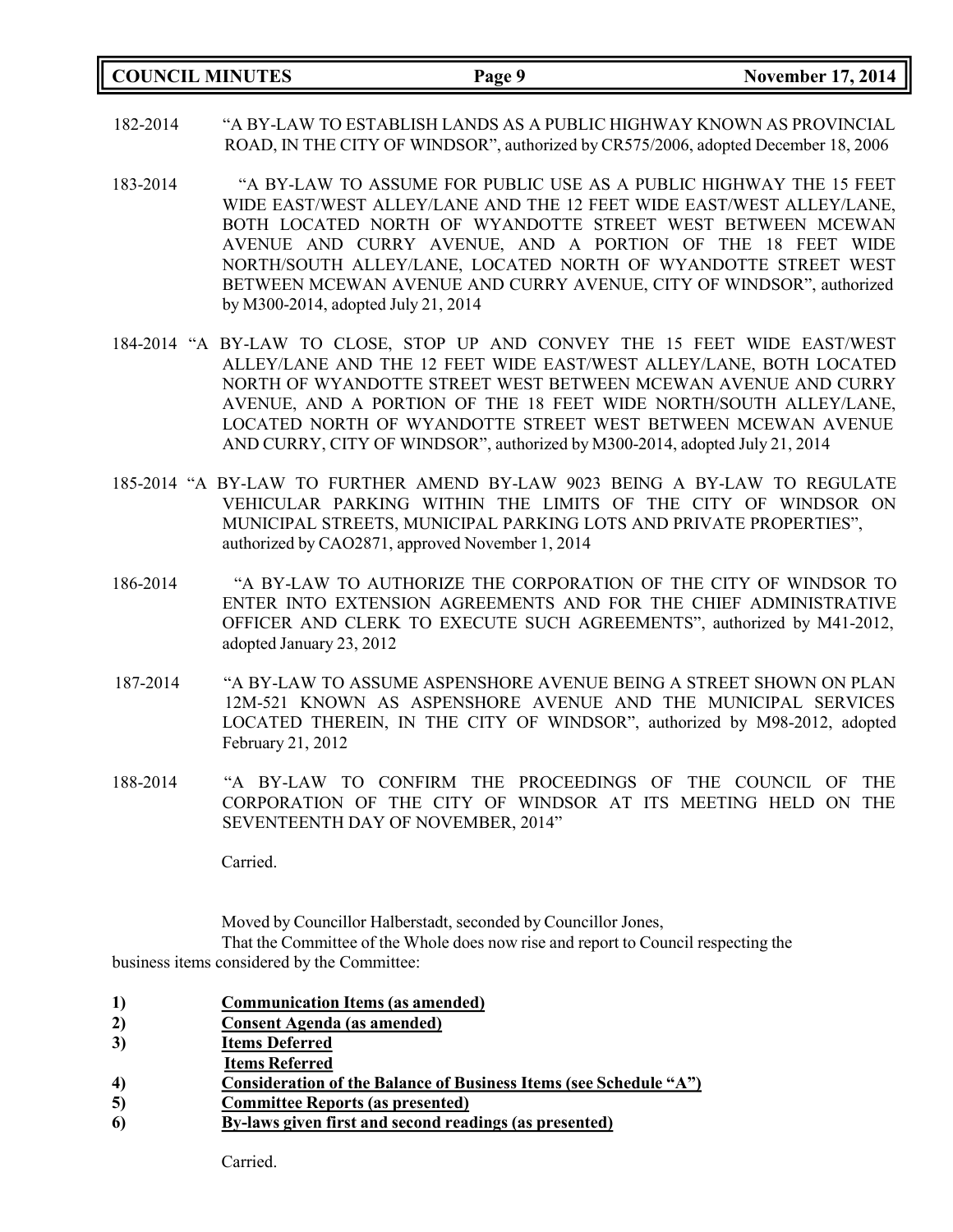**Notices of Motion**

None presented.

### **Third Reading of By-laws**

Moved by Councillor Kusmierczyk, seconded by Councillor Maghnieh, That the following By-laws No. 178-2014 through 188-2014 (inclusive), having been read a first and second time be now read a third time and finally passed and that the Mayor and Clerk **BE AUTHORIZED** to sign and seal the same notwithstanding any contrary provision of the Council. Carried.

### **Petitions**

Moved by Councillor Marra, seconded by Councillor Payne,

**M417-2014** That the petition presented by Councillor Dilkens from Laura McLaren to maintain on-street parking on Roselawn Drive **BE RECEIVED** by the Clerk and the Clerk **BE DIRECTED** to forward the petition to the City Engineer for the purpose of an examination of the requested works or undertakings; and further that a report **BE PROVIDED** consistent with the direction provided.

Carried.

ACO/11248

Moved by Councillor Marra, seconded by Councillor Payne,

**M418-2014** That the petition presented by Councillor Halberstadt from from M.J. Renaud regarding a Dog Park at Kinsmen Park or a suitable area **BE RECEIVED** by the Clerk and the Clerk **BE DIRECTED** to forward the petition to the Executive Director of Parks and Facilities for the purpose of an examination of the requested works or undertakings; and further that a report **BE PROVIDED** consistent with the direction provided. Carried.

ACO/11248

# **Council Questions**

None registered.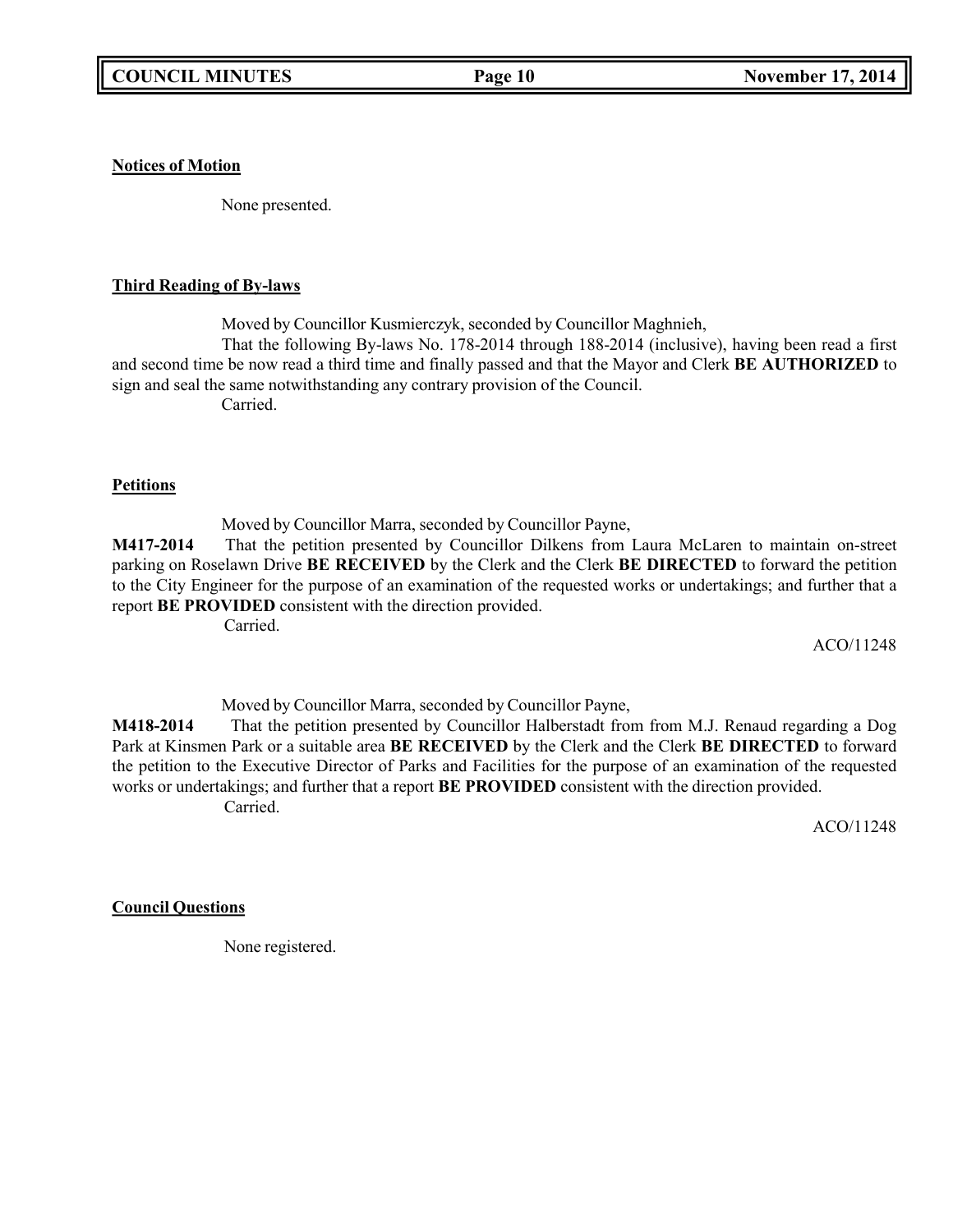## **Adjournment**

Moved by Councillor Jones, seconded by Councillor Valentinis, That this Council meeting stand adjourned until the next regular meeting of Council or at the

call of the Mayor.

Carried.

Accordingly, the meeting is adjourned at 7:40 o'clock p.m.

**MAYOR**

**CITY CLERK**

## **THIS IS A DRAFT COPY**

# **DEPUTY CITY CLERK/SENIOR MANAGER OF COUNCIL SERVICES**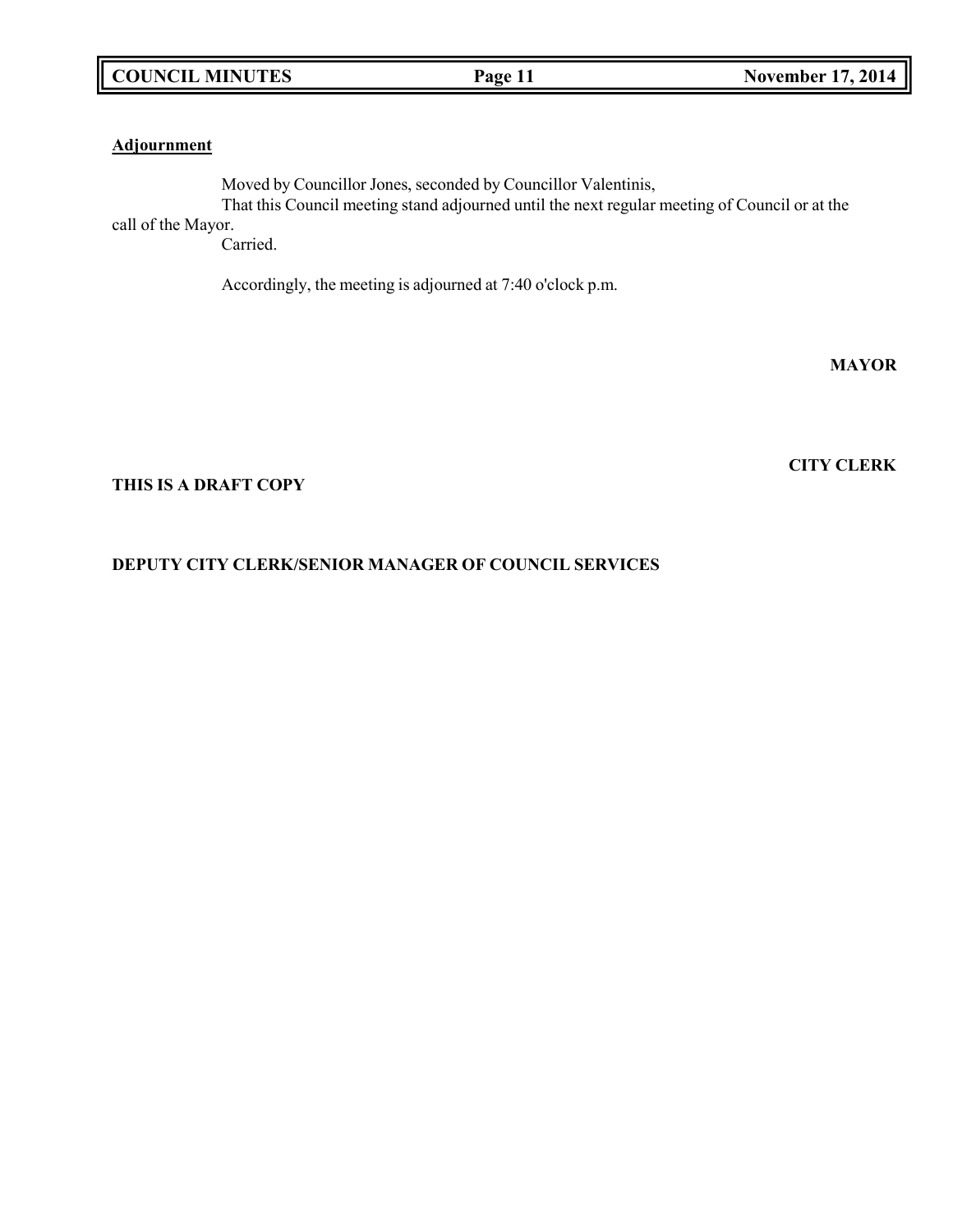# **COUNCIL MINUTES Page 12 November 17, 2014**

Kusmierczyk Maghnieh

### CR259/2014

That Administration's determination that there are no municipal uses for the improved properties municipally known as 1166 Eastlawn Boulevard (former St. Maria Goretti Catholic Elementary School) and 1982 Norman Rd. (present site of St. Jules Catholic Elementary School) **BE CONFIRMED**.

Carried.

Report Number **17435 ME2014 C1**

Internal Distribution Legal [Coordinator of Real Estate Services, Frank Scarfone] Manager of Real Estate Services, Mike Stamp City Solicitor

External Distribution

Kusmierczyk Maghnieh

## CR260/2014

- I. That Council Resolution CR35/95 **BE RESCINDED**.
- II. That the Manager of Real Estate Services **BE DIRECTED** to list the remaining sites in the Ojibway and Twin Oaks Industrial Parks on MLS.

Carried.

Report Number **17434 APM2014 C2**

Internal Distribution Legal [Coordinator of Real Estate Services, Frank Scarfone] Manager of Real Estate Services, Mike Stamp City Solicitor

External Distribution

ABSTRACT – Amend Minutes

Kusmierczyk Maghnieh

CR261/2014

That the report of the City Solicitor dated October 15, 2014 entitled "Rescission of CR43/98 (Policy For Options To Purchase Municipal Industrial Lands)" **BE RECEIVED**, and further, that CR43/98 **BE RESCINDED**.

Carried.

Internal Distribution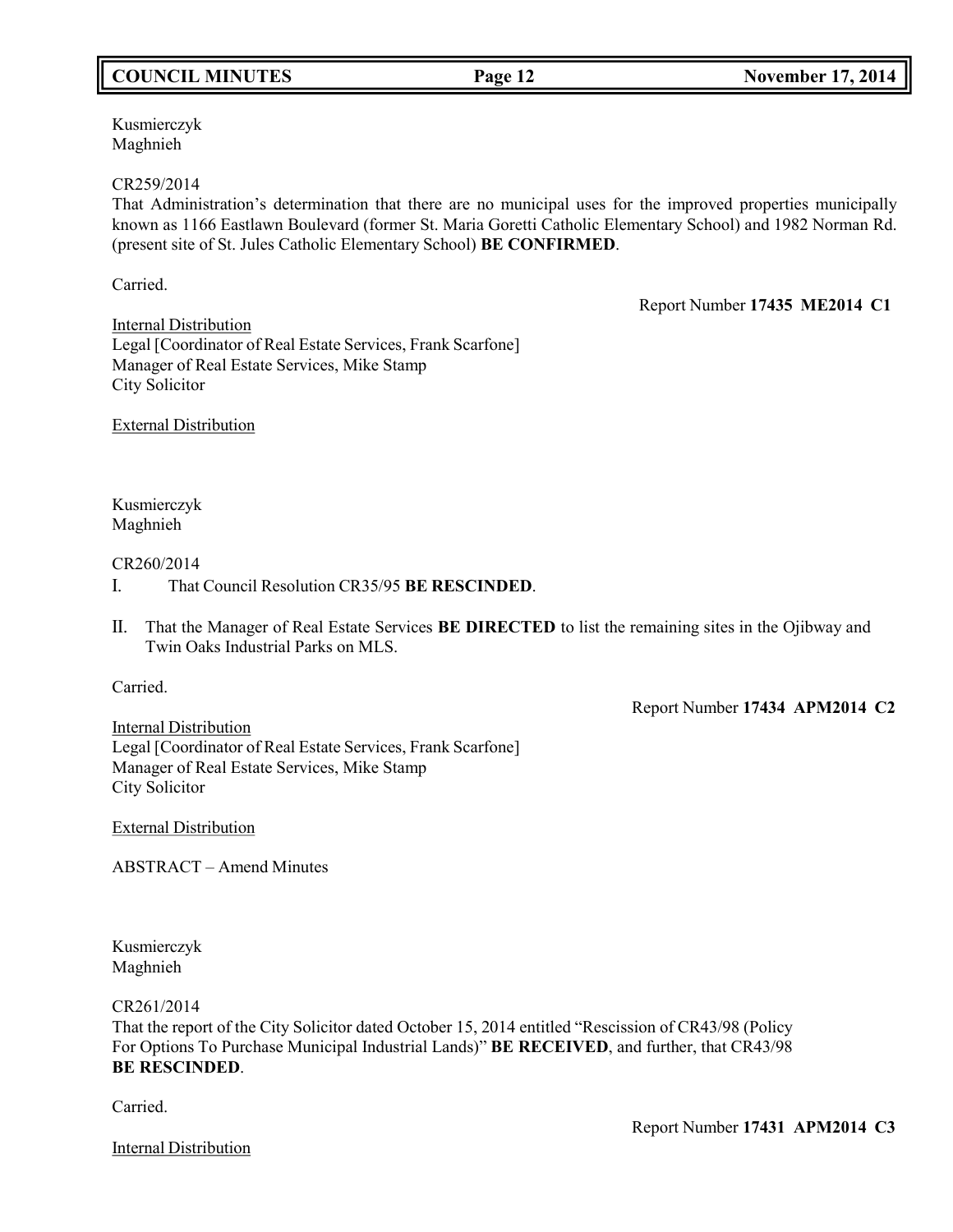# **COUNCIL MINUTES Page 13 November 17, 2014**

Legal [Coordinator of Real Estate Services, Frank Scarfone] Manager of Real Estate Services, Mike Stamp City Solicitor Policy Coordinator(A)

External Distribution

Abstract – Amend Minutes

Kusmierczyk Maghnieh

### CR262/2014

THAT the existing subdivision agreement Instrument Number CE89124 between Garden Homes Construction Ltd. and the Corporation of the City of Windsor **BE AMENDED** as follows, and further, that the CAO and City Clerk **BE AUTHORIZED** to execute the agreement in form satisfactory to the City Solicitor:

## **S-8 SIDEWALKS**

(5) The Owner further agrees to adhere to a specific sidewalk construction timetable and schedule, showing the specific location of the sidewalk(s) with the provision that sidewalks will be constructed no later than when eighty percent (80%) of the construction permits are issued for the subject lands.

Carried.

Report Number **17389 ZP/7679 ZB/7240 C4**

Internal Distribution Public Works [June Liu-Vajko] City Engineer City Solicitor

External Distribution

Piero Venditti 1770 Algonquin St Windsor, ON N9B 1W1

Kusmierczyk Maghnieh

### CR263/2014

That City Council **AUTHORIZE** the CAO and City Clerk to sign the current (January 1, 2015 to December 31, 2016) and any future agreements with the Province of Ontario represented by the Ministry of Community Safety and Correctional Services which may be necessary in conjunction with participation in the Court Security and Prisoner Transportation (CSPT) Program satisfactory in content to the Police Chief, in form to the City Solicitor and in financial content to the City Treasurer.

Carried.

Internal Distribution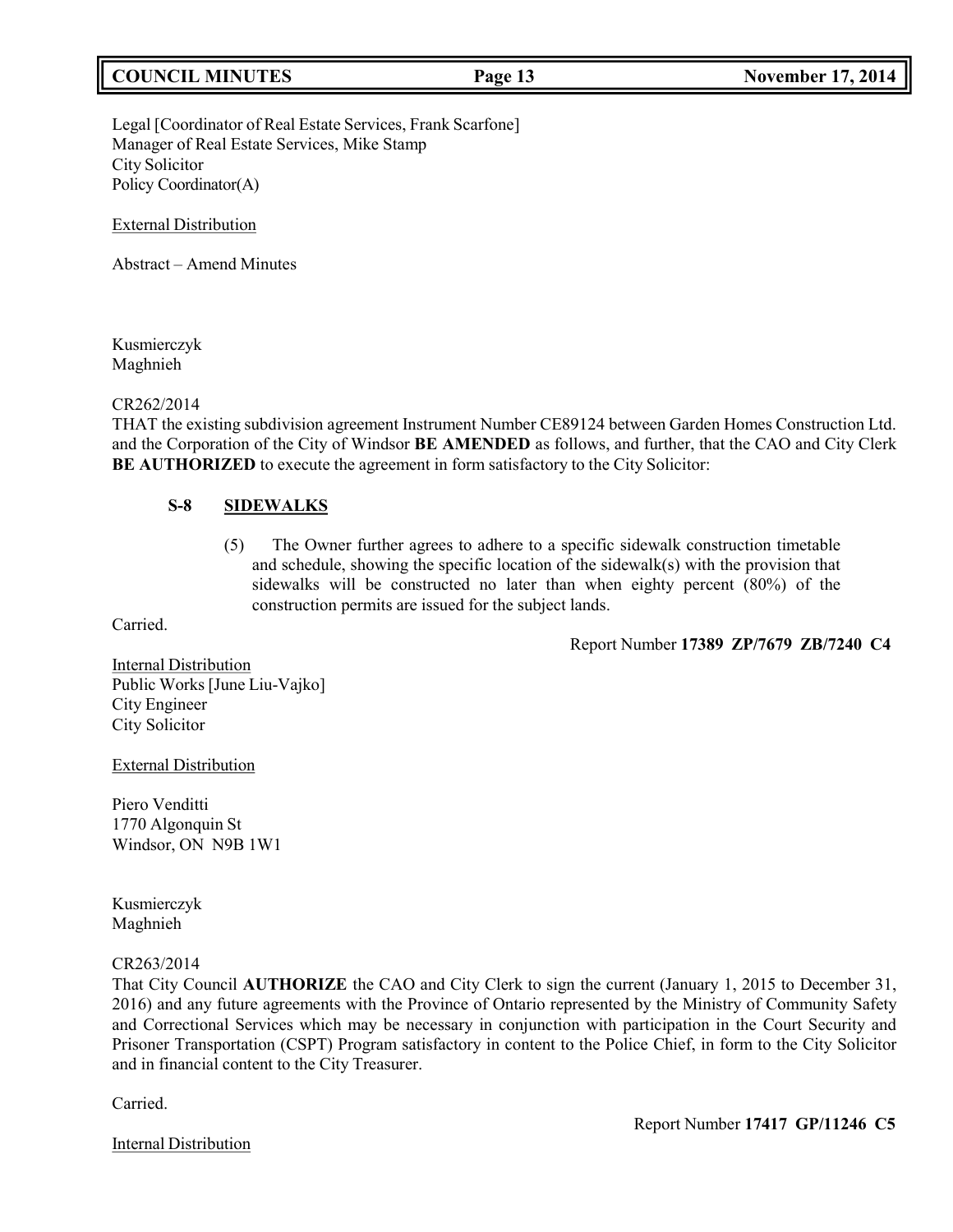# **COUNCIL MINUTES Page 14 November 17, 2014**

## Finance [Joe Mancina] Chief Financial Officer and City Treasurer Police Chief City Solicitor

External Distribution

Marra Halberstadt

# CR264/2014

That **APPROVAL BE GIVEN** for the Ontario Lottery and Gaming Corporation proposed charitable bingo and gaming revitalization initiative, that the Chief Administrative Officer and City Clerk

**BE AUTHORIZED** to enter into a standard agreement with the Ontario Lottery and Gaming Corporation (OLG) **TO PROVIDE SERVICES** to the Ontario Lottery Gaming under the E-bingo model of gaming, satisfactory in form to the City Solicitor, in technical content to the City Clerk/Licence Commissioner and in financial content to the City Treasurer.

Carried.

Report Number **17396 ACLL/12019 6**

**Internal Distribution** Council Services [Gary Cian, Deputy Licence Commissioner] City Clerk/Licence Commissioner Chief Financial Officer and City Treasurer City Solicitor

## External Distribution

| Mr. Ron Ko, Director               | 4120 Yonge Street, Suite |                                         |
|------------------------------------|--------------------------|-----------------------------------------|
| Charitable Gaming OLG              | 420                      |                                         |
|                                    | Toronto M2P 2B8          |                                         |
| Mike McLaughlin                    |                          | mlmclaughlin@olg.ca                     |
| Bingo Stakeholder Liaison Manager, |                          |                                         |
| <b>OLG</b>                         |                          |                                         |
| Don Taylor, Paradise Gaming Centre |                          | dontavl@mnsi.net                        |
| Kevin LeClair, Breakaway Gaming    |                          | kleclair@mnsi.net                       |
| Wayne Harris, Classic IV/ WKH      |                          | wkharris@sympatico.ca                   |
| Promotions                         |                          |                                         |
| Lynn Cassidy, OCGA                 |                          | lcassidy@symaptico.ca                   |
|                                    |                          | $lcassidy@charitable \text{gaming.com}$ |
| Tony Rosa, President & CEO         | 3240 Electricity Dr      |                                         |
| Community Gaming & Entertainment   | Windsor ON N8W 5J1       |                                         |
| Philip Haddad                      |                          | philiphaddad@excite.com                 |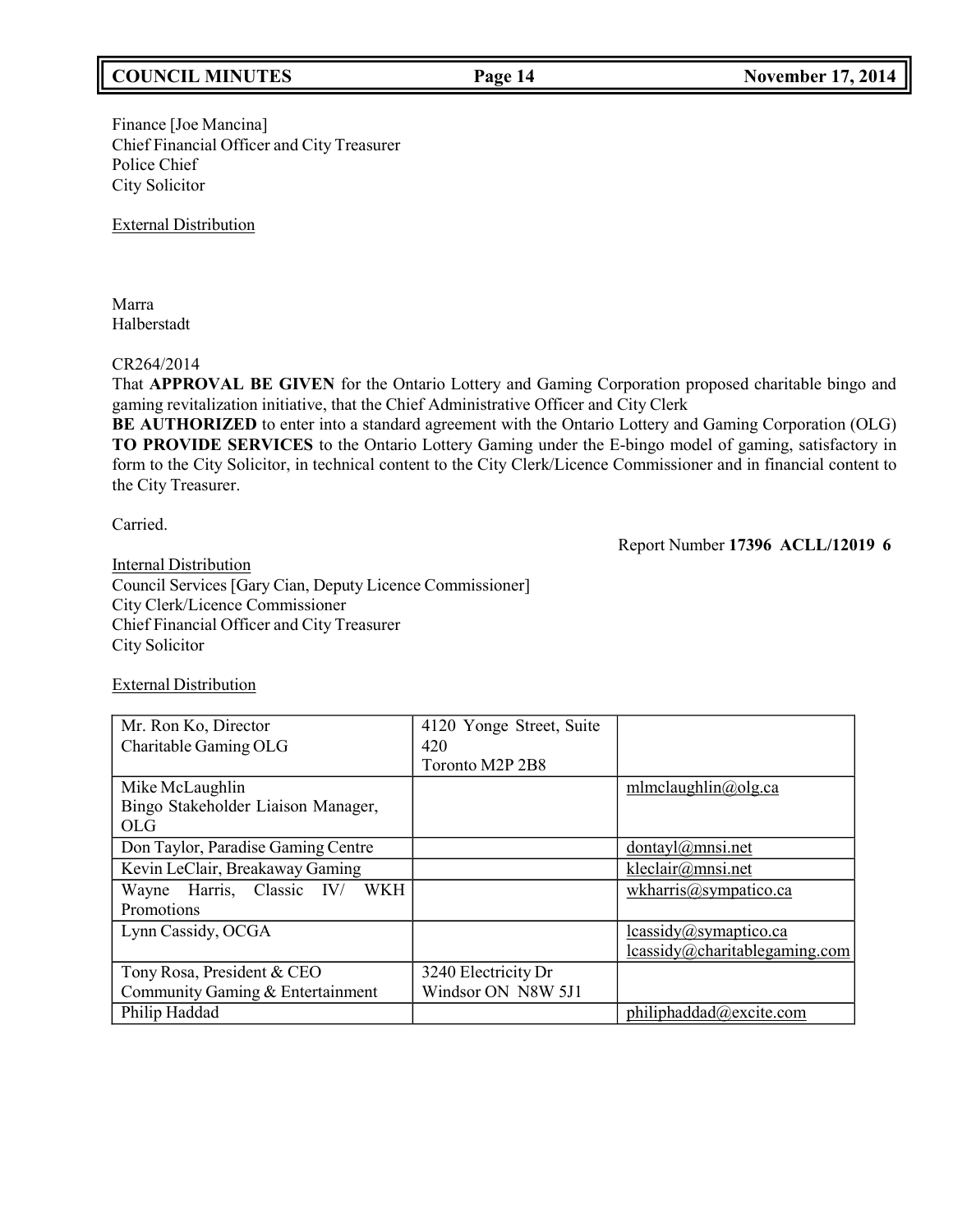Kusmierczyk Maghnieh

## CR265/2014

That the attached schedule of City Council and Standing Committee meetings for 2015 along with the "Deadlines for Submission of Reports Scheduled for Consideration at City Council Meetings" and "Deadlines for Submission of Reports Scheduled for Consideration at Standing Committee Meetings", for January 1. 2015 to December 31, 2015 **BE APPROVED**.

Carried.

Report Number **17442 ACO2014 C7**

Appendices Schedule

Internal Distribution Council Services [Steve Vlachodimos, Deputy Clerk] City Clerk/Licence Commissioner

## External Distribution

| Cliff Danby, Cogeco Cable | cliff.danby@cogeco.com |
|---------------------------|------------------------|
| <b>Closed Captioning</b>  |                        |
| Mailing List Notification |                        |

Kusmierczyk Maghnieh

# CR266/2014

- I. That the following land **BE DECLARED** surplus:
	- Municipal address:
	- o 546 Aylmer Ave.
	- Legal Description:
	- o Part of Lot 4, Block 23, Registered Plan 126
	- Lot size: 25.67' X 130.58'
	- Improvements: none-vacant land
- II. That the Manager of Real Estate Services **BE AUTHORIZED** to offer the subject 25.67' x 130.58' parcel of land municipally known as 546 Aylmer Avenue and legally described as Part of Lot 4, Block 23, Registered Plan 126 to both abutting property owners and in the event that there is an offer acceptable to the Manager of Real Estate Services, that the transaction **BE APPROVED** under the Delegation of Authority By-Law 208-2008.

Carried.

Report Number **17433 APM2014 C8**

Internal Distribution Legal [Coordinator of Real Estate Services, Frank Scarfone] Manager of Real Estate Services, Mike Stamp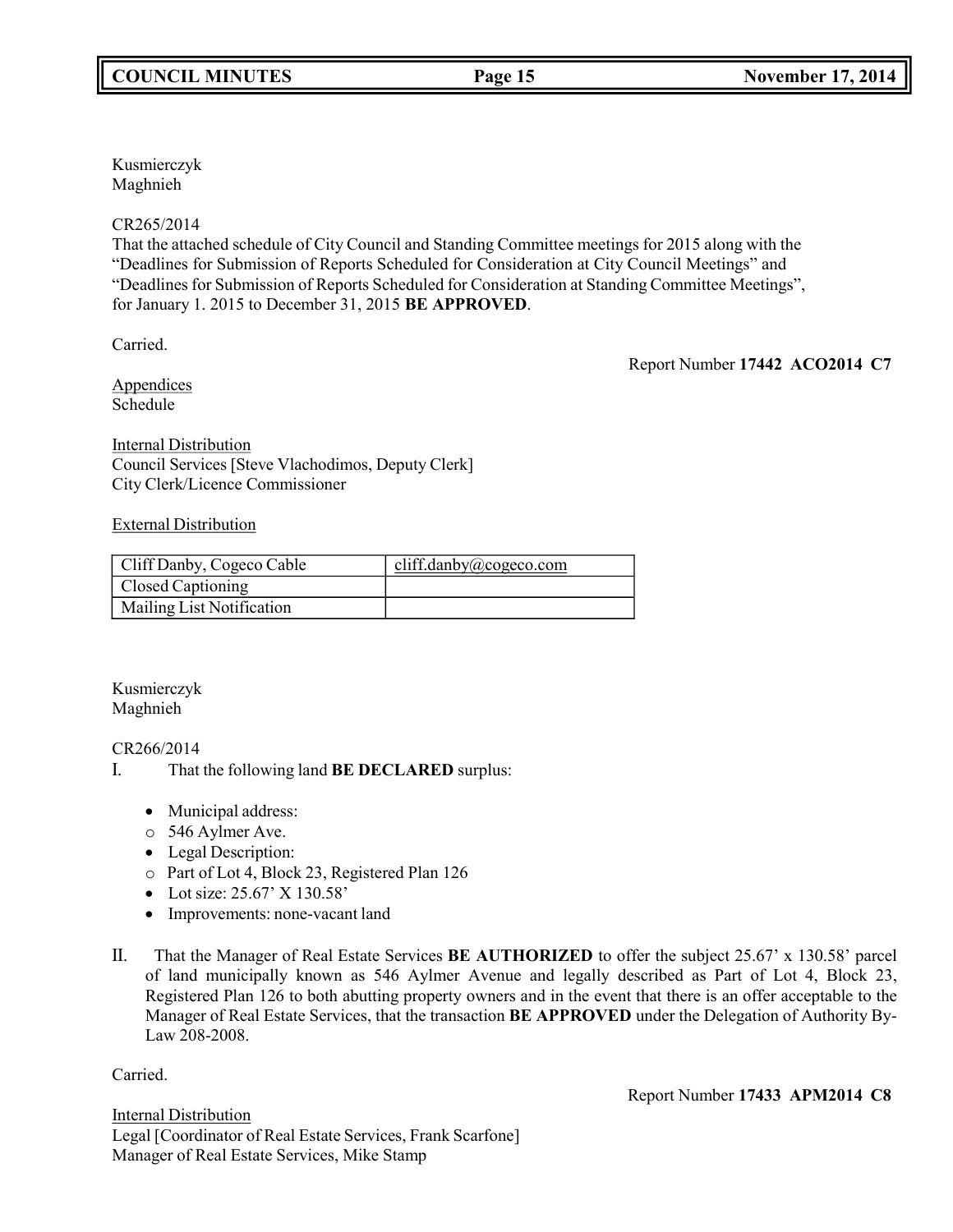# **COUNCIL MINUTES Page 16 November 17, 2014**

City Solicitor Chief Financial Officer and City Treasurer

### External Distribution

Kusmierczyk Maghnieh

CR267/2014

- I. That the following land **BE DECLARED** surplus:
	- Municipal address:
	- o 0 Academy Dr. (between 2855 Academy Dr. and 2865 Academy Dr.)
	- Legal Description:
	- o Part of Lot 741, Registered Plan 1307
	- Lot size: approximate 5' X 139.5'
	- Improvements: none-vacant land
- II. That the Manager of Real Estate Services **BE AUTHORIZED** to offer the subject remnant 5' x 139.5' parcel of land legally described as Part of Lot 741, Registered Plan 1307 to both abutting property owners at \$1.00 plus survey cost if the parcel is split plus deed preparation cost of approximately \$500 and that the transaction **BE APPROVED** under the Delegation of Authority By-law 208-2008.

Carried.

Report Number **17432 APM2014 C9**

Internal Distribution Legal [Coordinator of Real Estate Services, Frank Scarfone] Manager of Real Estate Services, Mike Stamp City Solicitor Chief Financial Officer and City Treasurer

External Distribution

Kusmierczyk Maghnieh

CR268/2014

- I. That the following land **BE DECLARED** surplus:
	- •Municipal address: 0 Church Street
	- •Legal Description: Part of Lots 383 to 390, Registered Plan 435
	- •Lot size: approximate 250' X 50'
	- Improvements: none-vacant land
- II. That the Manager of Real Estate Services **BE AUTHORIZED** to offer the subject 250' X 50' parcel of land legally described as Part of Lots 383 to 390, Registered Plan 435 to the owners of 1304 to 1334 Church Street (to be divided in accordance with the side lot lines) at a price commensurate with an independent appraisal subject to:
	- a) All of the property owners agreeing to acquire the parcel to the rear of their properties or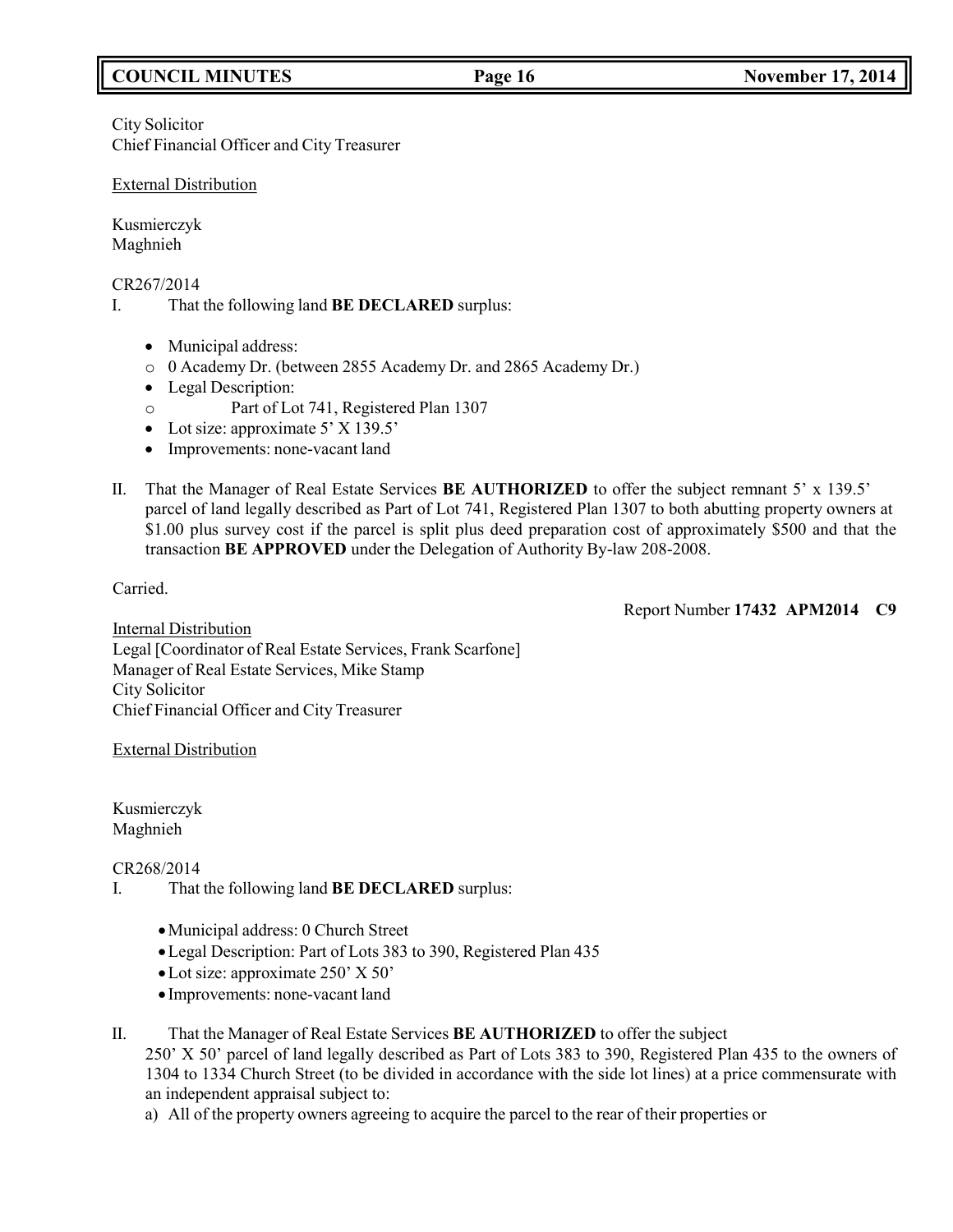| <b>COUNCIL MINUTES</b> | Page | <b>November 17, 2014</b> |
|------------------------|------|--------------------------|
|                        |      |                          |

b) Commencing from 1334 Church Street northerly that property owners agree to acquire the parcel to the rear of their properties contiguously in a manner that avoids the City owning a parcel between two privately owned properties.

III. That the following clause from Subsection 5.3.1.3 of Schedule A of the Land Disposal Policy **BE WAIVED:**

In the event that a consensus cannot be arrived at, all interested abutting property owners will be requested to provide Administration with an offer for the whole parcel.

Carried.

Report Number **17437 APM2014 C10**

Internal Distribution Legal [Coordinator of Real Estate Services, Frank Scarfone] Manager of Real Estate Services, Mike Stamp City Solicitor Chief Financial Officer and City Treasurer City Engineer

External Distribution

Melanie Smith 1334 Church Street Windsor, ON N8X 1T8

Kusmierczyk Maghnieh

CR269/2014

- I. THAT within CR89/2014, Item 43 described as *"Airport –Drainage/Pavement Rehabilitation*" in Schedule A **BE REPLACED** with *"Airport – Drainage, Pavement, Electrical, Fleet and/or Facility Rehabilitation";*
- II. THAT City Council **AUTHORIZE** Administration to proceed with the remaining \$371,900 placeholder designed for the Airport from the 2013 Enhanced Capital Budget for "*Airport – Drainage, Pavement, Electrical, Fleet and/or Facility Rehabilitation".*

# Carried.

Report Number **17413 APM/9795 C11**

Internal Distribution Public Works [Tiffany Pocock] City Engineer Senior Manager, Development & Projects, France Isabelle-Tunks Chief Financial Officer and City Treasurer Manager of Purchasing and Risk Management City Solicitor

External Distribution

Jim McCormack, Director of Finance YQG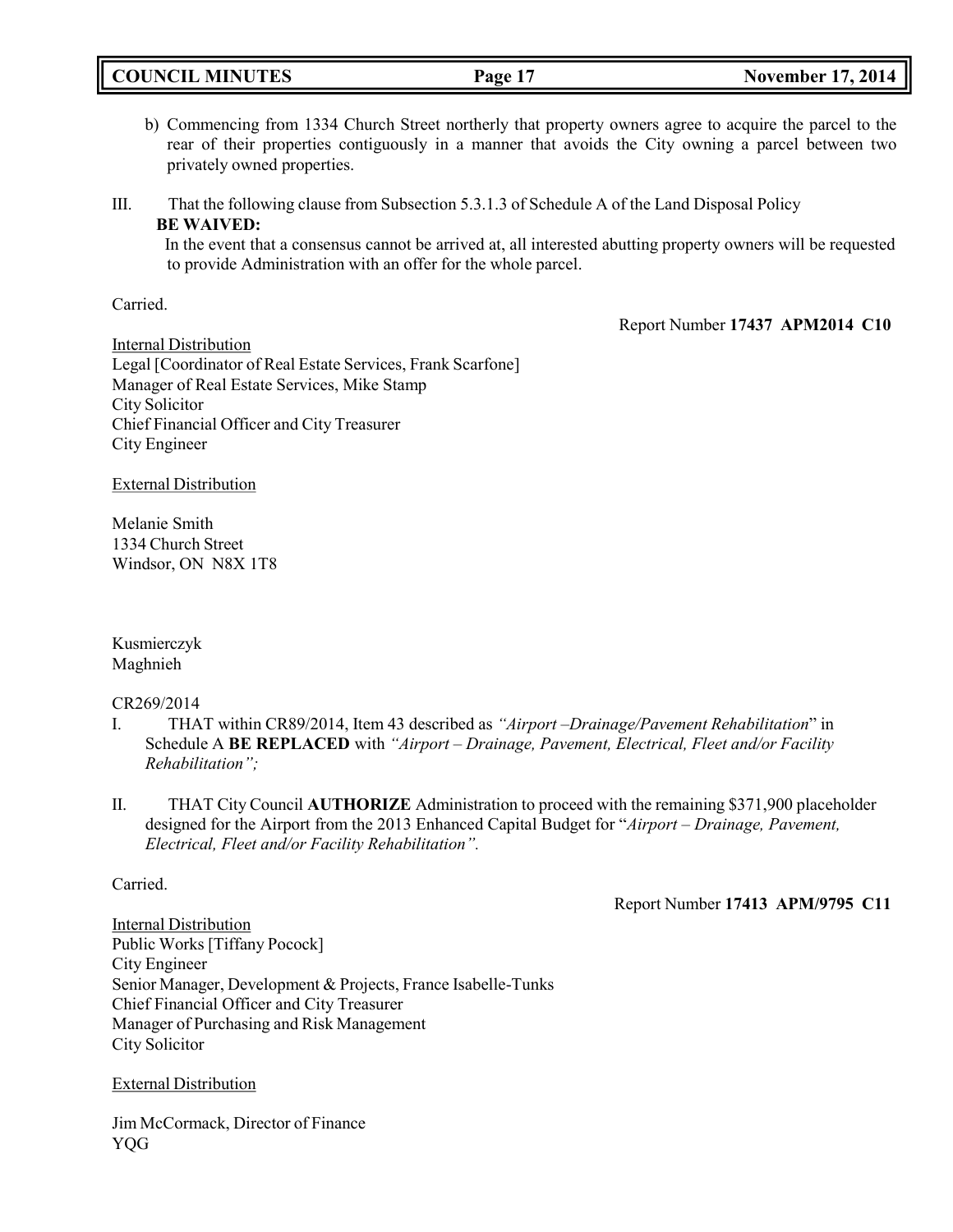# **COUNCIL MINUTES Page 18 November 17, 2014**

[jmccormack@yqg.ca](mailto:jmccormack@yqg.ca)

Abstract – Amend Minutes

Kusmierczyk Maghnieh

CR270/2014

THAT Council **RECEIVE FOR INFORMATION** the 2014 3rd Quarter Operating Budget Variance Report dated October 30, 2014 from the CFO & City Treasurer; and

THAT the CAO in concert with the CFO & City Treasurer **BE DIRECTED** to continue monitoring the 2014 Operating Budget and Actuals and pro-actively take steps to mitigate any significant variances projected.

Carried.

Report Number **17421 AFB/11647 C12**

Internal Distribution Finance [Chantelle Anson] Chief Financial Officer and City Treasurer City Engineer Community Development and Health Commissioner City Clerk/Licence Commissioner City Solicitor

External Distribution

Kusmierczyk Maghnieh

CR271/2014

That the report of the Manager of Real Estate Services dated October 31, 2014 entitled "The Corporation of the City of Windsor Reconveyance of former 2911 Walker Road to DAJ Property Holdings Ltd." **BE RECEIVED** for information; and

I. That, in keeping with Section 5.1.2 of the City's Land Disposal Policy, the following vacant land on the west side of Walker Road **BE DECLARED SURPLUS** to the needs of the City.

Part of former municipal address 2911 Walker Road, described legally as Part of Lot 14, Registered Plan 868 and more particularly designated as Parts 18 and 19 on Plan 12R-23373; and

That the surplus property **BE CONVEYED BACK** to the abutting property owner @ 2895 Walker Road under the following terms and conditions;

II. A. **PURCHASER**: DAJ Property Holdings Ltd. c/o Salem McCullough & Gibson Professional Corp. Barristers & Solicitors Attention: Mr. Philip D. McCullough 2828 Howard Avenue Windsor, Ontario N8X 3Y3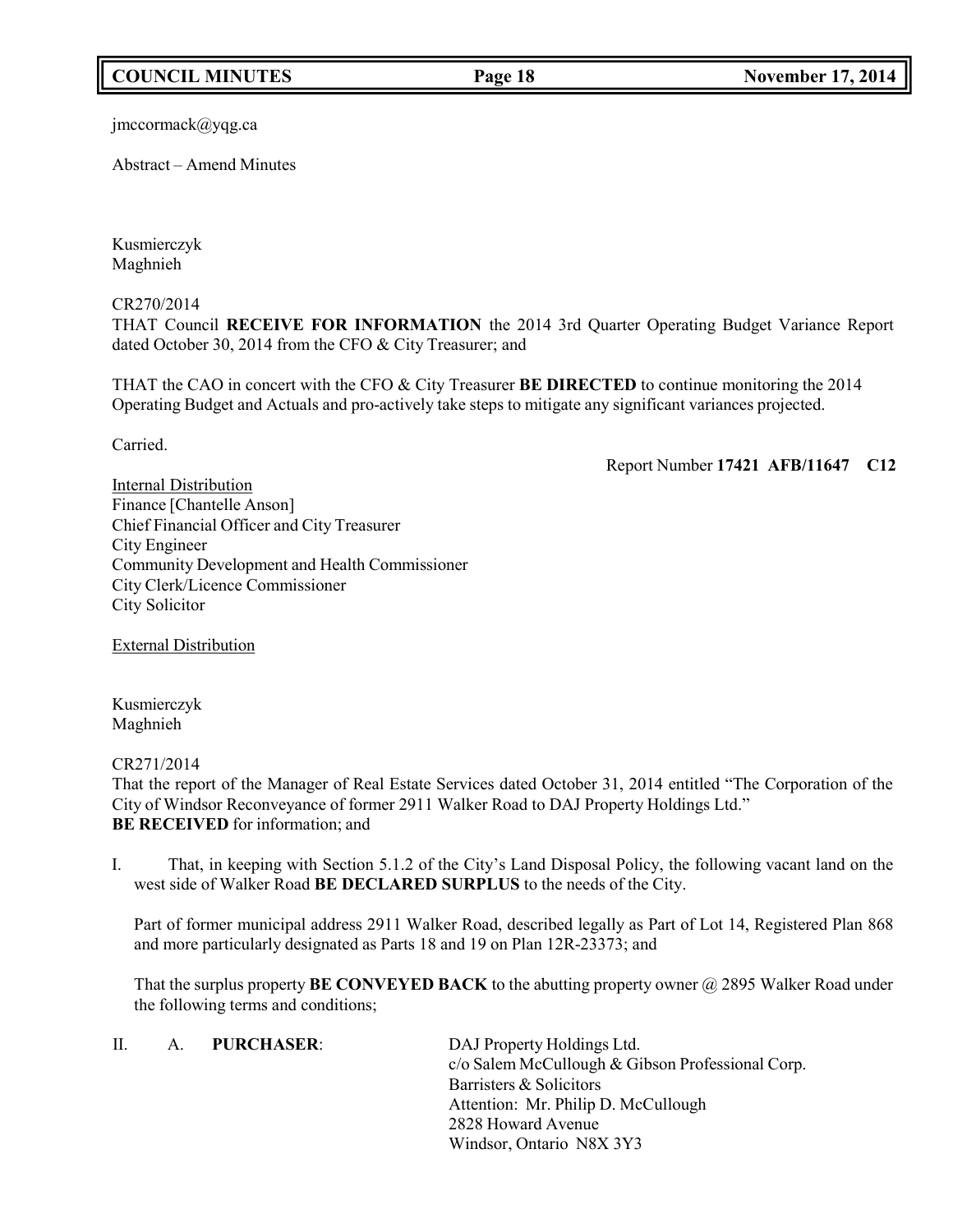|    | <b>COUNCIL MINUTES</b>          | Page 19                                                                                                                                                                | <b>November 17, 2014</b> |
|----|---------------------------------|------------------------------------------------------------------------------------------------------------------------------------------------------------------------|--------------------------|
| Β. | <b>PROPERTY:</b>                | Former municipal address 2911 Walker Road, described legally as Part<br>Lot 14, Registered Plan 868, more particularly described as Parts 18 &<br>19 on Plan 12R-23373 |                          |
| C. | <b>CONVEYANCE PRICE: \$1.00</b> |                                                                                                                                                                        |                          |
| D. | <b>ACCOUNT:</b>                 | 7062008                                                                                                                                                                |                          |
| Е. | <b>TERMS &amp; CONDITIONS:</b>  | the transaction will close on or before<br>a)<br>November 28, 2014; and                                                                                                |                          |

THAT this transaction **BE COMPLETED** electronically pursuant to By-law 366-2003 and that the Chief Administrative Officer and City Clerk **BE AUTHORIZED** to execute all documents necessary to complete the transaction, as required, and the City Solicitor or designated **BE AUTHORIZED** to execute documents standard to a real estate transaction.

Carried.

Report Number **17438 AL2014 C13**

Internal Distribution Legal [Mike Stamp} City Solicitor Chief Financial Officer and City Treasurer City Engineer

External Distribution

Kusmierczyk Maghnieh

CR272/2014

- I. THAT the City Engineer **BE AUTHORIZED** to advertise the Notice of Completion of the addendum to the Class Environmental Assessment Study titled Sanitary Sewer Servicing Study for Lands Annexed from the Town of Tecumseh.
- II. THAT the addendum to the Class Environmental Assessment Study **BE TABLED** with the City Clerk for the mandatory thirty (30) day period.
- III. THAT the Notice of Completion of the addendum to the Class Environmental Assessment Study **BE SUBMITTED** to the Provincial Environmental Assessment Act Branch.

Carried.

Report Number **17401 SW2014 C14**

Internal Distribution Public Works [Stacey Shyshak] City Engineer City Planner Chief Financial Officer and City Treasurer City Solicitor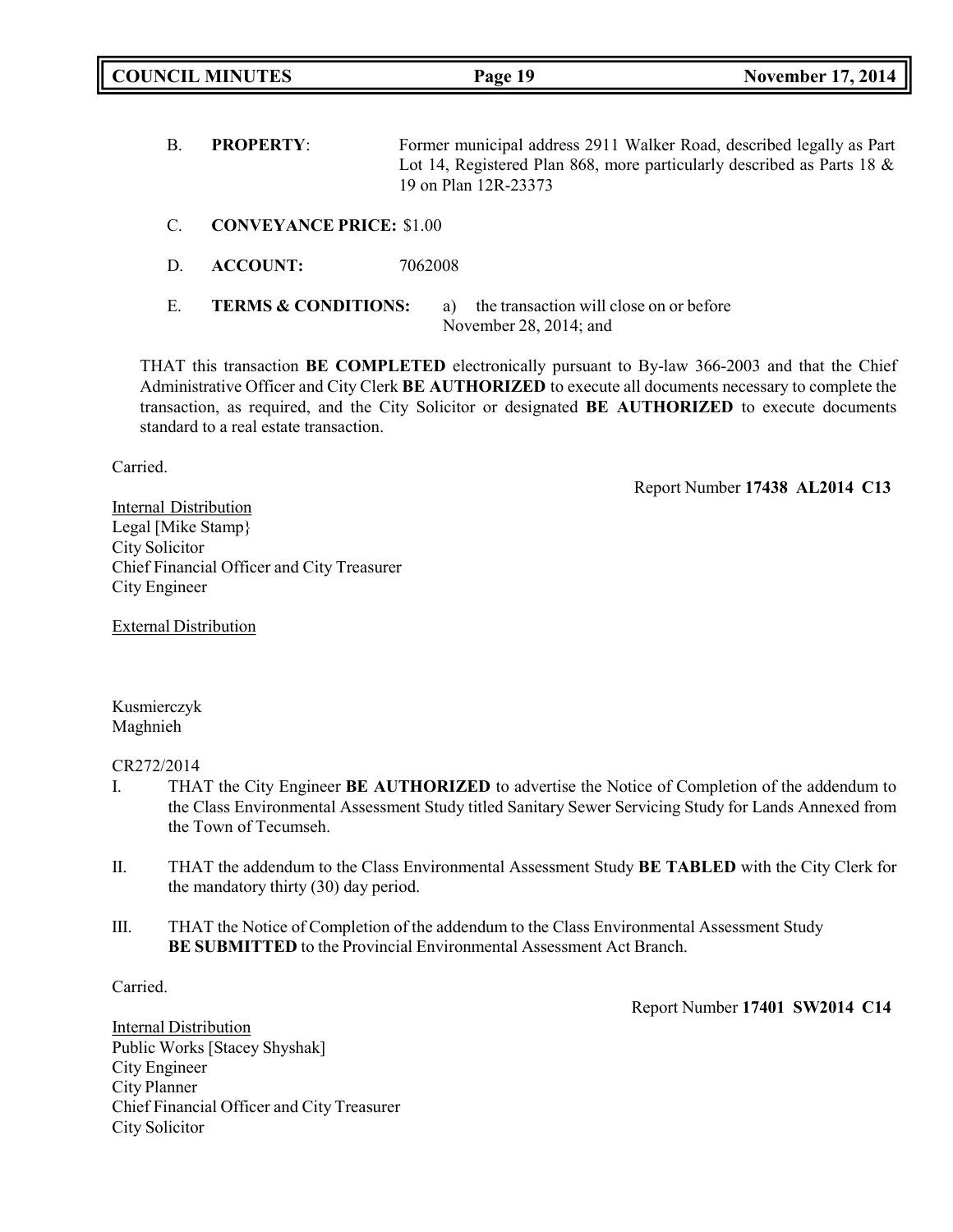# **COUNCIL MINUTES Page 20 November 17, 2014**

Yunis Haddad 24 Shepherd St E Windsor ON N8X 2J8 [yunis@haddadmorgan.com](mailto:yunis@haddadmorgan.com) Wade Jason O'Neil RR3, 5396 Concession 11 Maidstone ON N0R 1K0 Richard Robert & Debra Anne Seguin RR 1, Stn A Windsor ON N9A 6J3 1413600 & 1433310 Ontario Ltd. 4521 Southwood Lakes Blvd Windsor ON N9G 2M6

External Distribution

Abstract – SV - Tabled

Kusmierczyk Maghnieh

# *CR273/2014 REPEALED BY CR592/2019 ADOPTED DECEMBER 2, 2019 AND CONVERT THE DOCUMENTS TO PROCEDURES*

### CR273/2014

That the report of the Diversity & Accessibility Officer dated November 17, 2014 entitled "Revisions to Accessibility Policy" **BE RECEIVED**; and further, that the proposed revisions to the **Accessible Customer Service Policy** recommended by Administration as described within the subject report **BE ADOPTED**.

Carried.

Report Number **17401 SW2014 C15**

**Appendices** Policy

Internal Distribution Human Resources [Gayle Jones] Executive Director of Human Resources City Clerk/Licence Commissioner Policy Coordinator(A)

External Distribution

Kusmierczyk Maghnieh

CR274/2014

- I. That the following improved properties **BE DECLARED** surplus:
	- Municipal address:
		- 2525 Howard Ave.
	- Legal Description: Parts 1-3 and 5, Plan 12R-25552
	- Lot size: approximate 290'frontage X irregular
	- Improvements: one floor commercial building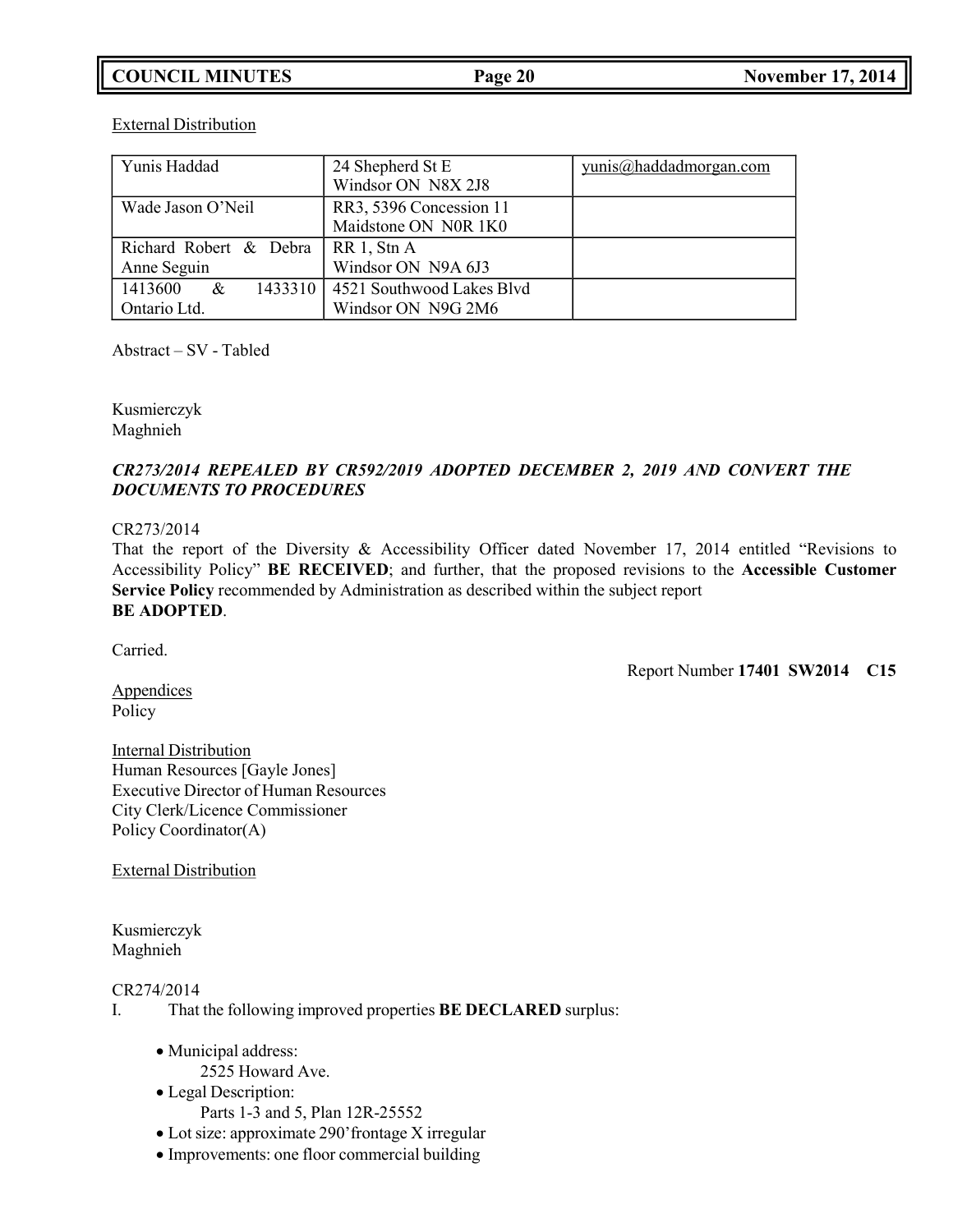- Municipal address: 2552 Howard Ave.
- Legal Description:
	- Parts 17, 19, 21, Plan 12R-25552
- Lot size: approximate 109' frontage X irregular
- Improvements: one floor commercial building
- II. That the Manager of Real Estate Services **BE AUTHORIZED** to offer the subject properties for sale on MLS.

Carried.

Report Number **17439 APM2014 C16**

Internal Distribution Legal [Coordinator of Real Estate Services, Frank Scarfone] Manager of Real Estate Services, Mike Stamp City Solicitor Chief Financial Officer and City Treasurer

External Distribution

## Jones Marra

## CR275/2014

That the report of Parks and Facilities dated October 28, 2014 entitled "Paterson Park – Tecumseh Brock Monument" **BE RECEIVED**; and further,

That the resolutions contained in CR186/2014 Support and Location of the Tecumseh/Brock Monument in Paterson Park **BE RESCINDED**; and further,

That City Council **APPROVE** the Tecumseh/Brock Monument project subject to confirmation of the Windsor Essex Community Foundation and the Windsor Port Authority contributions to be deemed significant and sufficient by the City Treasurer and City Engineer to offset the costs of maintenance for the monument.

Carried.

Report Number **17430 SR/11948 17**

Internal Distribution Public Works [Mike Clement] Manager, Cultural Affairs [CathyMasterson] City Engineer Executive Director, Recreation & Culture Executive Director of Parks & Facilities (Acting) Community Development and Health Commissioner

# External Distribution

| Glenn Stresman | 2575 Ouellette Place | gstresmann@wecf.ca     |
|----------------|----------------------|------------------------|
| John Muir      | 1320 Chateau Ave     | Jamuir $40$ @gmail.com |
| Joan Mavrinac  |                      | Jmavrinac@bellnet.ca   |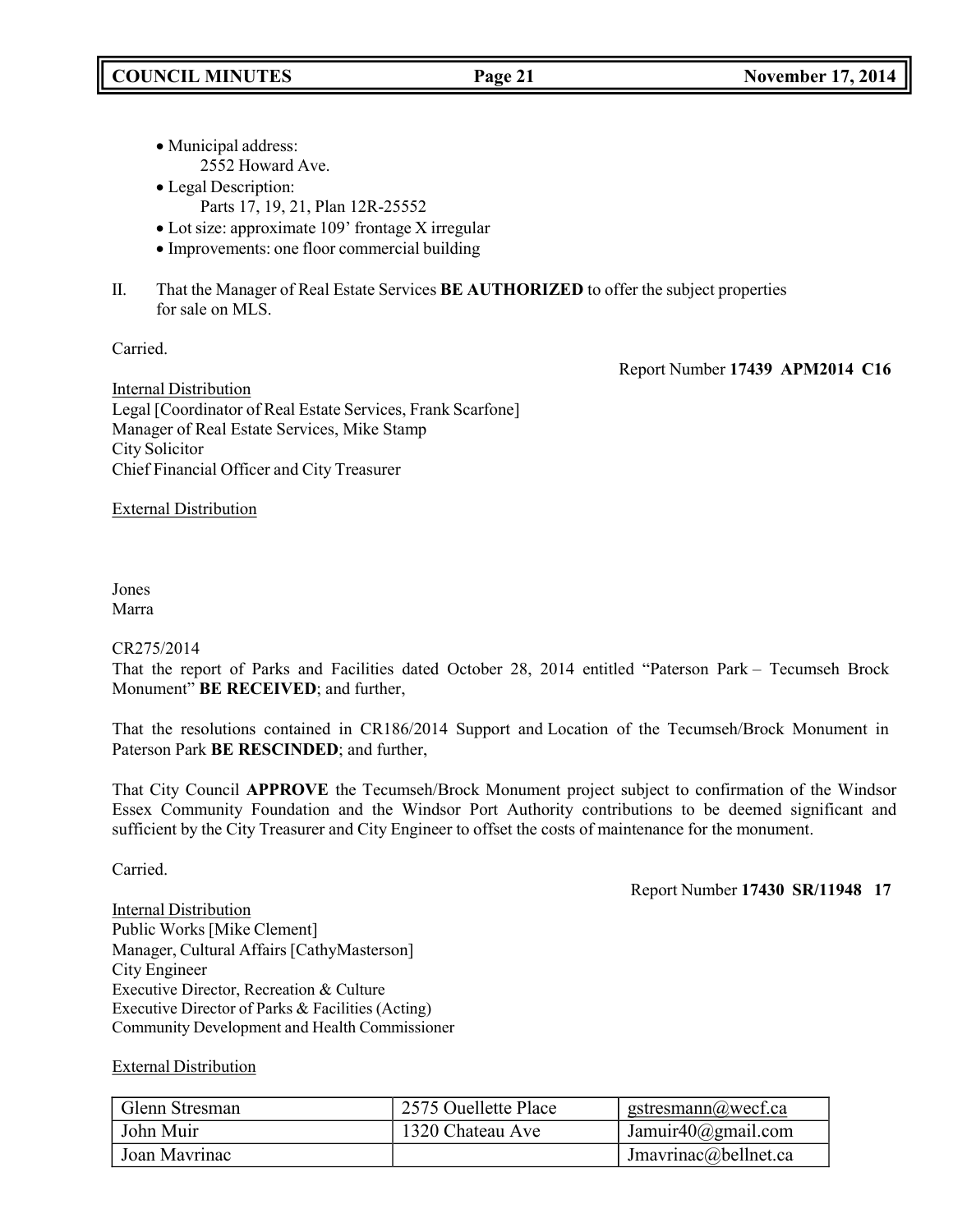## Abstract – Amend Minutes 2015 Budget File **STANDING COMMITTEE RESOLUTIONS**

Moved by Councillor Kusmierczyk, seconded by Councillor Maghnieh,

**M395-2014** That **Report No. 233 of the Environment, Transportation & Public Safety Standing Committee** of its meeting held October 22, 2014 regarding "Supplementary Report to Housekeeping Amendment to By-Law 170-2012 – A By-Law to Prescribe the Height & Description of Fences in the City of Windsor" **BE ADOPTED** as presented.

Carried.

Report Number **17322 AB2014**

Internal Distribution City Engineer Manager of By-law Enforcement [Ann Kalinowski] Chief Building Official City Clerk/Licence Commissioner City Solicitor

External Distribution

| Craig Kondruk | $congo51$ (a) hotmail.com                         |
|---------------|---------------------------------------------------|
| John Dignan   | $\overline{\text{iohn.dignan}(\omega)}$ cogeco.ca |
| Robert Bell   | 11676 Riverside Drive East, Windsor ON N8P 1A6    |
| Gary Waghorn  | 11722 Riverside Drive East, Windsor ON N8P 1A6    |
| Jane Boyd     | 11660 Riverside Drive East, Windsor ON N8P 1A6    |

Moved by Councillor Kusmierczyk, seconded by Councillor Maghnieh,

**M396-2014** That **Report No. 234 of the Environment, Transportation & Public Safety Standing Committee** of its meeting held October 22, 2014 regarding "The Good Food Charter of Windsor Essex County" **BE ADOPTED** as presented.

Carried.

Report Number **17322 AB2014**

Internal Distribution City Engineer Environment and Sustainability Coordinator [Averil Parent] Senior Manager, Pollution Control

External Distribution

| Michele.<br>Leger | toodmatterswindsoressex(a)gmail.com |
|-------------------|-------------------------------------|
| Tara Galloro      | tgalloro@wechu.org                  |

Moved by Councillor Kusmierczyk, seconded by Councillor Maghnieh,

**M397-2014** That **Report No. 235 of the Environment, Transportation & Public Safety Standing Committee** of its meeting held October 22, 2014 regarding "Update to the Community Gardens on Municipal Property Policy" **BE ADOPTED** as presented.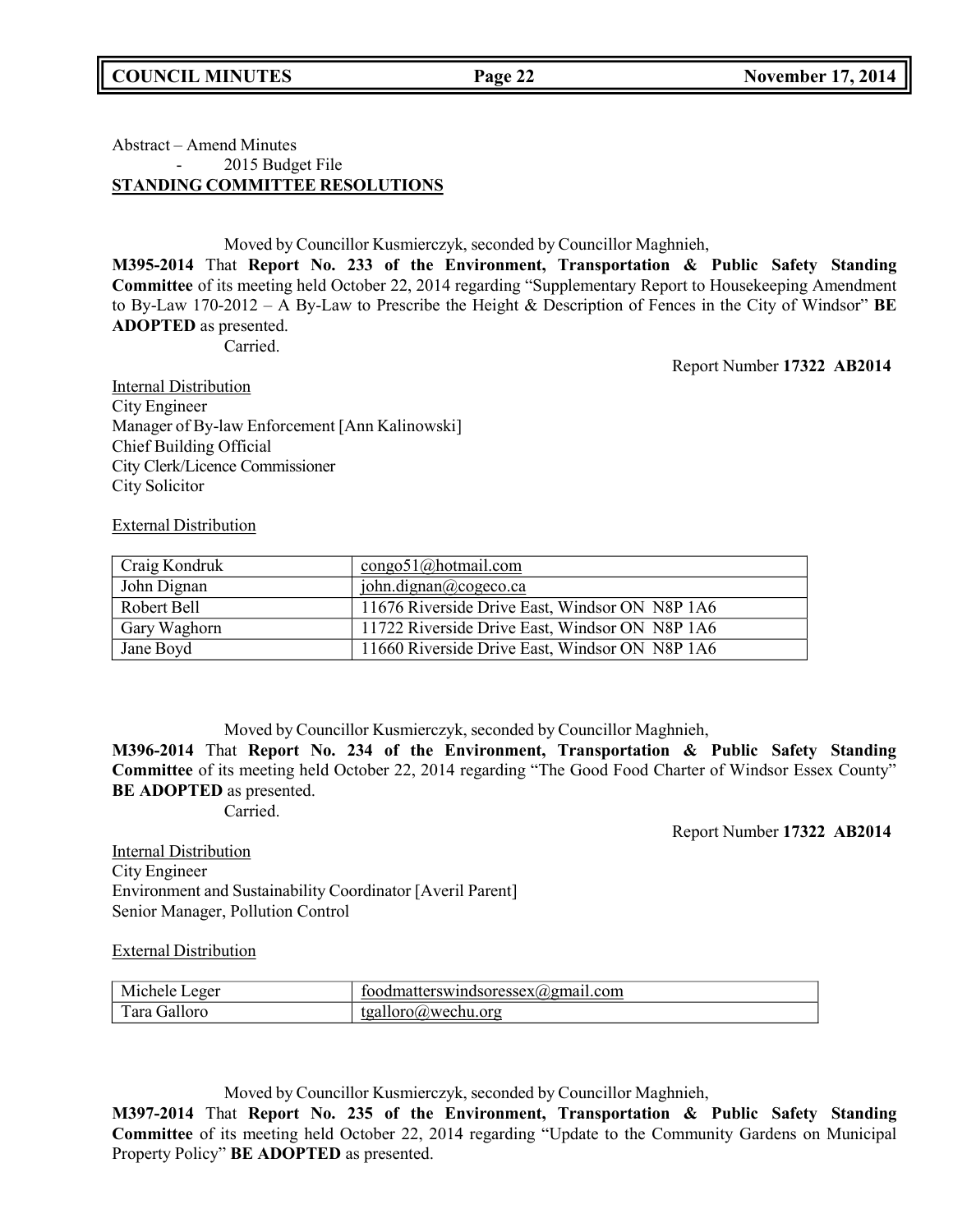# **COUNCIL MINUTES Page 23 November 17, 2014**

### Carried.

**Appendices** Policy Properties Recommended

Internal Distribution City Engineer Environment and Sustainability Coordinator [Averil Parent] Senior Manager, Pollution Control Executive Director of Parks and Facilities(A) City Planner Chief Financial Officer and City Treasurer City Solicitor Policy Coordinator(A) City Engineer

External Distribution

| Steve Green   | stevegreen@ymail.com                    |
|---------------|-----------------------------------------|
| Michele Leger | foodmatterswindsoressex $(a)$ gmail.com |

ABSTRACT – BM

Moved by Councillor Kusmierczyk, seconded by Councillor Maghnieh,

**M398-2014** That **Report No. 236 of the Environment, Transportation & Public Safety Standing Committee** of its meeting held October 22, 2014 regarding "Minutes of the Essex-Windsor Solid Waste Authority Board Meeting held July 9, 2014" **BE ADOPTED** as presented.

Carried.

**MB2014**

Internal Distribution City Engineer

External Distribution

Moved by Councillor Kusmierczyk, seconded by Councillor Maghnieh,

**M399-2014** That **Report No. 237 of the Environment, Transportation & Public Safety Standing Committee** of its meeting held October 22, 2014 regarding "Minutes of the Windsor Bicycling Committee meeting held July 16, 2014" **BE ADOPTED** as presented.

Carried.

**MB2014**

Internal Distribution City Engineer Coordinator, Windsor Bicycling Committee

External Distribution

Moved by Councillor Kusmierczyk, seconded by Councillor Maghnieh,

Report Number **17405 GM2014**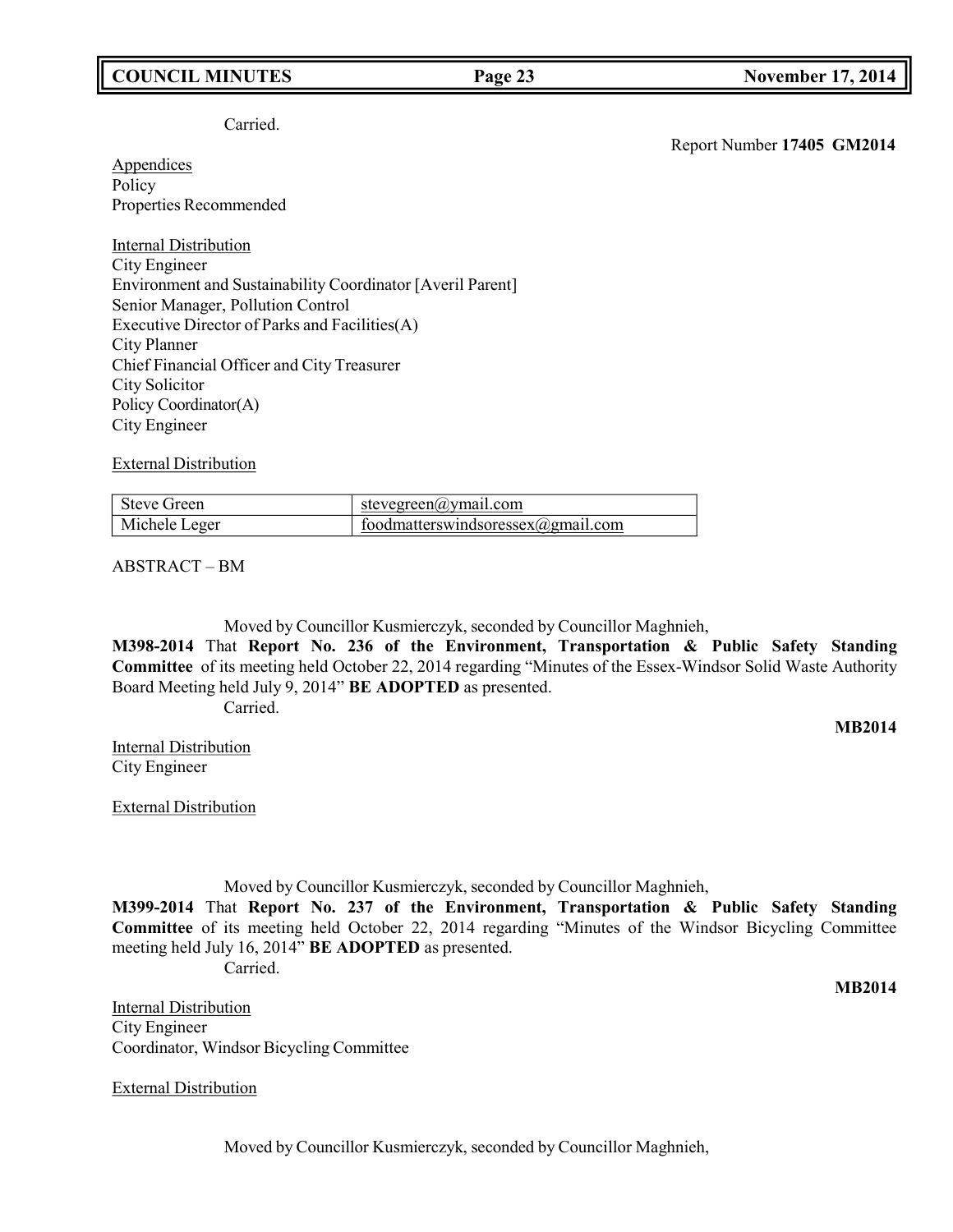| <b>COUNCIL MINUTES</b> | Page 24 | <b>November 17, 2014</b> |
|------------------------|---------|--------------------------|
|                        |         |                          |



Internal Distribution City Engineer Coordinator, Windsor Essex County Environment Committee

External Distribution

Moved by Councillor Kusmierczyk, seconded by Councillor Maghnieh,

**M401-2014** That **Report No. 239 of the Environment, Transportation & Public Safety Standing Committee** of its meeting held October 22, 2014 regarding "Minutes of the Windsor Licensing Commission meeting held September 24, 2014" **BE ADOPTED** as presented.

Carried.

**MB2014**

Internal Distribution City Engineer Coordinator, Windsor Licensing Commission Supervisor of Licensing(A)

External Distribution

Moved by Councillor Kusmierczyk, seconded by Councillor Maghnieh, **M402-2014** That the Minutes of the Museum Development Project Steering Committee meeting held October 7, 2014 **BE ADOPTED** as presented. Carried.

**MB2014**

Internal Distribution Coordinator, Museum Development Project Steering Committee

External Distribution

## *M403-2014 AMENDED BY CR88/2014 ADOPTED BY COUNCIL APRIL 7, 2014*

Moved by Councillor Kusmierczyk, seconded by Councillor Maghnieh,

**M403-2014** That **Report No. 248 of the Planning & Economic Development Standing Committee** of its meeting held October 14, 2014 regarding "Request under the Alley Closing Subsidy Program (ACSP) to close the north/south alley located between Sunset Avenue and California Avenue, south of Riverside Drive West" **BE ADOPTED** as presented.

Carried.

Report Number **17403 SAA2014**

APPENDICES Drawing No. CC-1659

Internal Distribution Planning [Don Wilson; Laura MacDonald] - - Prepare Ad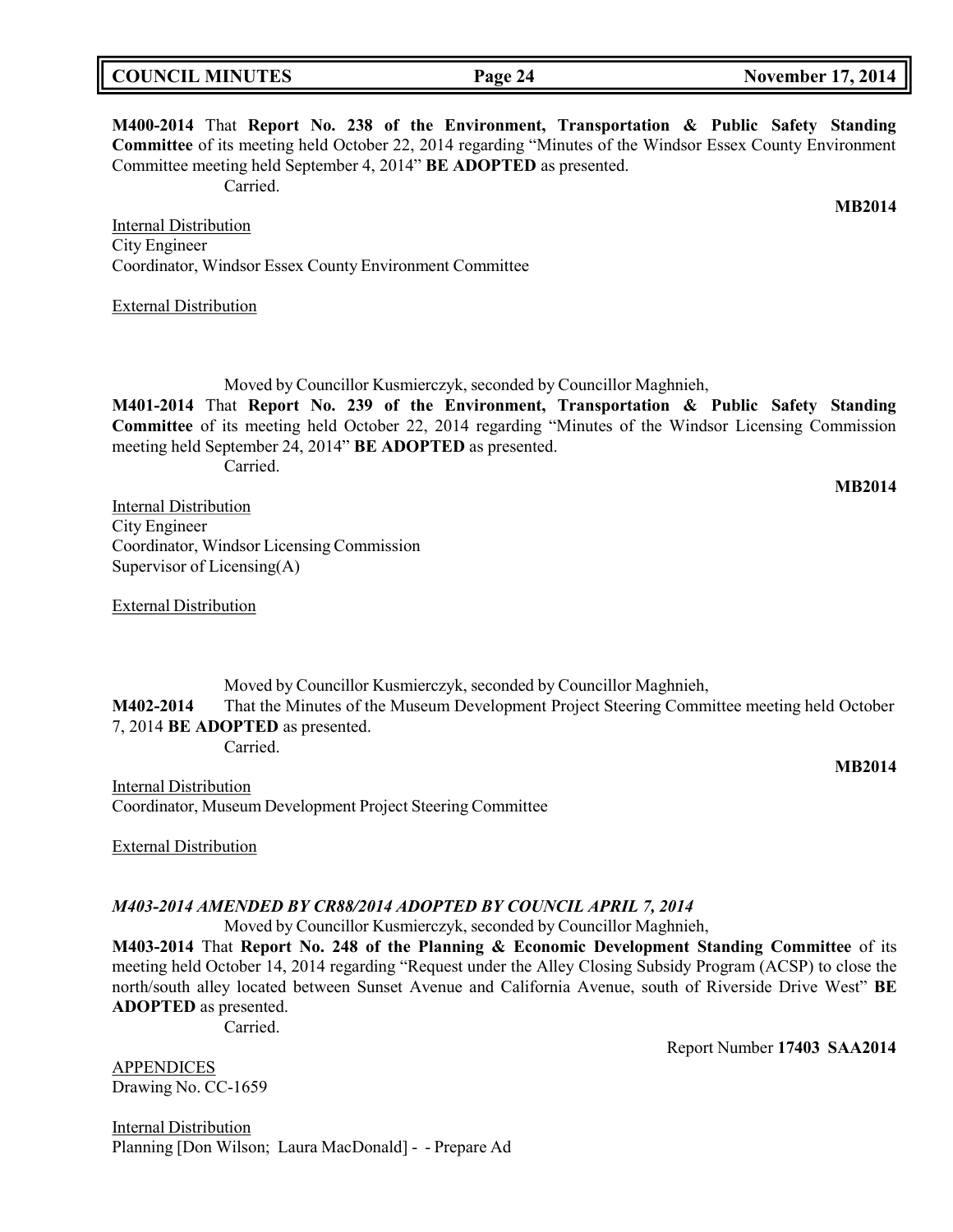# **COUNCIL MINUTES Page 25 November 17, 2014**

Planner II – Development Review [Sahar Jamshidi] Legal [Frank Scarfone; Cheryl Glassford]-Prepare the Easement/Assuming/Closing By-law. Manager of Transportation Planning – Josette Eugeni City Solicitor City Treasurer Public Works – Peter Breault Public Works – Travis Frickey Engineering – Development & Geomatics – Larisa Johnstone Engineering – Development & Geomatics – Kirk Tamm

### External Distribution

| Kayleen Donna Appel | $k \text{dappel}(a)$ mac.com |
|---------------------|------------------------------|
|                     |                              |

Moved by Councillor Kusmierczyk, seconded by Councillor Maghnieh,

**M404-2014** That **Report No. 249 of the Planning & Economic Development Standing Committee** of its meeting held October 14, 2014 regarding "Amendment to Sign By-Law 250-2004 for Arturo Herrera" **BE ADOPTED** as presented.

Carried.

Report Number **17402 SBS2014**

Appendices General Area of Sign Locations

Internal Distribution City Planner Planner II – Urban Designer [Adam Coates] City Solicitor Manager of Development Applications, Don Wilson Planner II, Development Review, Justina Nwaesei Chief Building Official City Engineer Zoning Clerk – Council Services Deputy Licence Commissioner Supervisor of Licensing City Clerk and Licence Commissioner

External Distribution

Arturo Herrera [hola@arturoherrera.ca](mailto:hola@arturoherrera.ca)

Moved by Councillor Marra, seconded by Councillor Jones,

**M405-2014** That **Report No. 250 of the Planning & Economic Development Standing Committee** of its meeting held October 14, 2014 regarding "Request for a Waiver of Building Permit Related Fees, Development Charges and Cash in lieu of parkland fees – Habitat for Humanity 1233 Armanda (formerly 4895 Matchette Road)" **BE ADOPTED** as presented.

Carried.

**Internal Distribution** City Planner

Report Number **17321 SB2014**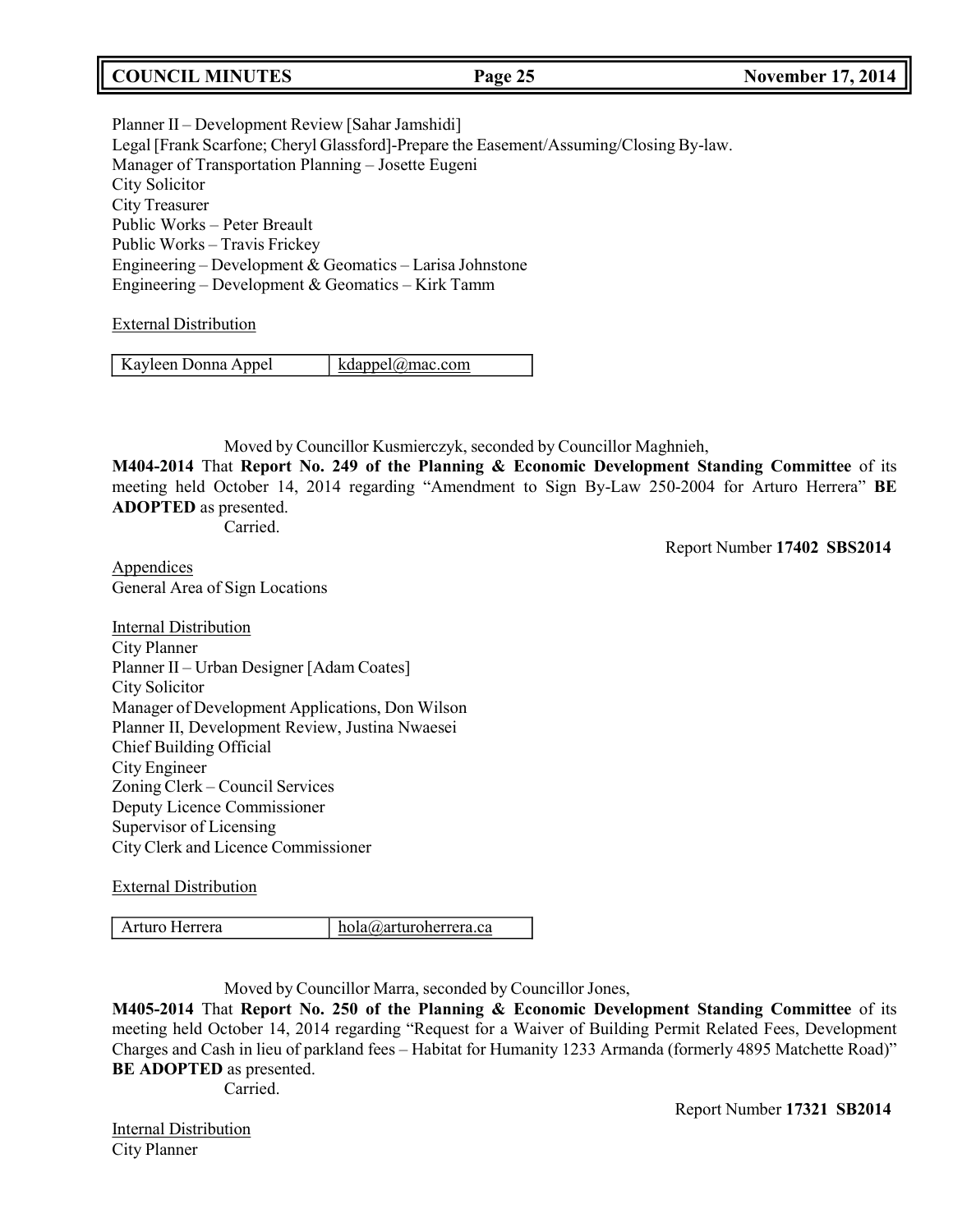# **COUNCIL MINUTES Page 26 November 17, 2014**

Deputy Chief Building Official [Wm. Jean] City Solicitor Manager of Development Applications, Don Wilson Planner II, Development Review, Justina Nwaesei Chief Building Official City Engineer Zoning Clerk – Council Services Deputy Licence Commissioner Supervisor of Licensing City Clerk and Licence Commissioner Financial Planning Administrator, Marco Aquino Executive Initiatives Coordinator, Stephen Cipkar Recreation Assistant, Jocelyn DeLuna

### External Distribution

| l Ed Link & Rene Lebrun           | <b>Habitat for Humanity</b> | office@habitatwindsor.org          |
|-----------------------------------|-----------------------------|------------------------------------|
| Mike Van der Vlist, Exec Director | Habitat for Humanity        | $m$ vandervlist@habitatwindsor.org |

Moved by Councillor Kusmierczyk, seconded by Councillor Maghnieh,

**M406-2014** That **Report No. 249 of the Social Development, Health & Culture Standing Committee** of its meeting held October 8, 2014 regarding "Creating Shared Prosperity: Cities that lead, succeed" presentation by Adam Vasey, representing Pathway to Potential **BE ADOPTED** as presented.

Carried.

Internal Distribution Community Development and Health Commissioner

### External Distribution

| Adam Vasey, | Pathway to | $\alpha$ adam $\omega$ pathwaytopotential.ca |
|-------------|------------|----------------------------------------------|
| Director    | Potential  |                                              |

Moved by Councillor Kusmierczyk, seconded by Councillor Maghnieh,

**M407-2014** That **Report No. 250 of the Social Development, Health & Culture Standing Committee** of its meeting held October 8, 2014 regarding "Minutes of the Executive Committee and the Board of Directors, Willistead Manor Inc. meetings held June 19, 2014" **BE ADOPTED** as presented.

Carried.

**Internal Distribution** Community Development and Health Commissioner Executive Secretary, Willistead Manor Inc.

External Distribution

Moved by Councillor Kusmierczyk, seconded by Councillor Maghnieh, **M408-2014** That **Report No. 251 of the Social Development, Health & Culture Standing Committee** of its meeting held October 8, 2014 regarding "Report No. 90 of the Board of Directors, Willistead Manor Inc." **BE ADOPTED** as presented.

MB2014

MB2014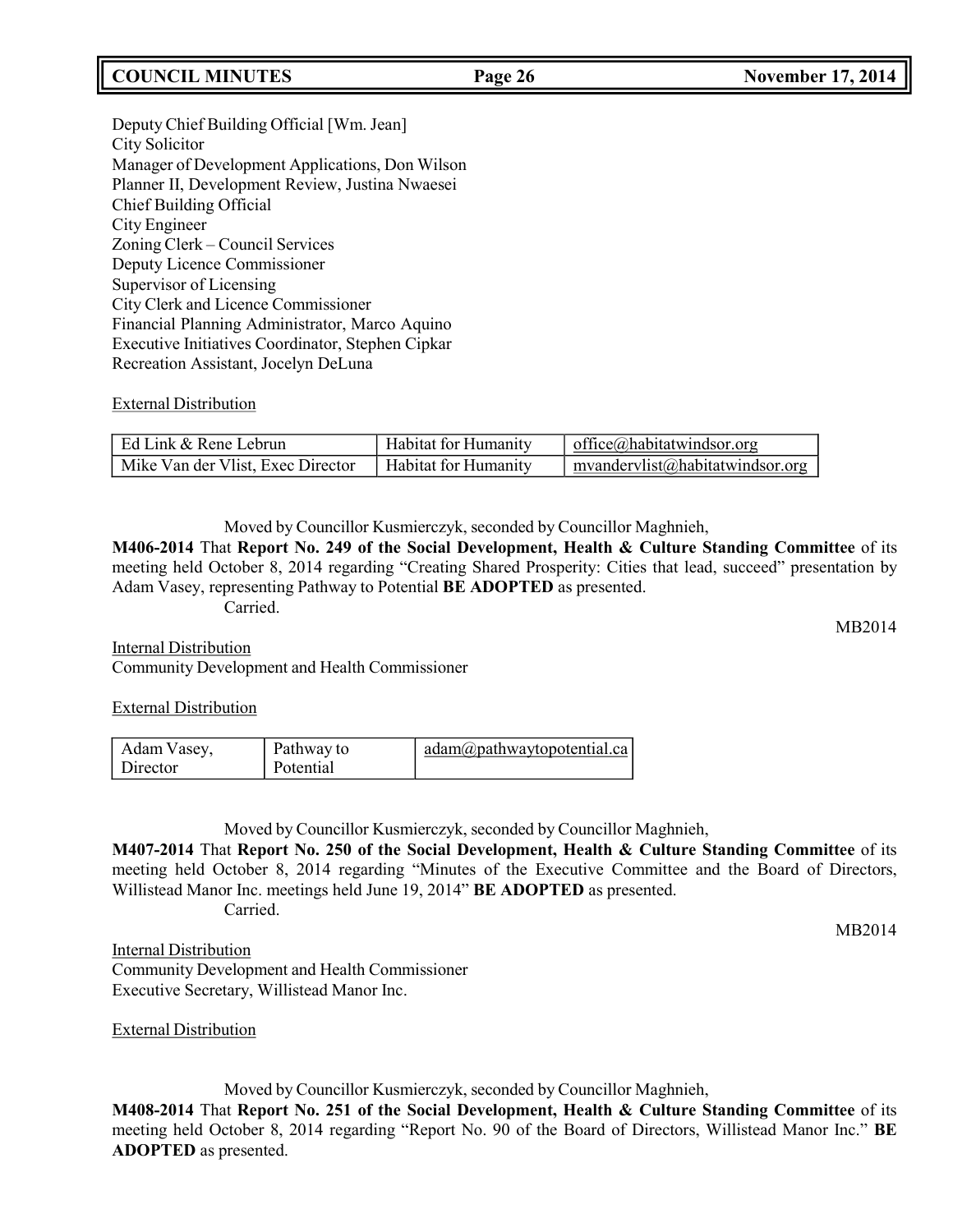# **COUNCIL MINUTES Page 27 November 17, 2014**

### Carried.

Internal Distribution Community Development and Health Commissioner Executive Secretary, Willistead Manor Inc.

External Distribution

Abstract – BM – re Striking Committee

Moved by Councillor Kusmierczyk, seconded by Councillor Maghnieh,

**M409-2014** That **Report No. 252 of the Social Development, Health & Culture Standing Committee** of its meeting held October 8, 2014 regarding "Minutes of the Windsor Accessibility Advisory Committee meeting held July 3, 2014" **BE ADOPTED** as presented.

Carried.

MB2014

Internal Distribution Community Development and Health Commissioner Coordinator, Windsor Accessibility Advisory Committee

External Distribution

Moved by Councillor Kusmierczyk, seconded by Councillor Maghnieh,

**M410-2014** That **Report No. 253 of the Social Development, Health & Culture Standing Committee** of its meeting held October 8, 2014 regarding "Report No. 93 of the Windsor Accessibility Advisory Committee & Proposal for Funding from Capital Project 7035138" **BE ADOPTED** as presented.

Carried.

Internal Distribution

Community Development and Health Commissioner Coordinator, Windsor Accessibility Advisory Committee Chief Financial Officer and City Treasurer Manager of Capital Budget & Reserves, Victor Ferranti

External Distribution

Moved by Councillor Kusmierczyk, seconded by Councillor Maghnieh, **M411-2014** That **Report No. 254 of the Social Development, Health & Culture Standing Committee** of its meeting held October 8, 2014 regarding "Report No. 94 of the Windsor Accessibility Advisory Committee – Revised Terms of Reference" **BE ADOPTED** as presented. Carried.

Internal Distribution Community Development and Health Commissioner Coordinator, Windsor Accessibility Advisory Committee

External Distribution

MB2014

MB2014

MB2014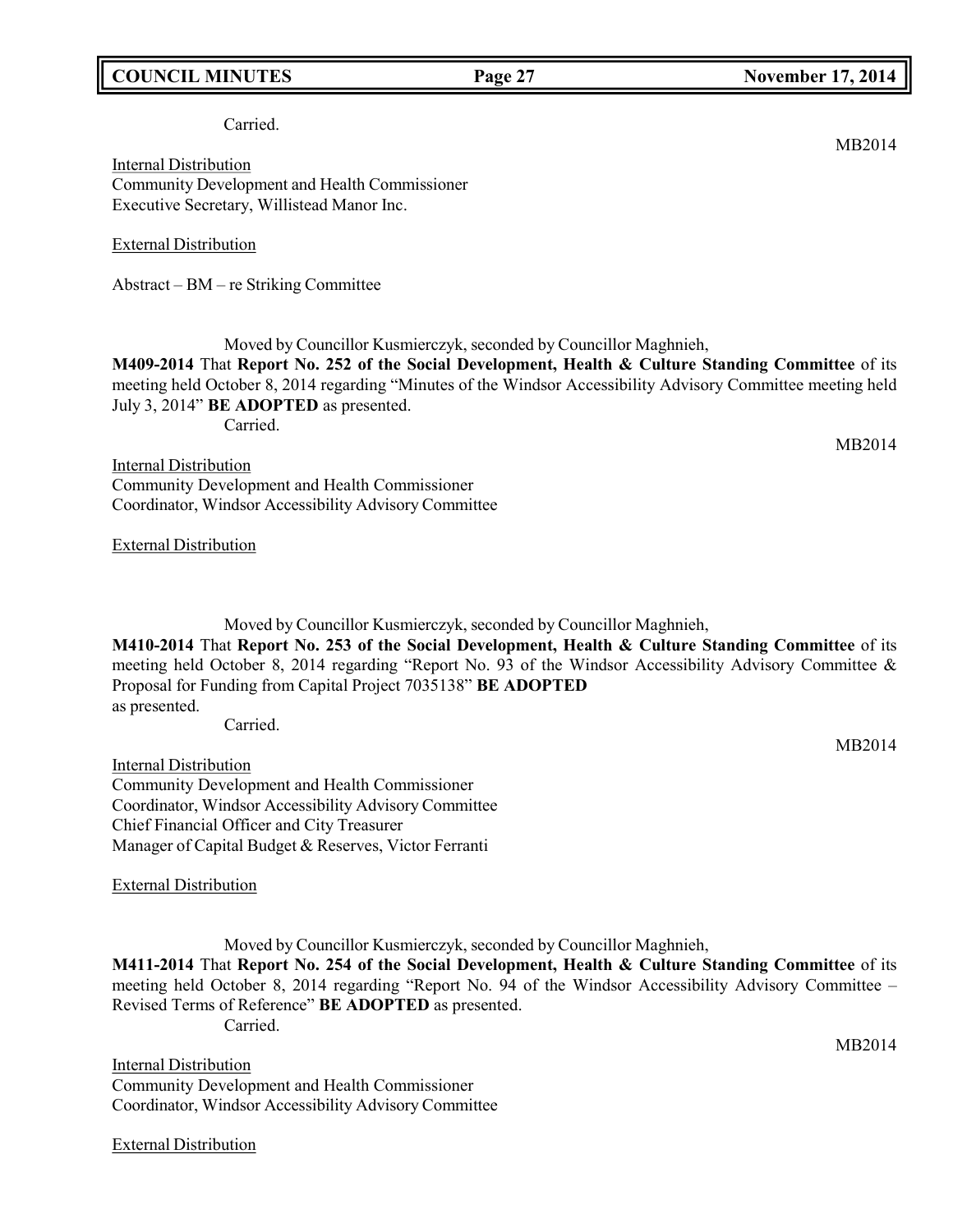|  | <b>COUNCIL MINUTES</b> |
|--|------------------------|
|--|------------------------|

# **Adopted by Council at its meeting held November17, 2014 [M395-2014]**

**/AC** Windsor, Ontario November 17, 2014

# **REPORT NO. 233** of the **ENVIRONMENT, TRANSPORTATION & PUBLIC SAFETY STANDING COMMITTEE** of its meeting held October 22, 2014

**Present: Councillor J. Gignac Councillor R. Jones Councillor A. Halberstadt Councillor F. Valentinis, Chair**

**Regrets: Councillor H. Payne**

That the following recommendations of the Environment, Transportation and Public Safety Standing Committee **BE APPROVED:**

Moved by Councillor Gignac, seconded by Councillor Jones,

THAT By-law 170-2012-A By-law to Prescribe the Height & Description of Fences in the City of Windsor, **BE AMENDED** to include the following changes:

- THAT the height limitation for fences/hedges in rear yards (water side) of any lot located on the North Side of Riverside Drive East between Drouillard Road and Lakeview Avenue **BE RESTRICTED** to a maximum allowable height of 1.2 m.
- THAT the height limitation for fences/hedges for side yards on the North Side of Riverside Drive East between Drouillard Road and Lakeview Avenue **BE RESTRICTED** to a maximum allowable height of 2.2 m.
- THAT the height limitation for hedges in front vards (road side) of any lot located on the North Side of Riverside Drive East between Drouillard Road and Lakeview Avenue **BE RESTRICTED** to a maximum allowable height of 2.4 m; and
- THAT the height limitation for fences in front yards of any lot located on the North Side of Riverside Drive East between Drouillard Road and Lakeview Avenue **BE RESTRICTED** to a maximum allowable height of 1.2 m.

Carried.

LIVELINK # 17322, AB2014

Clerk's Note: The administrative report authored by the Manager of By-law Enforcement dated August 29, 2014 entitled "*Supplementary Report to Housekeeping Amendment to By-law 170- 2012 – A By-law to Prescribe the Height & Description of Fences in the City of Windsor*" is *attached* as background information.

**CHAIRPERSON**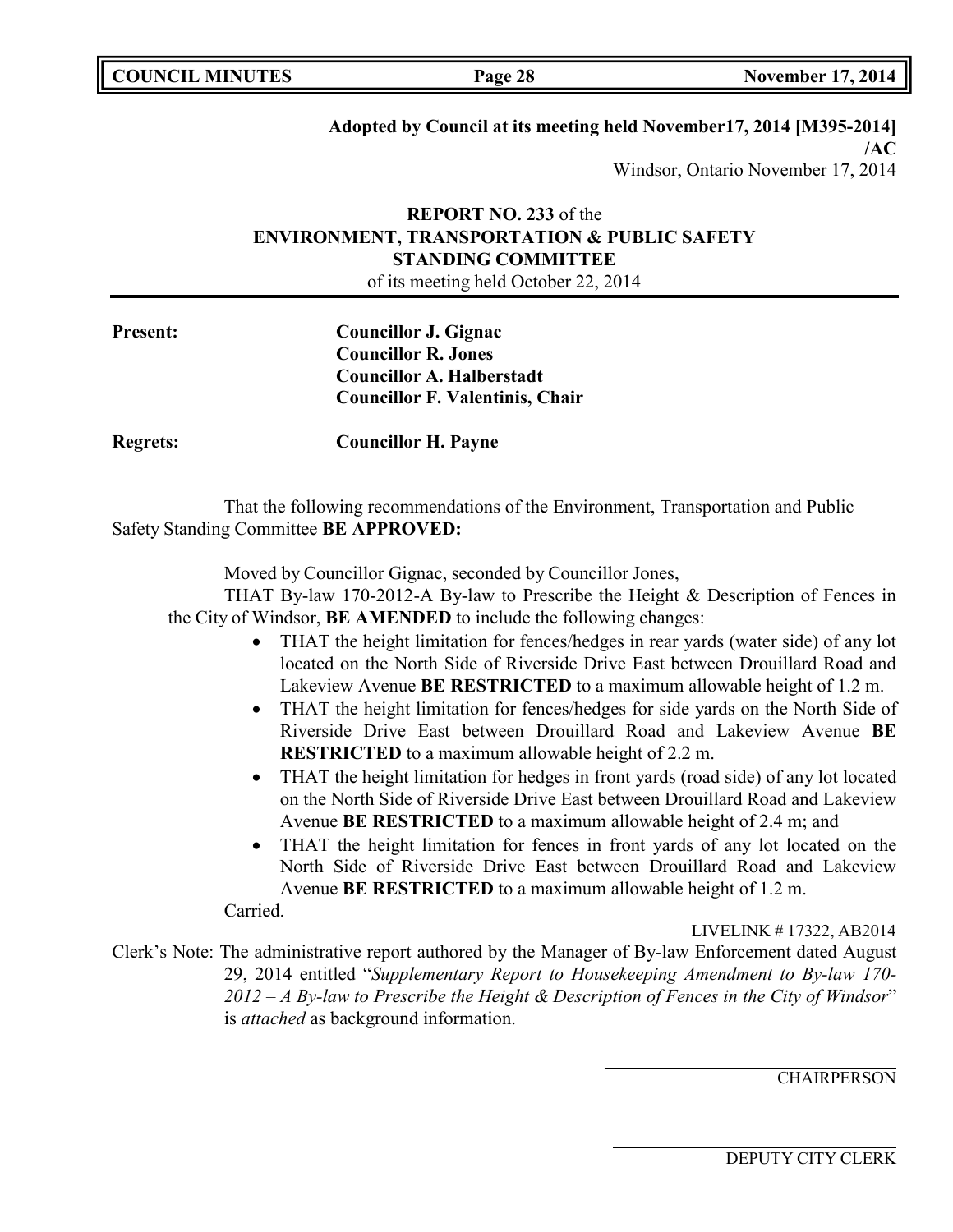# **Adopted by Council at its meeting held November 17, 2014 [M396-2014]**

**/AC** Windsor, Ontario November 17, 2014

# **REPORT NO. 234** of the **ENVIRONMENT, TRANSPORTATION & PUBLIC SAFETY STANDING COMMITTEE** of its meeting held October 22, 2014

**Present: Councillor J. Gignac Councillor R. Jones Councillor A. Halberstadt Councillor F. Valentinis, Chair**

**Regrets: Councillor H. Payne**

That the following recommendations of the Environment, Transportation and Public Safety Standing Committee **BE APPROVED:**

Moved by Councillor Jones, seconded by Councillor Gignac, That the report authored by the Environment & Sustainability Coordinator dated October 2, 2014 entitled "The Good Food Charter of Windsor Essex County" **BE RECEIVED** for information.

Carried.

# **LIVELINK # 17406, GM2014**

Clerk's Note: The administrative report authored by the Environment & Sustainability Coordinator dated October 2, 2014 entitled "*The Good Food Charter of Windsor Essex County*" is *attached* as background information.

**CHAIRPERSON**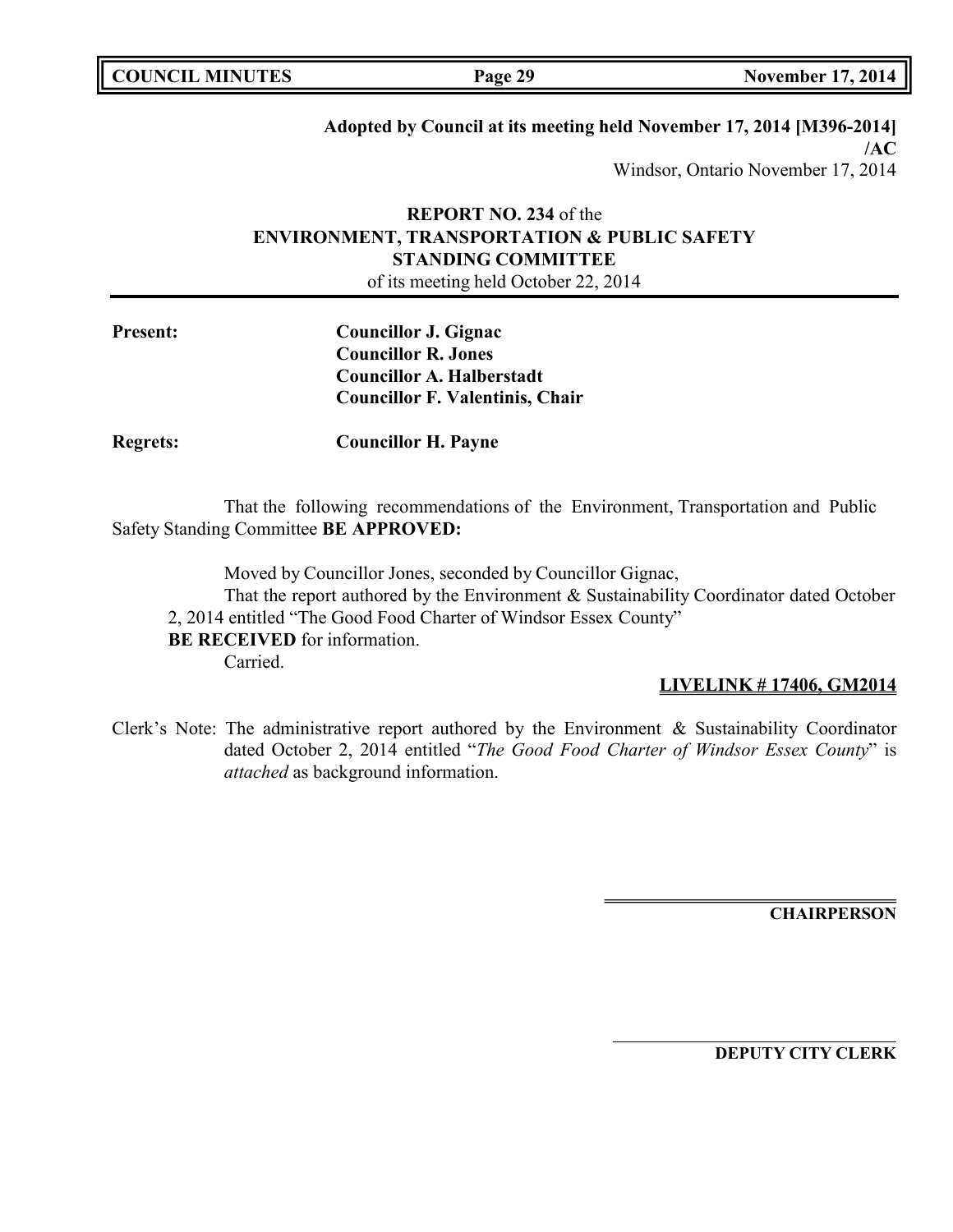# **Adopted by Council at its meeting held November 17, 2014 [M397-2014]**

**/AC** Windsor, Ontario November 17, 2014

# **REPORT NO. 235** of the **ENVIRONMENT, TRANSPORTATION & PUBLIC SAFETY STANDING COMMITTEE** of its meeting held October 22, 2014

**Present: Councillor J. Gignac Councillor R. Jones Councillor A. Halberstadt Councillor F. Valentinis, Chair**

**Regrets: Councillor H. Payne**

That the following recommendations of the Environment, Transportation and Public Safety Standing Committee **BE APPROVED:**

Moved by Councillor Jones, seconded by Councillor Gignac,

- I. THAT the following documents **BE APPROVED** by City Council:
	- A) Community Gardens on Municipal Property Policy attached as Appendix  $A$ :
	- B) Municipal properties recommended for Community Gardens attached as Appendix B;

II. THAT the Chief Administrative Officer **BE AUTHORIZED** to approve a Community Garden Template Licence Agreement or Renewal Agreements, as the case may be; **AND FURTHER** that the Delegation of Authority Bylaw (208-2008) **BE AMENDED** to reflect that such authority has been granted;

III. THAT the Chief Administrative Officer **BE AUTHORIZED** to execute the Community Garden Licence Agreement, to be satisfactory in content to the Executive Director of Parks, or designates, and in financial content to the City Treasurer and to be in the approved template form or satisfactory to the City Solicitor, or designate.

IV. THAT the Executive Director of Parks **BE AUTHORIZED** to execute any renewals of the Community Garden Template Licence Agreement, to be satisfactory in content to the City Planner or designate and to be in an approved template form.

Carried.

LIVELINK # 17405, GM2014

Clerk's Note: The administrative report authored by the Environment & Sustainability Coordinator dated October 1, 2014 entitled "*Update to the Community Gardens on Municipal Property Policy*" is *attached* as background information.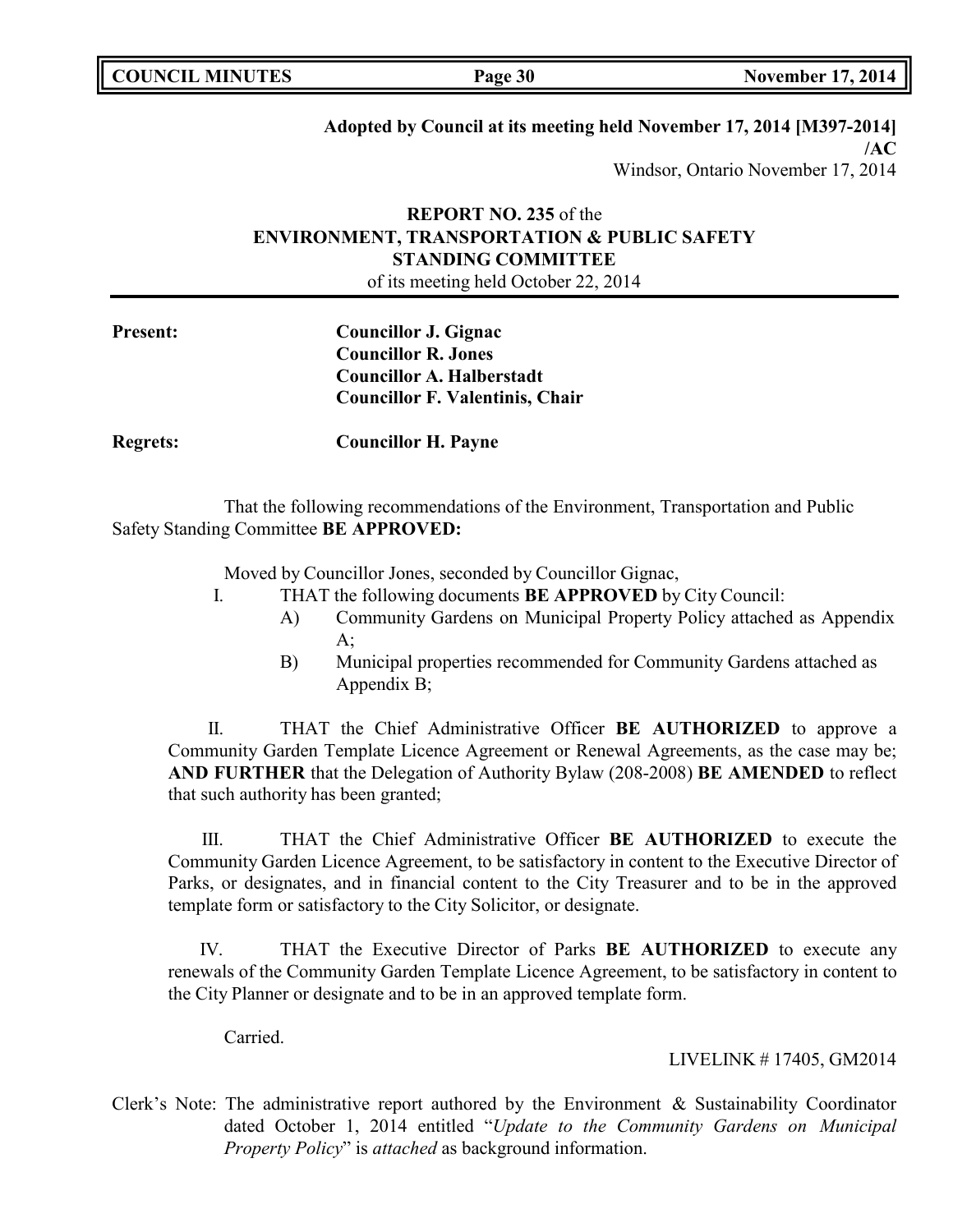**CHAIRPERSON**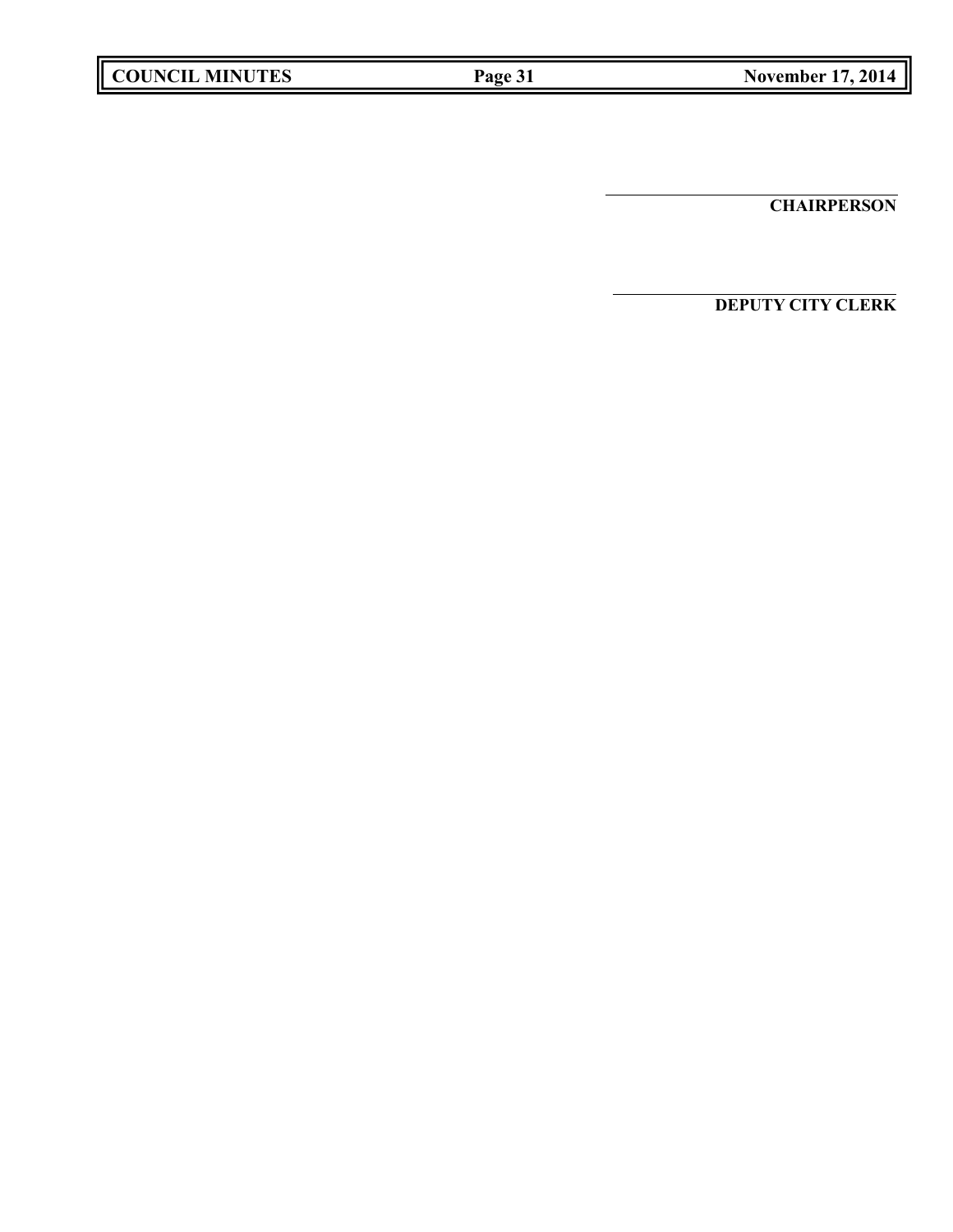# **Adopted by Council at its meeting held November 17, 2014 [M398-2014]**

**/AC** Windsor, Ontario November 17, 2014

# **REPORT NO. 236** of the **ENVIRONMENT, TRANSPORTATION & PUBLIC SAFETY STANDING COMMITTEE** of its meeting held October 22, 2014

**Present: Councillor J. Gignac Councillor R. Jones Councillor A. Halberstadt Councillor F. Valentinis, Chair**

**Regrets: Councillor H. Payne**

That the following recommendations of the Environment, Transportation and Public Safety Standing Committee **BE APPROVED:**

Moved by Councillor Gignac, seconded by Councillor Jones,

THAT the minutes of the Essex-Windsor Solid Waste Authority Board Meeting held July 9, 2014 **BE RECEIVED** for information.

Carried.

Clerk's Note: The minutes of the Essex-Windsor Solid Waste Authority Board Meeting held July 9, 2014 are *attached* as background information.

**CHAIRPERSON**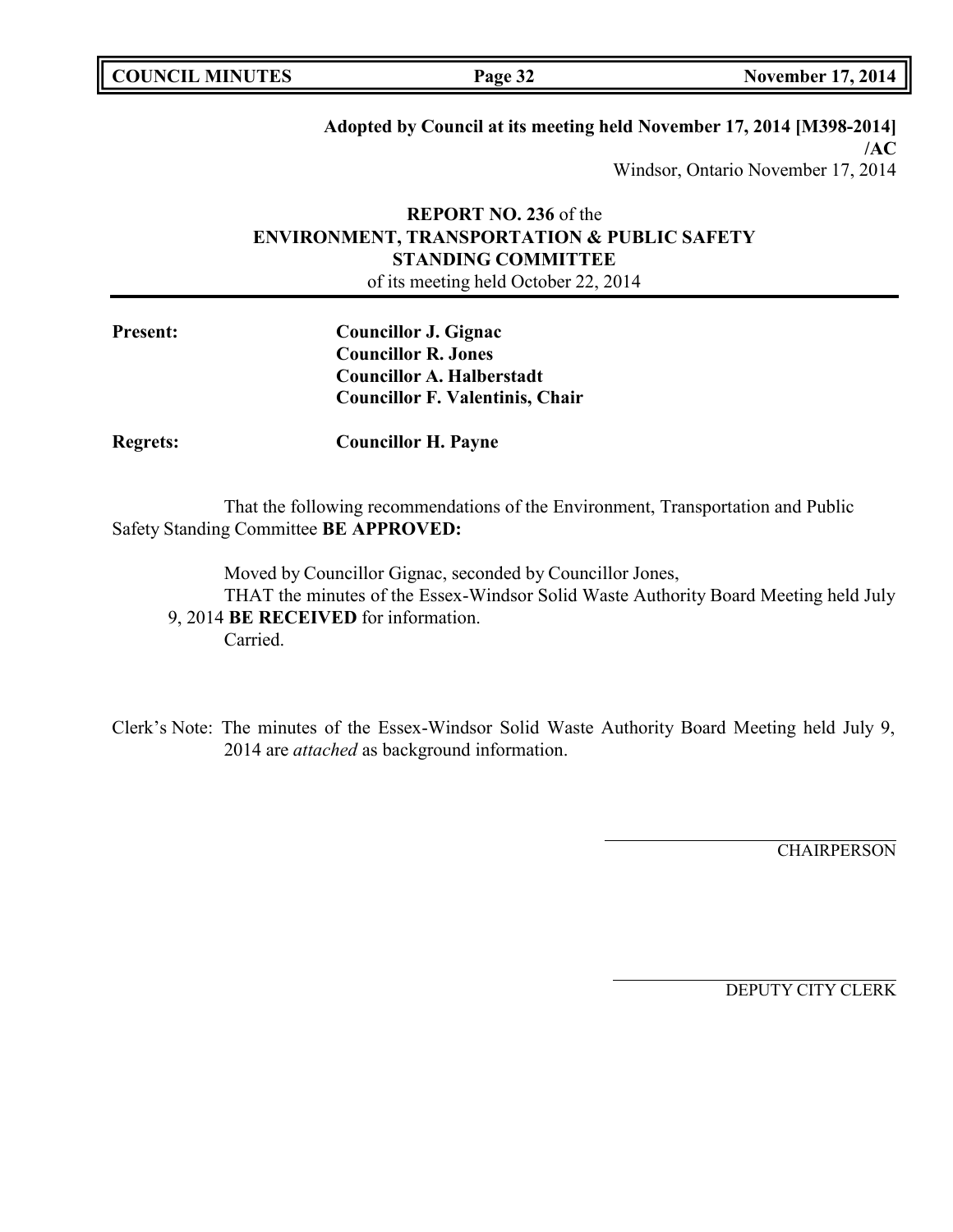# **Adopted by Council at its meeting held November 17, 2014 [M399-2014]**

**/AC** Windsor, Ontario November 17, 2014

# **REPORT NO. 237** of the **ENVIRONMENT, TRANSPORTATION & PUBLIC SAFETY STANDING COMMITTEE** of its meeting held October 22, 2014

**Present: Councillor J. Gignac Councillor R. Jones Councillor A. Halberstadt Councillor F. Valentinis, Chair**

**Regrets: Councillor H. Payne**

That the following recommendations of the Environment, Transportation and Public Safety Standing Committee **BE APPROVED:**

Moved by Councillor Gignac, seconded by Councillor Halberstadt, THAT the minutes of the Windsor Bicycling Committee meeting held July 16, 2014 **BE RECEIVED** for information. Carried.

Clerk's Note: The minutes of the Windsor Bicycling Committee meeting held July 16, 2014 are *attached* as background information.

**CHAIRPERSON**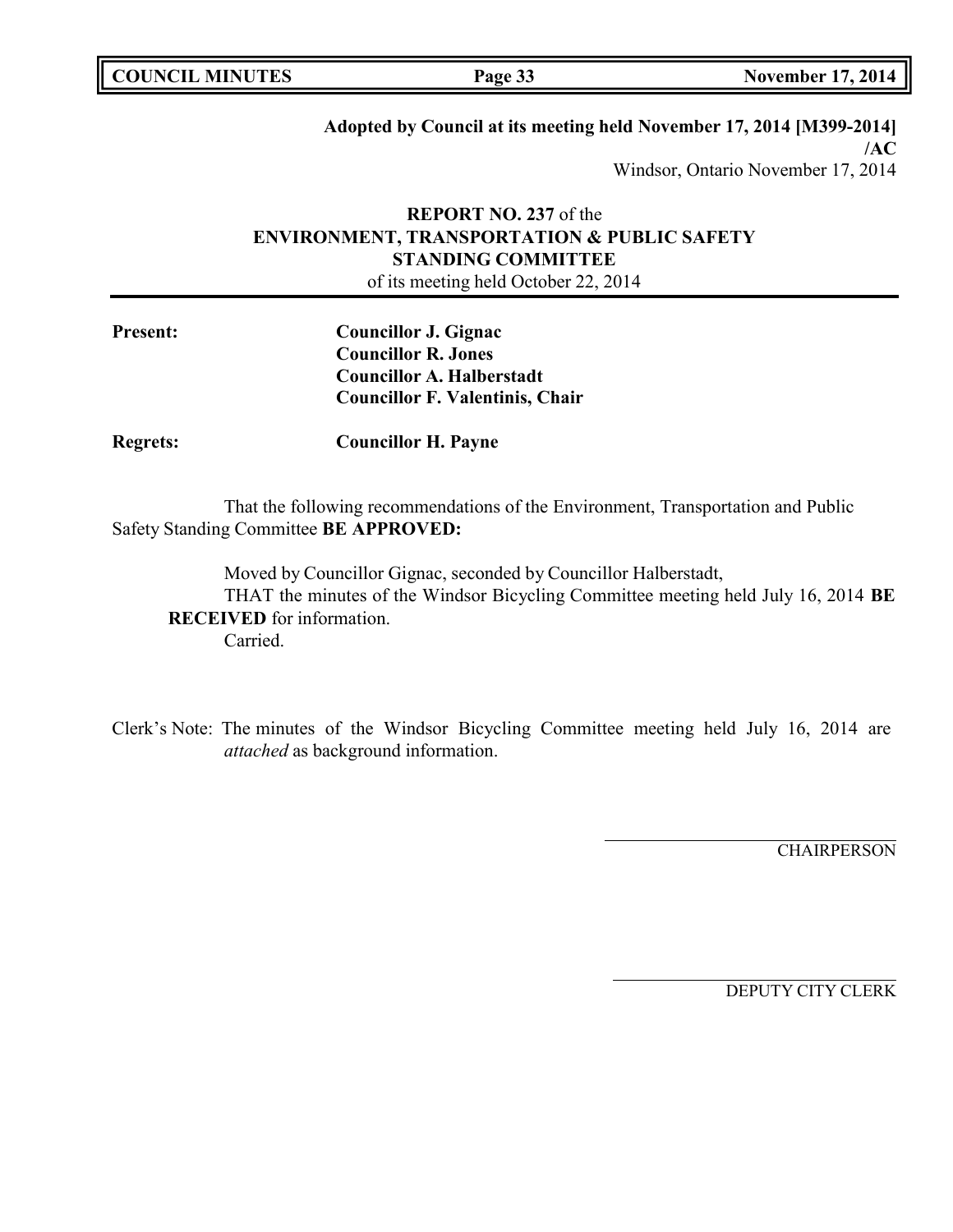# **Adopted by Council at its meeting held November 17, 2014 [M400-2014]**

**/AC** Windsor, Ontario November 17, 2014

# **REPORT NO. 238** of the **ENVIRONMENT, TRANSPORTATION & PUBLIC SAFETY STANDING COMMITTEE** of its meeting held October 22, 2014

**Present: Councillor J. Gignac Councillor R. Jones Councillor A. Halberstadt Councillor F. Valentinis, Chair**

**Regrets: Councillor H. Payne**

That the following recommendations of the Environment, Transportation and Public Safety Standing Committee **BE APPROVED:**

Moved by Councillor Halberstadt, seconded by Councillor Gignac, THAT the minutes of the Windsor Essex County Environment Committee meeting held September 4, 2014 **BE RECEIVED** for information. Carried.

Clerk's Note: The minutes of the Windsor Essex County Environment Committee meeting held September 4, 2014 are *attached* as background information.

**CHAIRPERSON**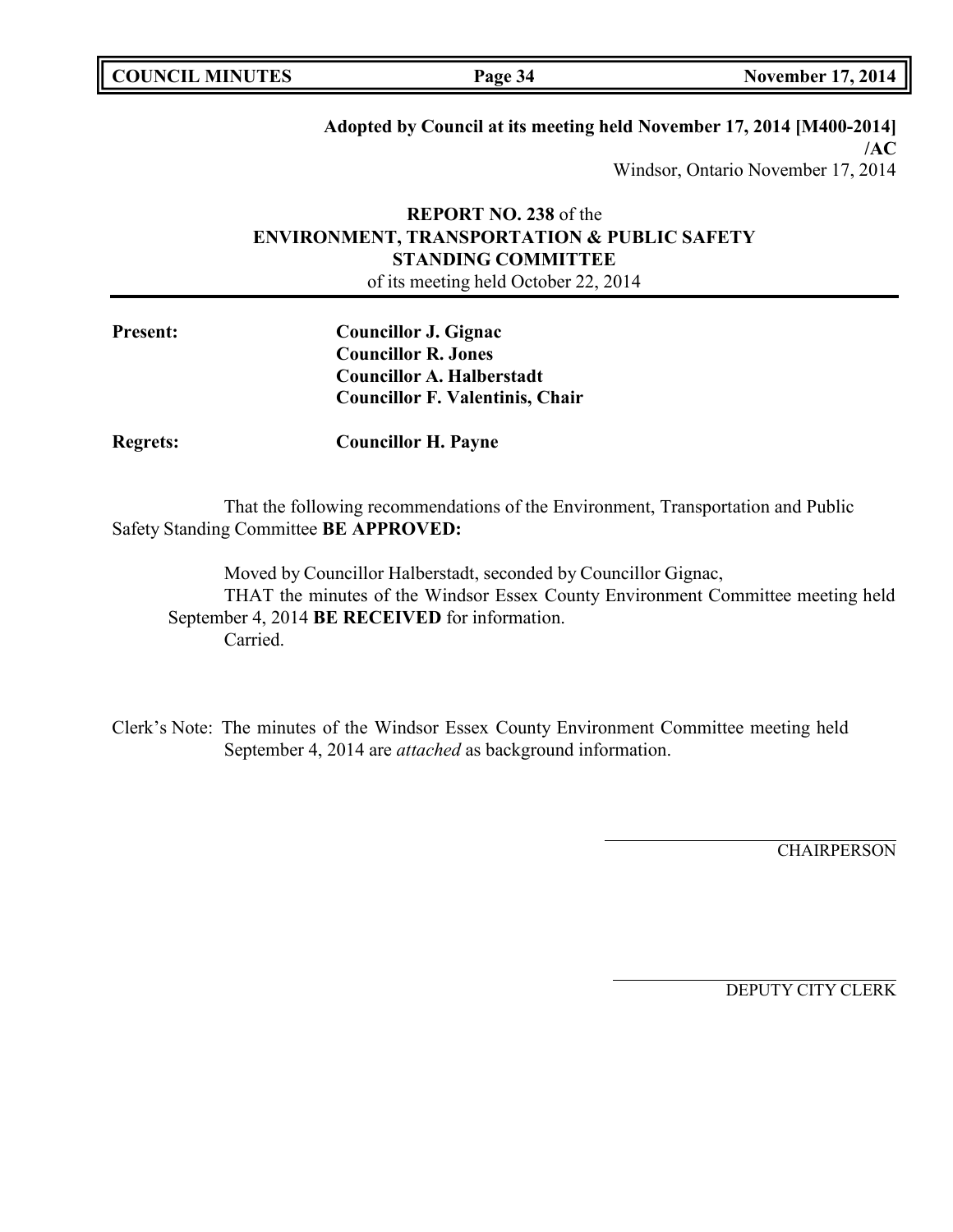# **Adopted by Council at its meeting held November 17, 2014 [M401-2014]**

**/AC** Windsor, Ontario November 17, 2014

# **REPORT NO. 239** of the **ENVIRONMENT, TRANSPORTATION & PUBLIC SAFETY STANDING COMMITTEE** of its meeting held October 22, 2014

**Present: Councillor J. Gignac Councillor R. Jones Councillor A. Halberstadt Councillor F. Valentinis, Chair**

**Regrets: Councillor H. Payne**

That the following recommendations of the Environment, Transportation and Public Safety Standing Committee **BE APPROVED:**

Moved by Councillor Jones, seconded by Councillor Halberstadt, THAT the minutes of the Windsor Licensing Commission meeting held September 24, 2014 **BE RECEIVED** for information. Carried.

Clerk's Note: The minutes of the Windsor Licensing Commission meeting held September 24, 2014 are *attached* as background information.

**CHAIRPERSON**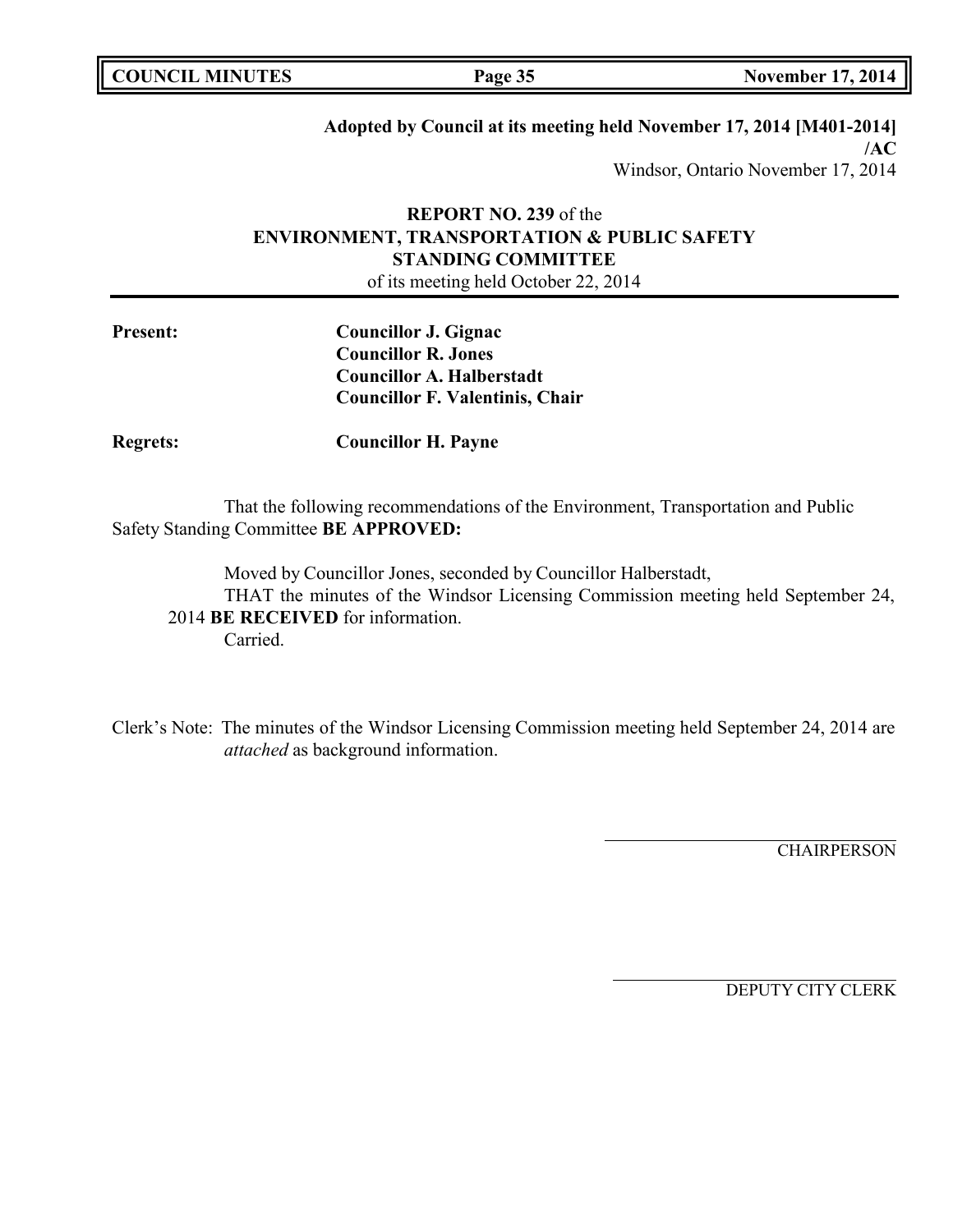# **Adopted by Council at its meeting held November17, 2014 [M403-2014]** *M403-2014 AMENDED BY CR88/2014 ADOPTED BY COUNCIL APRIL 7, 2014* /AA Windsor, Ontario November 17, 2014

# **REPORT NO. 248** of the **PLANNING & ECONOMIC DEVELOPMENT STANDING COMMITTEE** of its meeting held October 14, 2014

**Present: Councillor Drew Dilkens Councillor Irek Kusmierczyk Councillor Bill Marra (Chair) Councillor Hilary Payne Councillor Ed Sleiman**

That the following recommendations of the Planning & Economic Development Standing Committee **BE APPROVED** as follows**:**

Moved by Councillor Dilkens, seconded by Councillor Kusmierczyk

I. That the 4.6 metre (15 feet) wide north-south alley located between Sunset Avenue and California Avenue, south of Riverside Drive West, as shown on Drawing No. CC-1659 *attached* hereto as Appendix "A", **BE ASSUMED** for subsequent closure;

II. That the 4.6 metre (15 feet) wide north-south alley located between Sunset Avenue and California Avenue, south of Riverside Drive West, as shown on Drawing No. CC-1659 *attached* hereto as Appendix "A" **BE CLOSED AND CONVEYED** to the abutting property owners, noting where the alley abuts 208 Sunset Avenue (Iona College), the entire 4.6 metre (15 feet) width of the alley is to be conveyed to 208 Sunset Avenue (Iona College) only, subject to the following:

- i. Easements, subject to their being accepted in the City's standard form and in accordance with the City's standard practice, be granted to:
	- a. Bell Canada, Cogeco Cable Canada LP, and Enwin Utilities Ltd (Hydro)
- ii. Conveyance Cost **BE SET** as follows:
	- Abutting the property municipally known as 208 Sunset (institutional use): \$3.50 per square foot (\$37.68 per square metre) no easements and \$1.75 per square foot (\$18.84 per square metre) with easement, plus proportionate share of survey cost, plus deed preparation
	- Abutting all other (i.e. residential) properties (excluding 208 Sunset):
		- 1. \$1.00 plus alley subsidy cost of \$99.00 **during** the alley subsidy program;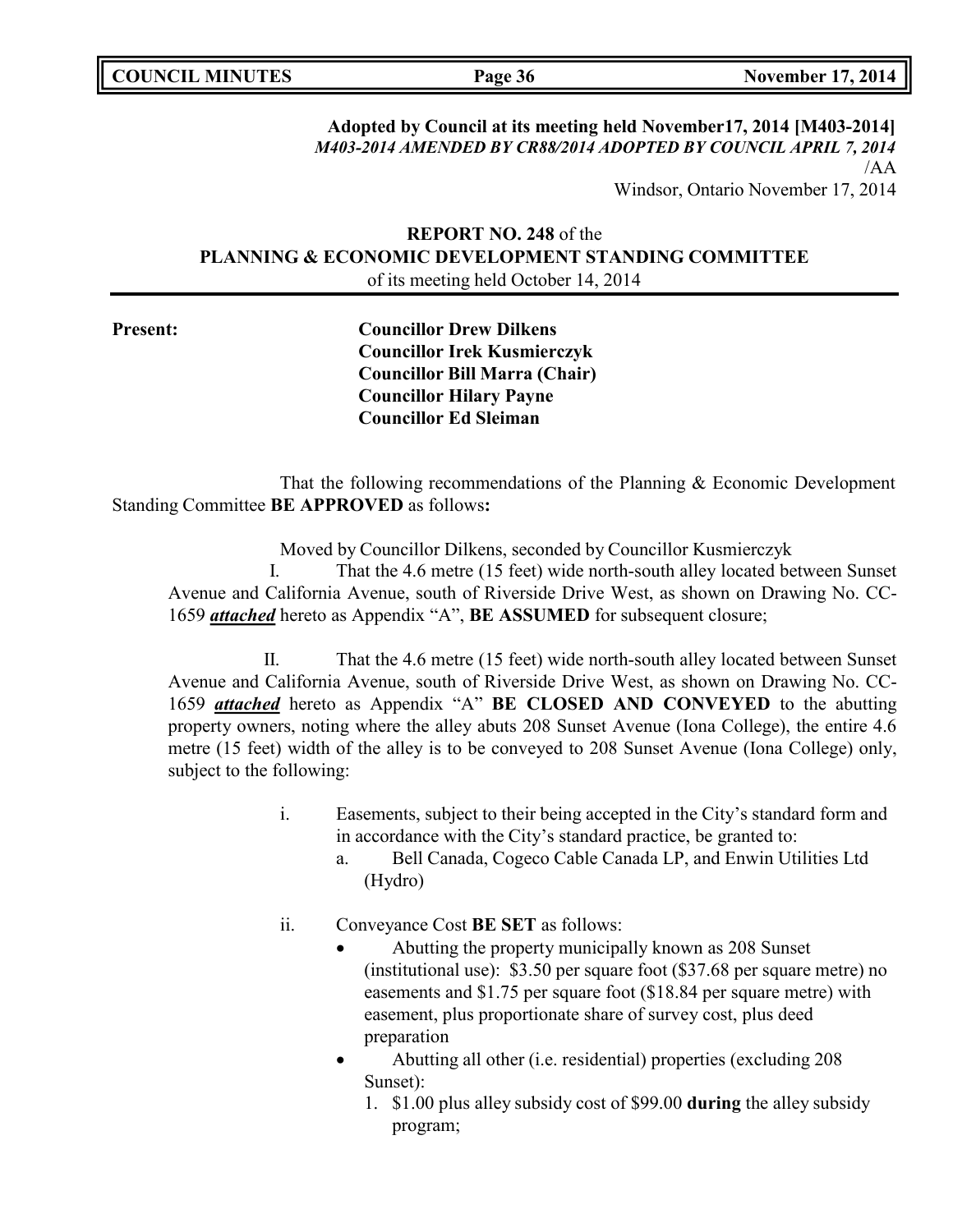2. \$1.00 plus deed preparation plus proportionate share of survey cost **after** the expiration of the alley subsidy program

III. That The City Planner **BE REQUESTED** to supply the appropriate legal description, in accordance with Drawing Number. CC-1659, *attached* hereto as Appendix "A"

IV. That The City Planner, or designate, **BE AUTHORIZED** to publish the required legal notice

V. That The City Solicitor **BE REQUESTED** to prepare the necessary by $law(s)$ 

VI. That The Chief Administrative Officer and City Clerk **BE AUTHORIZED** to sign all necessary documents approved as to form and content satisfactory to the City Solicitor

VII. That the matter **BE COMPLETED** electronically pursuant to By-law Number 366-2003

Carried.

*Clerk's Note:*The administrative report authored by the City Planner dated September 22, 2014 entitled "*Request under the Alley Closing Subsidy Program (ACSP) to close the north/south alley located between Sunset Avenue and California Avenue, south of Riverside Drive West"* is *attached* as background information. Note: Drawing No. CC-1659a is appended to this committee report.

**LIVELINK 17403 SAA2014**

**CHAIRPERSON**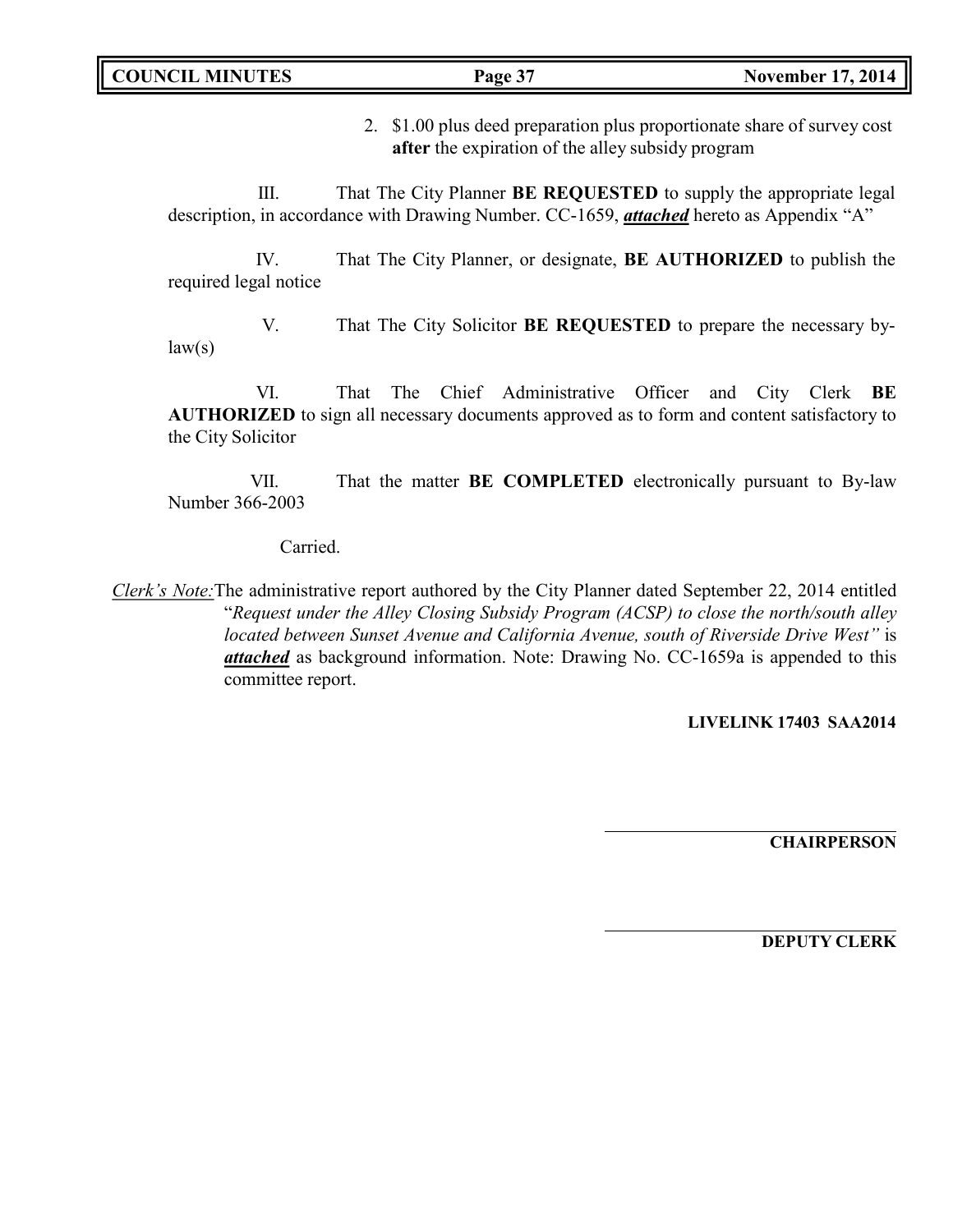| <b>COUNCIL MINUTES</b> |  |
|------------------------|--|
|------------------------|--|

**Page 38 November 17, 2014** 

# **Adopted by Council at its meeting held November17, 2014 [M404-2014]**

/AA Windsor, Ontario November 17, 2014

# **REPORT NO. 249** of the **PLANNING & ECONOMIC DEVELOPMENT STANDING COMMITTEE** of its meeting held October 14, 2014

**Present: Councillor Drew Dilkens Councillor Irek Kusmierczyk Councillor Bill Marra (Chair) Councillor Hilary Payne Councillor Ed Sleiman**

That the following recommendations of the Planning & Economic Development Standing Committee **BE APPROVED** as follows**:**

Moved by Councillor Dilkens, seconded by Councillor Sleiman

I. THAT the application for an amendment to the Windsor Sign By-law 250-2004, to permit the installation of the proposed temporary informational signs along Wyandotte Road corridor in various locations as depicted by the Appendix "A", **BE APPROVED** and that By-law 250-2004 **BE AMENDED** subject to the following conditions:

- a) Messages and/or images on the proposed information signs, should comply with the City of Windsor's standards on permitted colours (Traffic Safety, subsection 10.3.2);
- b) The proposed information signs shall be mounted in a manner to face the pedestrian sidewalk, and not towards oncoming vehicular traffic. The signs will be mounted to the back side of existing "U" channel stanchions. To the satisfactions of the City of Windsor. Signs shall not be mounted to hydro poles, telephone poles, or street lights;
- c) The signage is removed after 2 years; and
- d) Minimum clearance from sidewalk to the bottom of the signs is 2.1 metres. (Per Windsor's Accessibility Standards section 6.2.2.5)

II. THAT permission to attach the signs to the existing sign stanchions **BE APPROVED**.

III. THAT the cost for the permit **BE WAIVED** for the 2 year period.

Carried.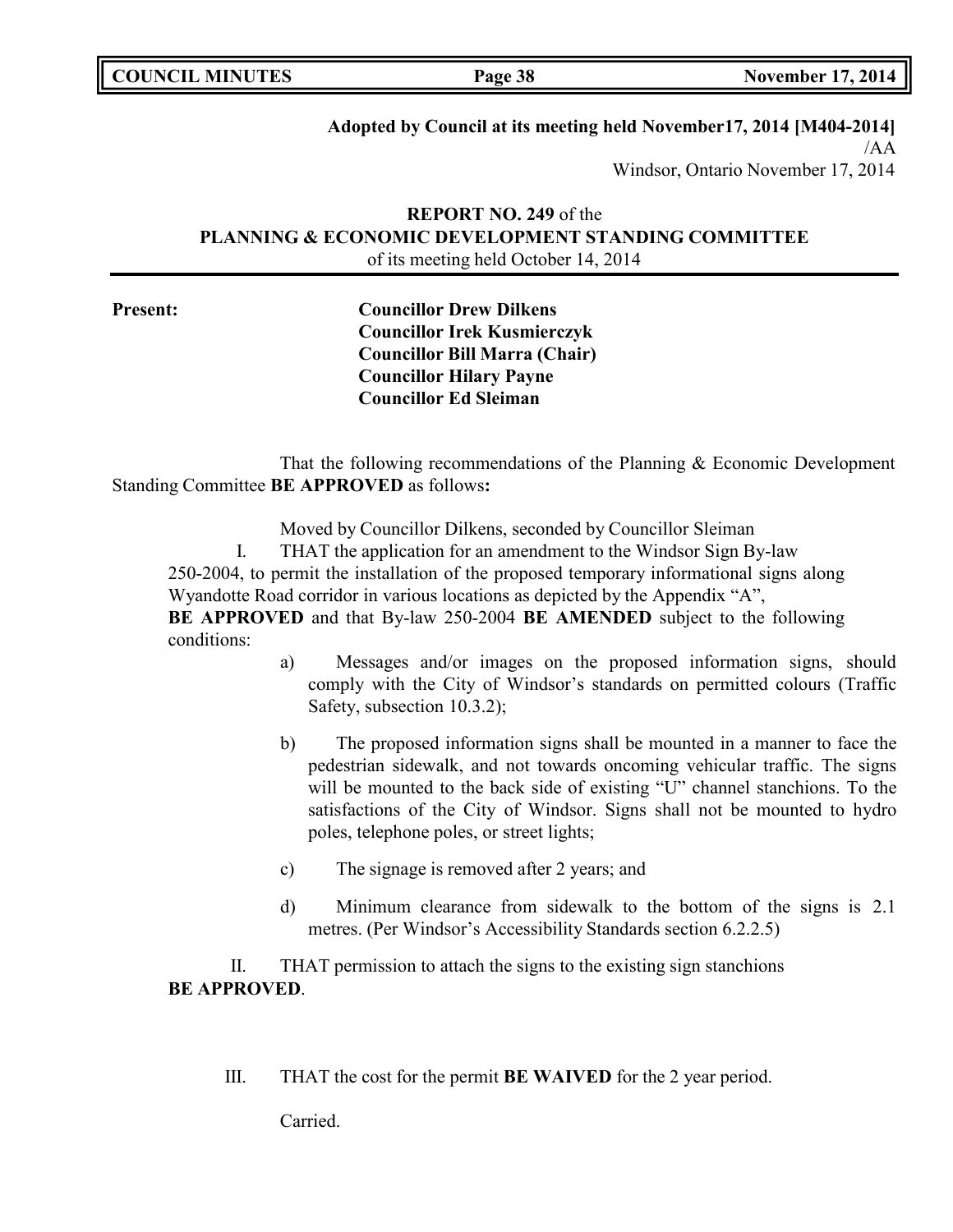| <b>COUNCIL MINUTES</b> | Page 39 | 2014<br>November 17, |
|------------------------|---------|----------------------|
|                        |         |                      |

*Clerk's Note:*The administrative report authored by the City Planner for the October 14, 2014 Standing Committee meeting entitled "*Amendment to Sign By-law 250-2004 for Arturo Herrera*" is *attached* as background information.

**LIVELINK 17402 SBS2014**

**CHAIRPERSON**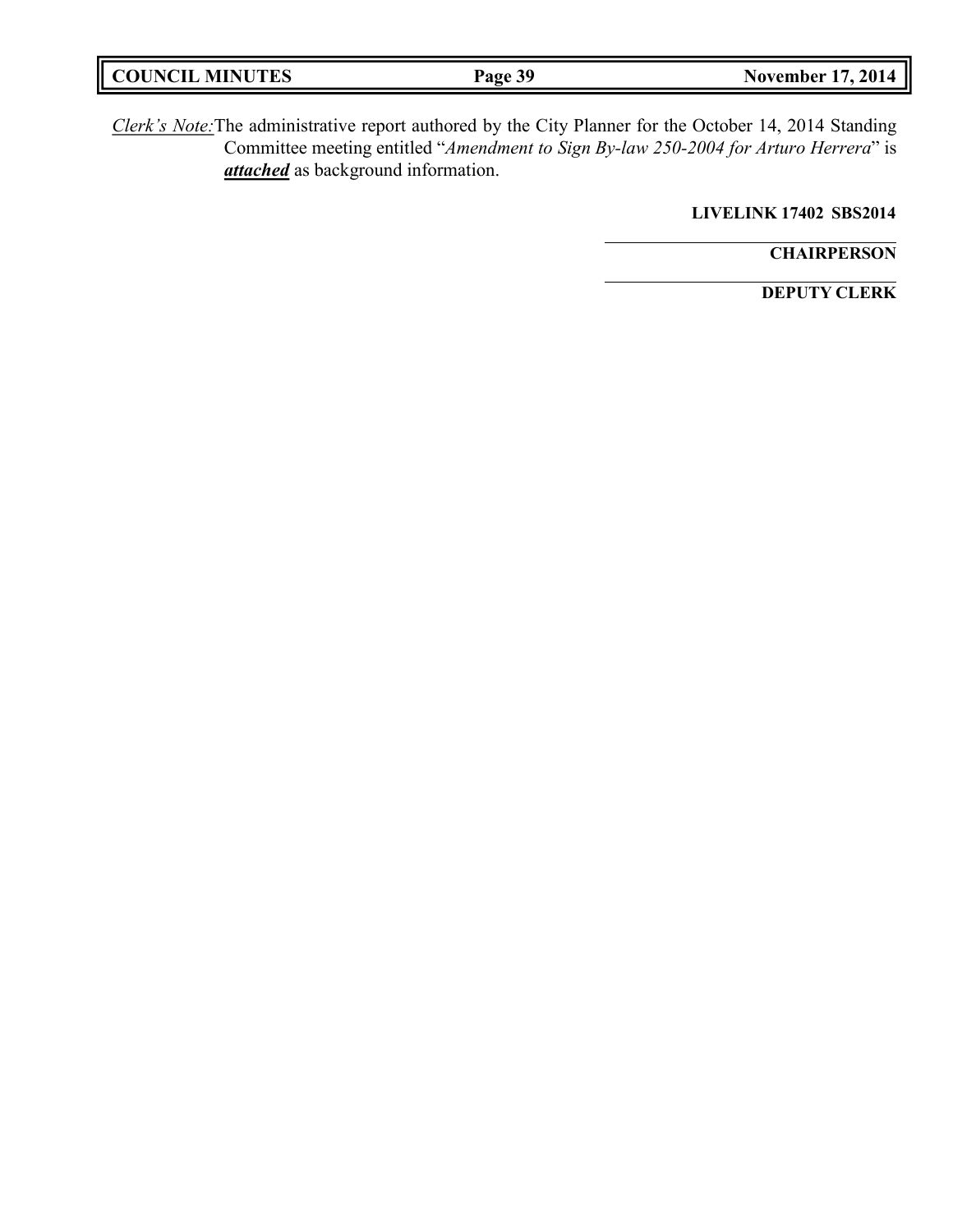**Page 40 November 17, 2014** 

# **Adopted by Council at its meeting held November17, 2014 [M405-2014]**

/AA Windsor, Ontario November 17, 2014

# **REPORT NO. 250** of the **PLANNING & ECONOMIC DEVELOPMENT STANDING COMMITTEE** of its meeting held October 14, 2014

**Present: Councillor Drew Dilkens Councillor Irek Kusmierczyk Councillor Bill Marra (Chair) Councillor Hilary Payne Councillor Ed Sleiman**

That the following recommendations of the Planning & Economic Development Standing Committee **BE APPROVED** as follows**:**

Moved by Councillor Sleiman, seconded by Councillor Dilkens

That the request from Habitat for Humanity for the waiver and grants of building/development fees for construction of a single family dwelling at 1233 Armanda Drive and the demolition of the existing house at 4895 Matchette Road in the total amount of \$24,678.20 **BE APPROVED**.

Carried.

*Clerk's Note:*The administrative report authored by the City Planner dated September 2, 2014 meeting entitled "*Request for a Waiver of Building Permit Related Fees, Development Charges and Cash in lieu of parkland Fees – Habitat for Humanity 1233 Armanda (formerly 4895 Matchette Road*" is *attached* as background information.

# **LIVELINK 17321 SB2014**

**CHAIRPERSON**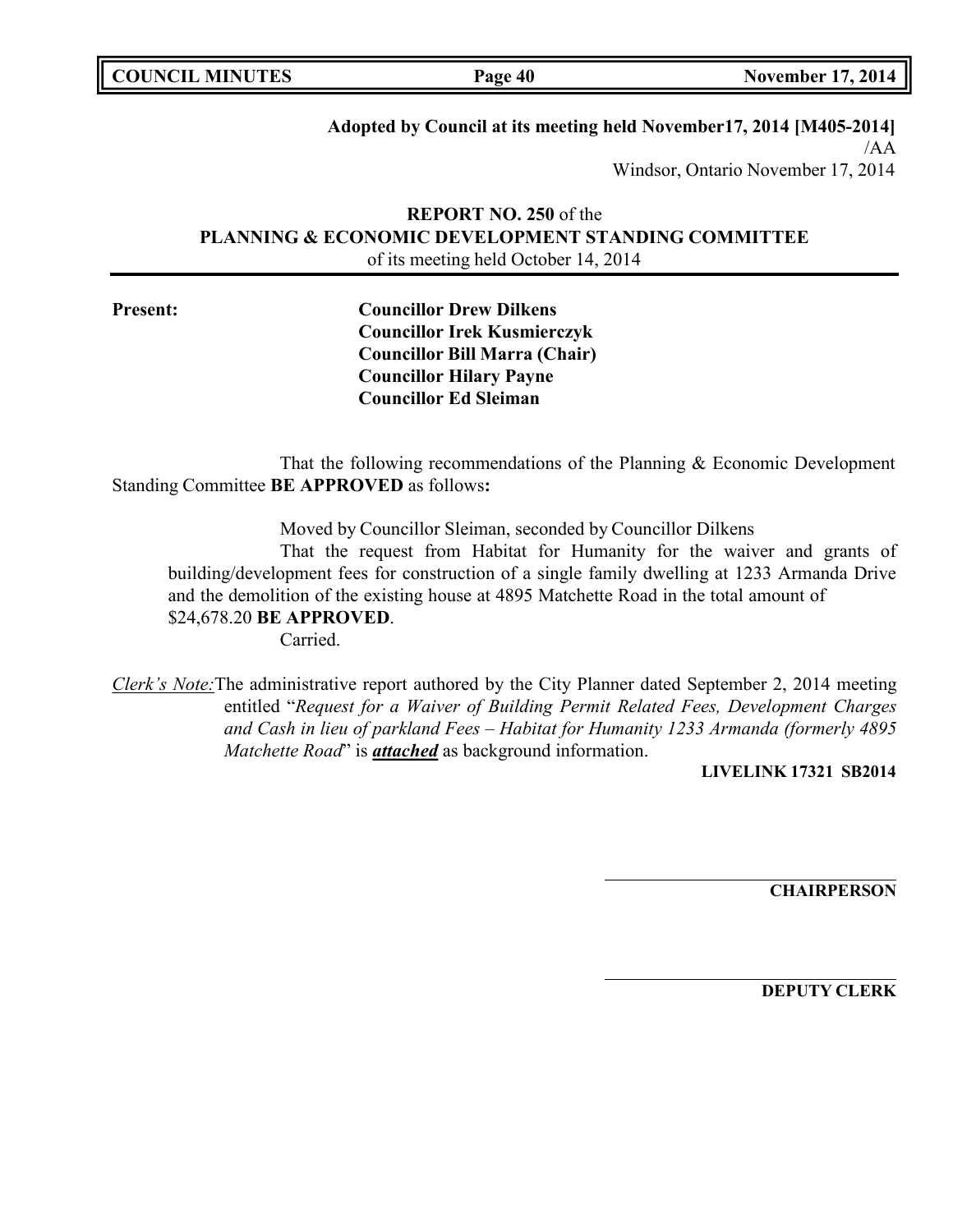|  | <b>COUNCIL MINUTES</b> |
|--|------------------------|
|--|------------------------|

**Adopted by Council at its meeting held November17, 2014 [M406-2014]** AA Windsor, Ontario, November 17, 2014

# **REPORT NO. 249** of the **SOCIAL DEVELOPMENT, HEALTH & CULTURE STANDING COMMITTEE** of its meeting held October 8, 2014

**Present: Councillor Ed Sleiman, Chair Councillor Jo-Anne Gignac Councillor Alan Halberstadt Councillor Al Maghnieh Councillor Fulvio Valentinis**

That the following recommendation of the Social Development, Health and Culture Standing Committee **BE APPROVED** as follows**:**

Moved by Councillor Maghnieh, seconded by Councillor Halberstadt, That the presentation by Adam Vasey, representing Pathway to Potential entitled "Creating Shared Prosperity: Cities that lead, succeed" **BE RECEIVED** for information. Carried.

Clerk's Note: That the Pathway to Potential presentation entitled "*Creating Shared Prosperity: Cities that lead, succeed*" is *attached* as background information.

**CHAIRPERSON**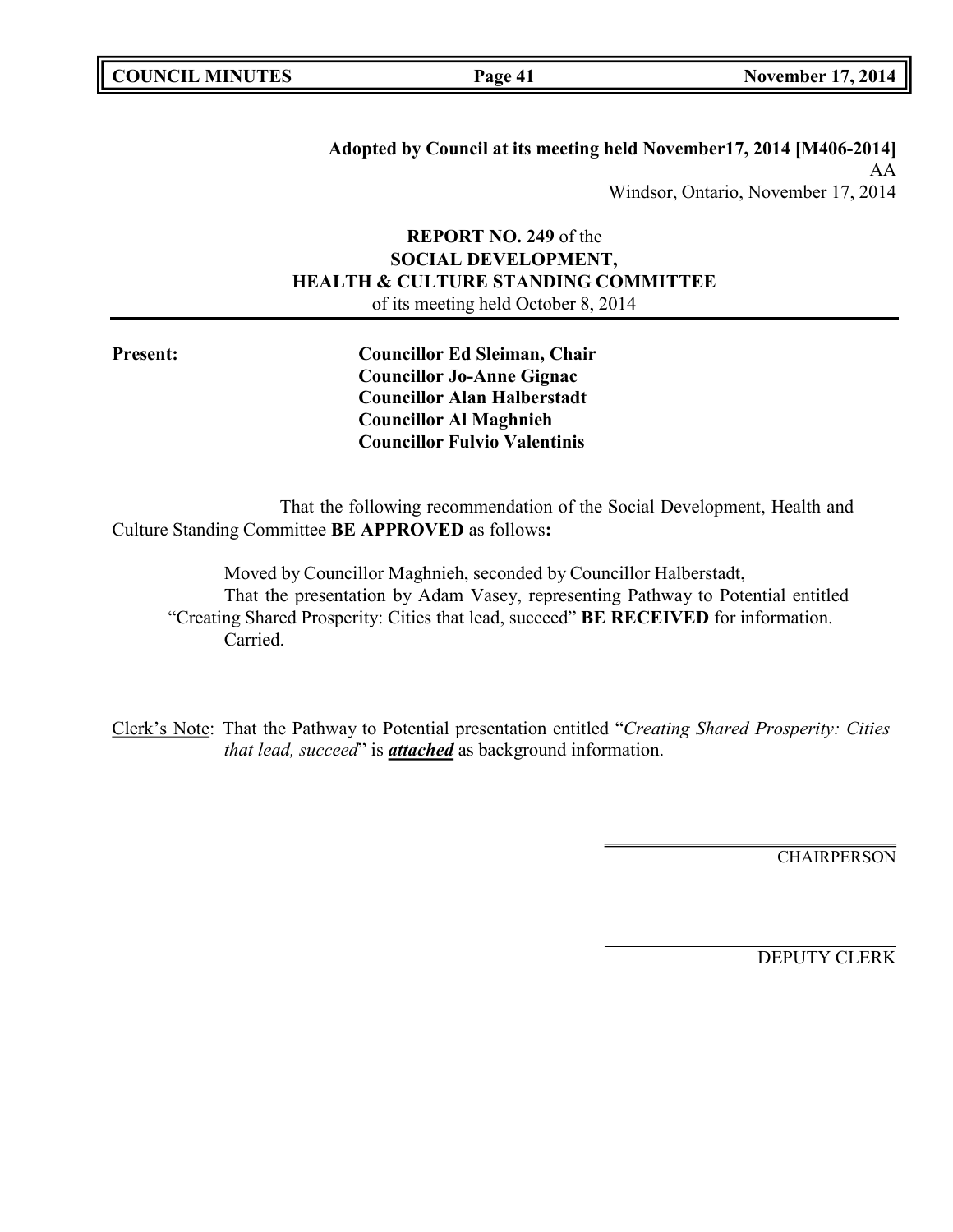|  | <b>COUNCIL MINUTES</b> |
|--|------------------------|
|--|------------------------|

**Adopted by Council at its meeting held November17, 2014 [M407-2014]** AA Windsor, Ontario, November 17, 2014

# **REPORT NO. 250** of the **SOCIAL DEVELOPMENT, HEALTH & CULTURE STANDING COMMITTEE** of its meeting held October 8, 2014

**Present: Councillor Ed Sleiman, Chair Councillor Jo-Anne Gignac Councillor Alan Halberstadt Councillor Al Maghnieh Councillor Fulvio Valentinis**

That the following recommendation of the Social Development, Health and Culture Standing Committee **BE APPROVED** as follows**:**

Moved by Councillor Gignac, seconded by Councillor Maghnieh, That the minutes of the Executive Committee and Board of Directors meetings of Willistead Manor Inc. held June 19, 2014 **BE RECEIVED** for information. Carried.

Clerk's Note: That the minutes of the Executive Committee and Board of Directors meetings of Willistead Manor Inc. held June 19, 2014 are *attached* as background information.

**CHAIRPERSON**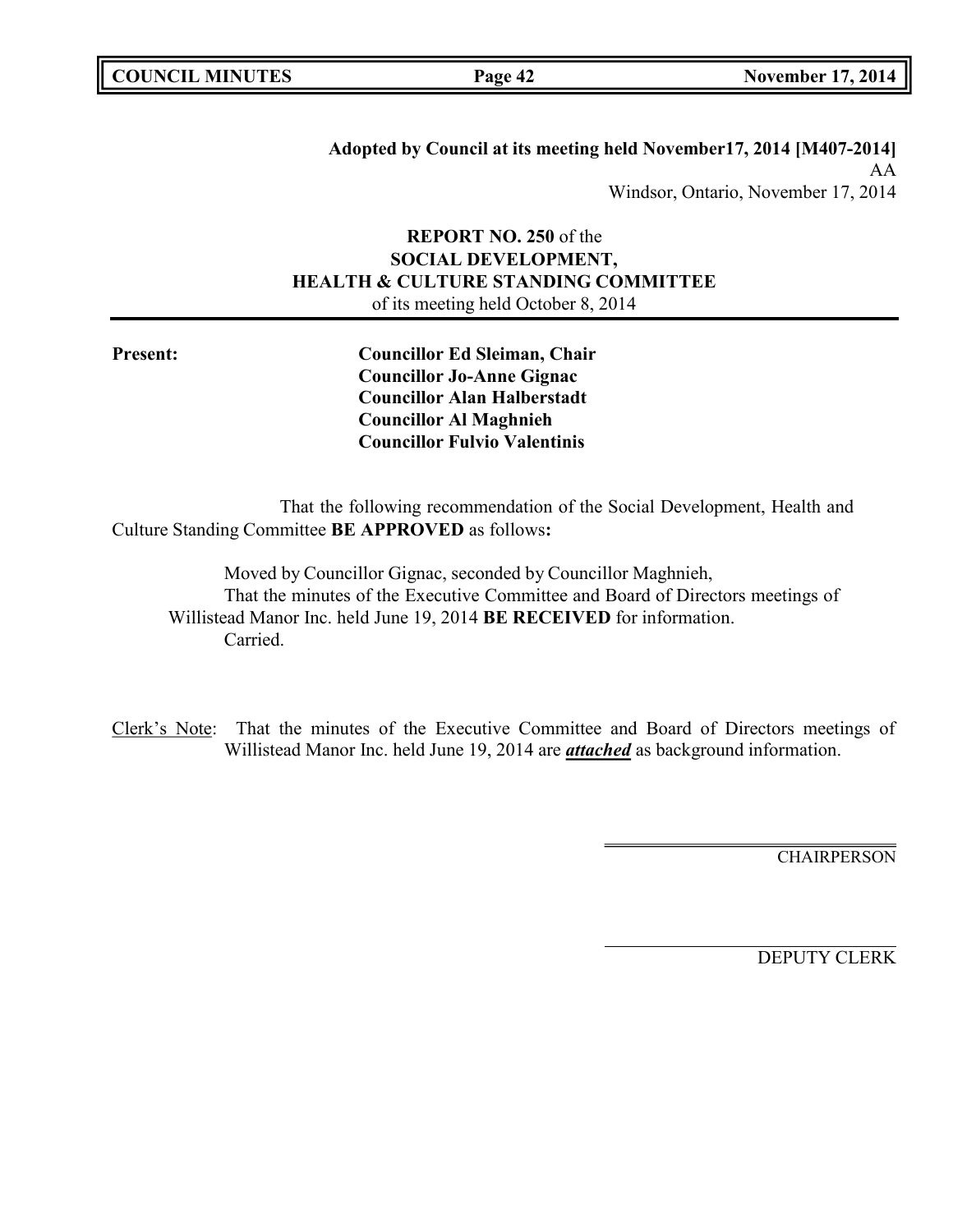# **Adopted by Council at its meeting held November17, 2014 [M408-2014]** AA

Windsor, Ontario, November 17, 2014

## **REPORT NO. 251** of the **SOCIAL DEVELOPMENT, HEALTH & CULTURE STANDING COMMITTEE** of its meeting held October 8, 2014

| <b>Present:</b>   | <b>Councillor Ed Sleiman, Chair</b>                            |  |
|-------------------|----------------------------------------------------------------|--|
|                   | <b>Councillor Jo-Anne Gignac</b>                               |  |
|                   | <b>Councillor Alan Halberstadt</b>                             |  |
|                   | <b>Councillor Al Maghnieh</b>                                  |  |
|                   | <b>Councillor Fulvio Valentinis</b>                            |  |
| <b>Reference:</b> | Report No. 90 of the Board of Directors, Willistead Manor Inc. |  |

That the following recommendation of the Social Development, Health and Culture Standing Committee **BE APPROVED** as follows**:**

Moved by Councillor Halberstadt, seconded by Councillor Gignac,

That the resignation of L. Brown from the Board of Directors, Willistead Manor Inc. **BE**

# **ACCEPTED**.

That the following person **BE RE-APPOINTED** to the Board of Directors, Willistead Manor Inc. for a two year term expiring August 17, 2016:

- J. Evans
- E. Craig
- D. Sanborn
- R. Gauthier
- K. Spirou

That the following persons **BE APPOINTED** to the Board of Directors, Willistead Manor Inc. for a two year term expiring August 17, 2016:

- B. Smith
- J. Douglas Willms
- A. Abu-Zahra

Carried.

Clerk's Note: That Report No. 90 of the Board of Directors, Willistead Manor Inc. is *attached* as background information. Also, the attendance record of the committee appointees is *attached* as requested by the members of the Standing Committee.

**CHAIRPERSON**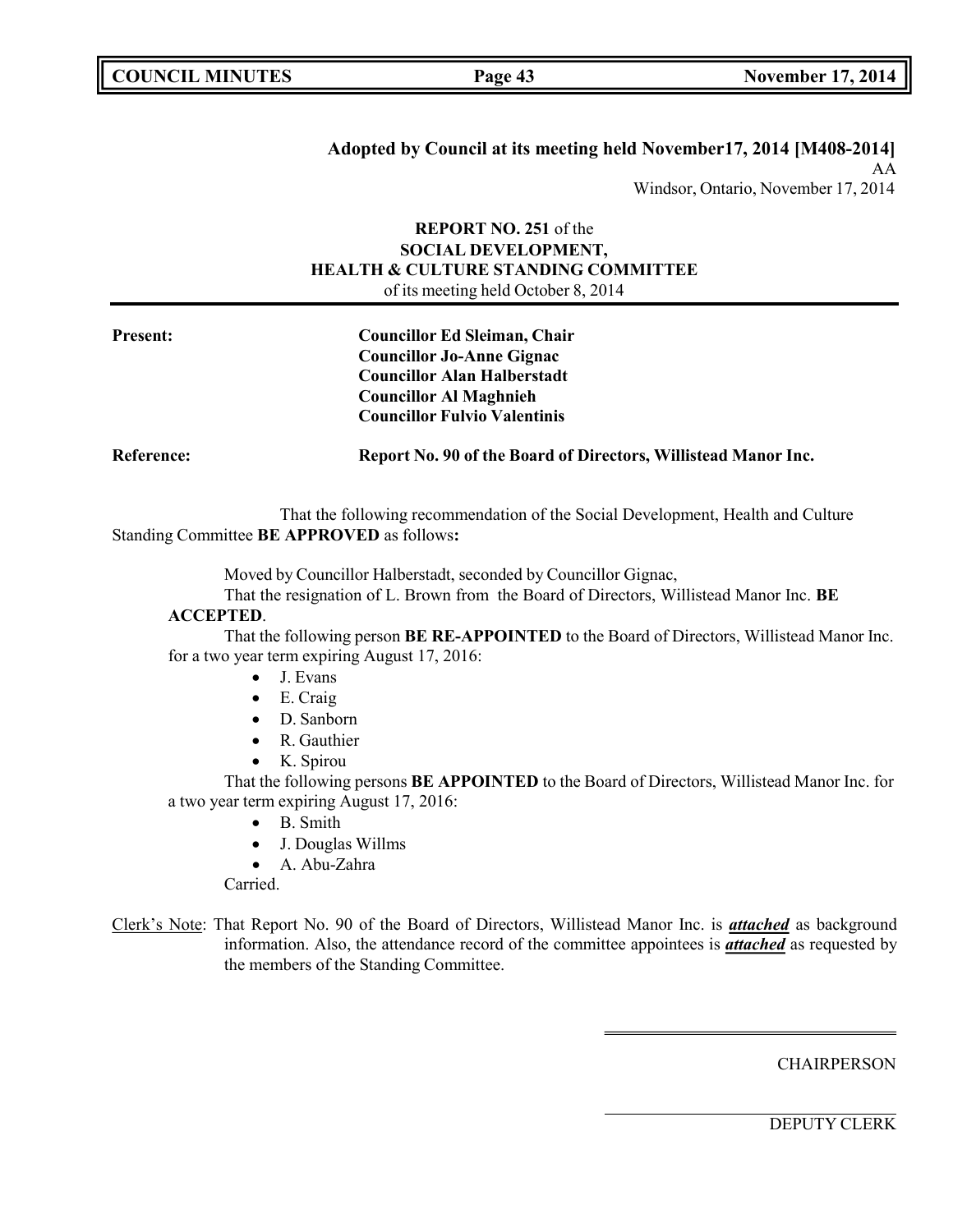| <b>COUNCIL MINUTES</b> |  |
|------------------------|--|
|------------------------|--|

**Page 44 November 17, 2014** 

# **Adopted by Council at its meeting held November17, 2014 [M409-2014]**

AA Windsor, Ontario, November 17, 2014

# **REPORT NO. 252** of the **SOCIAL DEVELOPMENT, HEALTH & CULTURE STANDING COMMITTEE** of its meeting held October 8, 2014

**Present: Councillor Ed Sleiman, Chair Councillor Jo-Anne Gignac Councillor Alan Halberstadt Councillor Al Maghnieh Councillor Fulvio Valentinis**

That the following recommendation of the Social Development, Health and Culture Standing Committee **BE APPROVED** as follows**:**

Moved by Councillor Gignac, seconded by Councillor Maghnieh, That the minutes of the Windsor Accessibility Advisory Committee meeting held July 3, 2014 **BE RECEIVED** for information. Carried.

Clerk's Note: That the minutes of the Windsor Accessibility Advisory Committee meeting held July 3, 2014 are *attached* as background information.

**CHAIRPERSON**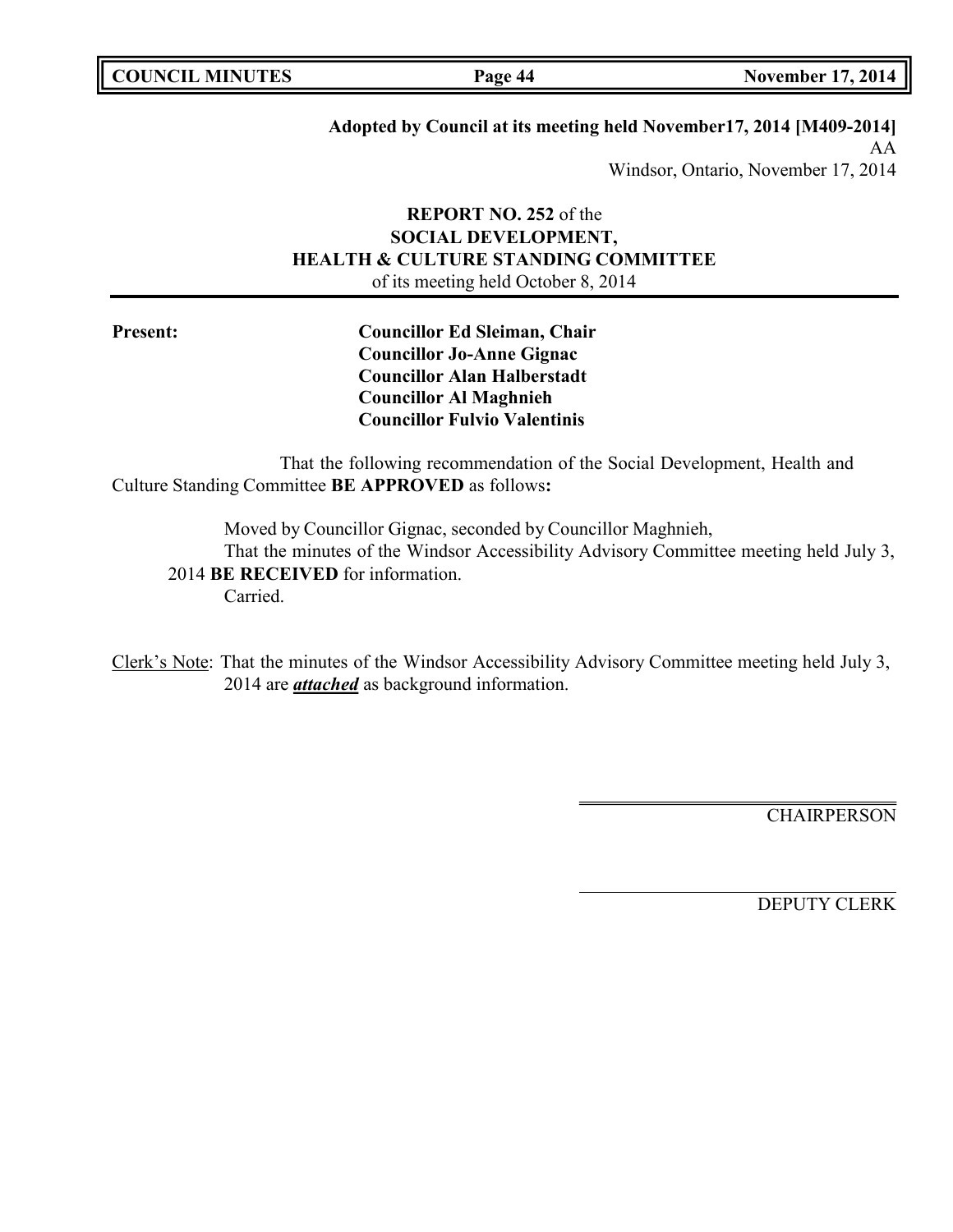# **Adopted by Council at its meeting held November17, 2014 [M410-2014]**

AA Windsor, Ontario, November 17, 2014

# **REPORT NO. 253** of the **SOCIAL DEVELOPMENT, HEALTH & CULTURE STANDING COMMITTEE** of its meeting held October 8, 2014

| <b>Present:</b>   | <b>Councillor Ed Sleiman, Chair</b>                                  |  |
|-------------------|----------------------------------------------------------------------|--|
|                   | <b>Councillor Jo-Anne Gignac</b>                                     |  |
|                   | <b>Councillor Alan Halberstadt</b>                                   |  |
|                   | <b>Councillor Al Maghnieh</b>                                        |  |
|                   | <b>Councillor Fulvio Valentinis</b>                                  |  |
| <b>Reference:</b> | <b>Report No. 93 of the Windsor Accessibility Advisory Committee</b> |  |

That the following recommendation of the Social Development, Health and Culture Standing Committee **BE APPROVED** as follows**:**

Moved by Councillor Gignac, seconded by Councillor Maghnieh,

That approval **BE GIVEN** to an expenditure in the upset amount of \$8,000 to be derived from the Capital Project (Accessibility) Project Fund 7035138 towards the purchase of a four foot multi level ramp system for the WFCU Arena. Carried.

Clerk's Note: Report No. 93 of the Windsor Accessibility Advisory Committee along with the Windsor Accessibility Advisory Committee Proposal for Funding from Capital Project 7035138 (Accessibility) are *attached* as background information.

**CHAIRPERSON**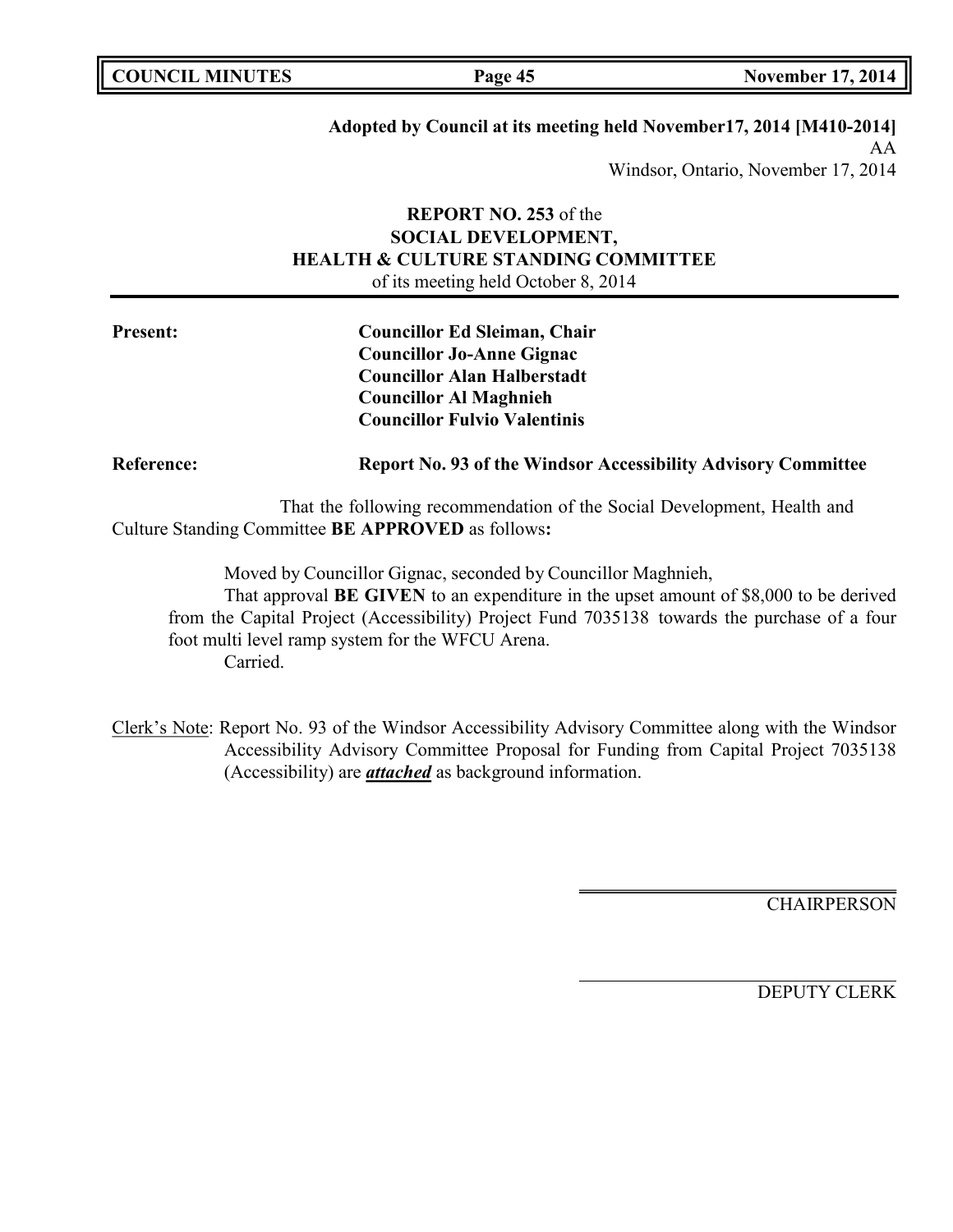## **Adopted by Council at its meeting held November17, 2014 [M411-2014]**

AA Windsor, Ontario, November 17, 2014

# **REPORT NO. 254** of the **SOCIAL DEVELOPMENT, HEALTH & CULTURE STANDING COMMITTEE** of its meeting held October 8, 2014

| <b>Present:</b>   | <b>Councillor Ed Sleiman, Chair</b>                                  |  |
|-------------------|----------------------------------------------------------------------|--|
|                   | <b>Councillor Jo-Anne Gignac</b>                                     |  |
|                   | <b>Councillor Alan Halberstadt</b>                                   |  |
|                   | <b>Councillor Al Maghnieh</b>                                        |  |
|                   | <b>Councillor Fulvio Valentinis</b>                                  |  |
| <b>Reference:</b> | <b>Report No. 94 of the Windsor Accessibility Advisory Committee</b> |  |

That the following recommendation of the Social Development, Health and Culture Standing Committee **BE APPROVED** as follows**:**

Moved by Councillor Gignac, seconded by Councillor Maghnieh, That the Revised Terms of Reference for the Windsor Accessibility Advisory Committee dated September 2014 **BE APPROVED**. Carried.

Clerk's Note: Report No. 94 of the Windsor Accessibility Advisory Committee outlining the Revised Terms of Reference is *attached* as background information.

CHAIRPERSON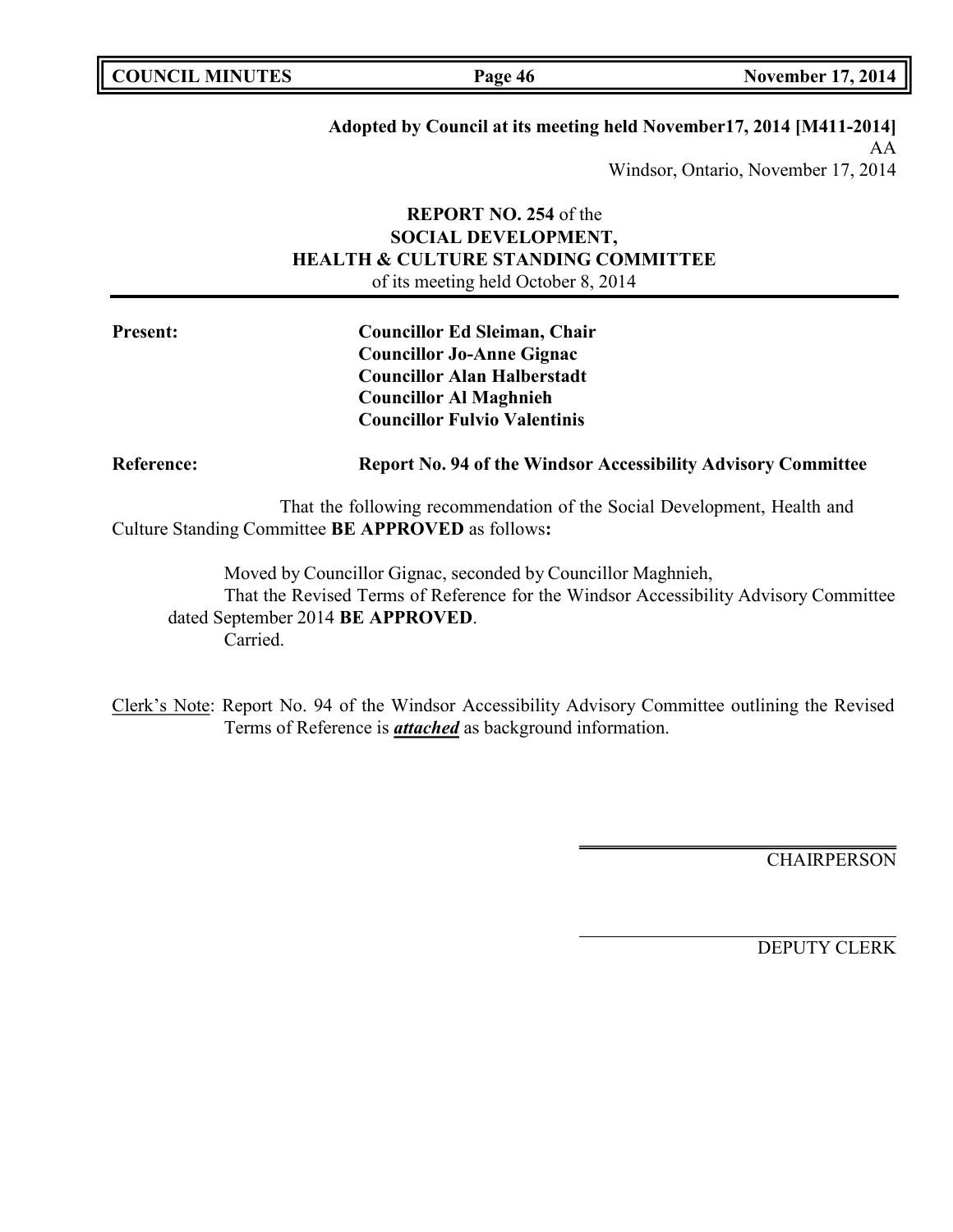| <b>COUNCIL MINUTES</b> | Page 47 | <b>November 17, 2014</b> |
|------------------------|---------|--------------------------|
|                        |         |                          |

**Adopted by Council at its meeting held November 17, 2014 [M414-2014]** VC/bm

# **SPECIAL MEETING OF COUNCIL – IN CAMERA November 17, 2014**

# **Meeting called to order at: 5:00 o'clock p.m.**

# **Members in Attendance:**

Mayor E. Francis Councillor D. Dilkens Councillor R. Jones Councillor A. Halberstadt Councillor F. Valentinis Councillor B. Marra Councillor J. Gignac Councillor A. Maghnieh (arrives at 5:05 p.m.) Councillor H. Payne Councillor E. Sleiman Councillor I. Kusmierczyk

## **Also in attendance:**

H. Reidel, Chief Administrative Officer J. Payne, Community Development and Health Commissioner and Corporate Leader Social Development, Health, Recreation and Culture M. Sonego, City Engineer and Corporate Leader Environmental Protection and Transportation V. Critchley, City Clerk/Licence Commissioner and Corporate Leader Public Engagement and Human Resources O. Colucci, Chief Financial Officer/City Treasurer and Corporate Leader Finance and Technology

V. Vendrasco, Deputy City Solicitor

**Verbal Motion is presented by Councillor Marra, seconded by Councillor Valentinis,**

**that Rule 3.3 (c) of the** *Procedure By-law, 98-2011,* **BE WAIVED to add the following Agenda items:**

**7. Personal matter – about an identifiable individual**

**Motion Carried.**

**Verbal Motion is presented by Councillor Dilkens, seconded by Councillor Gignac,**

**to move in Camera for discussion of the following item(s):**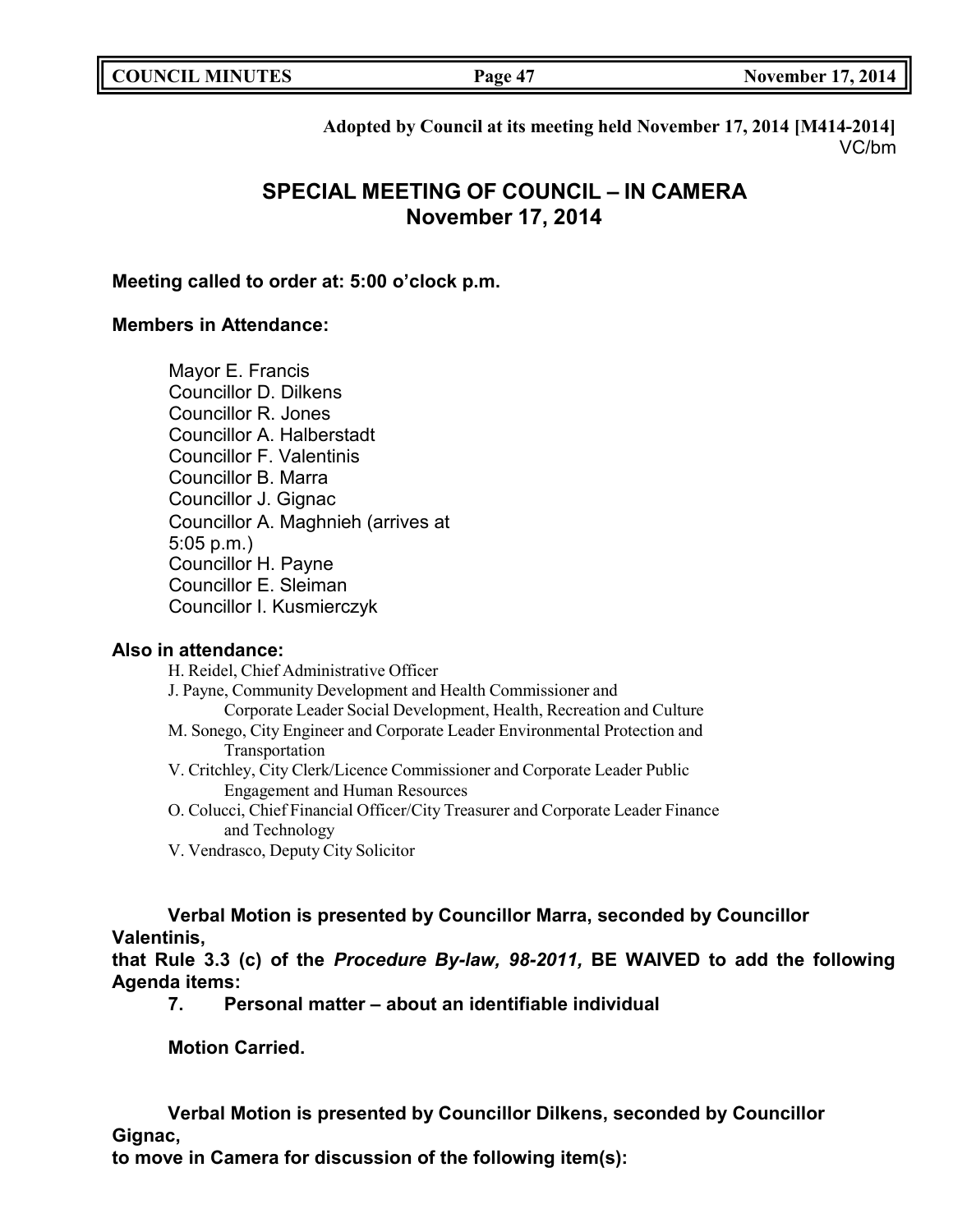| Item No. | <b>Subject</b>                                              | Section – Pursuant<br><b>Municipal</b><br>Act,<br>to<br>2001, as amended |
|----------|-------------------------------------------------------------|--------------------------------------------------------------------------|
| 1.       | Legal matter – claim settlement                             | 239(2)(e)                                                                |
| 2.       | Legal matter – claim settlement                             | 239(2)(e)                                                                |
| 3.       | Property matter – sale of land                              | 239(2)(c)                                                                |
| 4.       | Legal matter – relocation claim                             | 239(2)(e)                                                                |
| 5.       | Legal matter – claim for damages                            | 239(2)(e)(f)                                                             |
| 6.       | <b>Personal matter – recruitment</b>                        | 239(2)(b)                                                                |
| 7.       | Personal matter – about an identifiable<br>individual-ADDED | 239(2)(b)                                                                |

# **Motion Carried.**

# **Declarations of Pecuniary Interest:**

None declared.

# **Discussion on the items of business. (Items 1, 2, 3, 4, 5, 6 and 7)**

# **Verbal Motion is presented by Councillor Jones, seconded by Councillor Sleiman, to move back into public session.**

**Motion Carried.**

# **Moved by Councillor Gignac, seconded by Councillor Dilkens,**

# **THAT the Clerk BE DIRECTED to transmit the recommendation(s) contained in the report(s) discussed at the In-Camera Council Meeting held November 17, 2014 directly to Council for consideration at the next Regular Meeting.**

1. That the recommendation contained in the in-camera report from Senior Legal Counsel, City Solicitor and Chief Financial Officer/City Treasurer and Corporate Leader Finance and Technology respecting a legal matter – claim settlement **BE APPROVED**.

2. That the recommendation contained in the in-camera report from Senior Legal Counsel, City Solicitor and Chief Financial Officer/City Treasurer and Corporate Leader Finance and Technology respecting a legal matter – claim settlement **BE APPROVED**.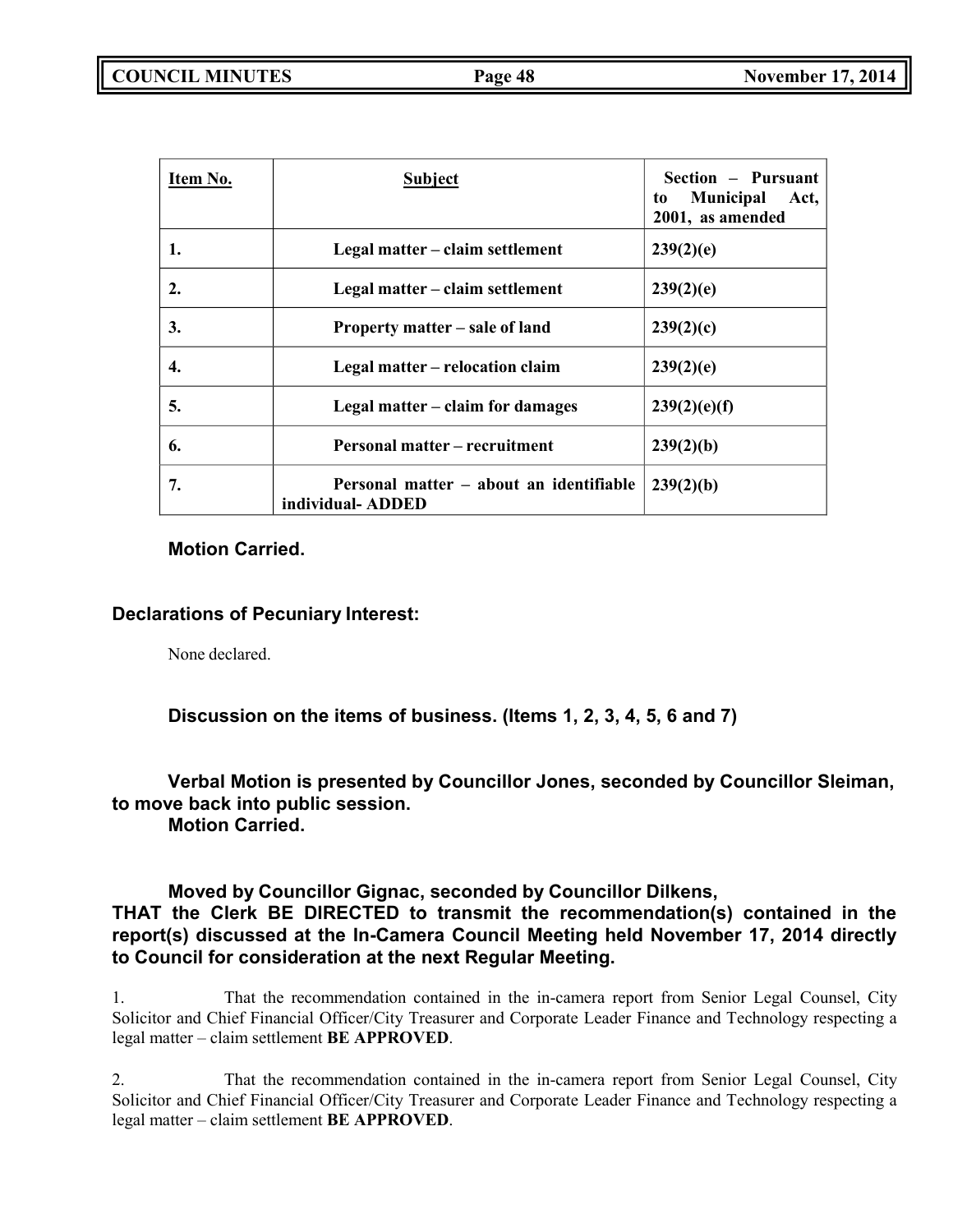| <b>COUNCIL MINUTES</b><br>Page 49 |
|-----------------------------------|
|-----------------------------------|

3. That the recommendation contained in the in-camera report from the Manager of Real Estate Services, City Solicitor and Chief Financial Officer/City Treasurer and Corporate Leader Finance and Technology respecting a property matter – sale of land **BE APPROVED**.

4. That the recommendation contained in the in-camera report from the Manager of Real Estate Services, City Solicitor and Chief Financial Officer/City Treasurer and Corporate Leader Finance and Technology respecting a legal matter – relocation claim **BE APPROVED**.

5. That the recommendation contained in the in-camera report from Senior Legal Counsel and City Solicitor respecting a legal matter – claim for damages **BE APPROVED**.

6. That the report from the Chief Administrative Officer respecting a personal matter – recruitment **BE RECEIVED FOR INFORMATION**.

7. That the verbal report of the Mayor and Chief Administrative Officer respecting a personal matter about an identifiable individual **BE RECEIVED FOR INFORMATION**.

# **Motion Carried.**

**Moved by Councillor Jones, seconded by Councillor Valentinis, That the special meeting of council held November 17, 2014 BE ADJOURNED. (Time: 5:21 p.m.)**

**Motion Carried.**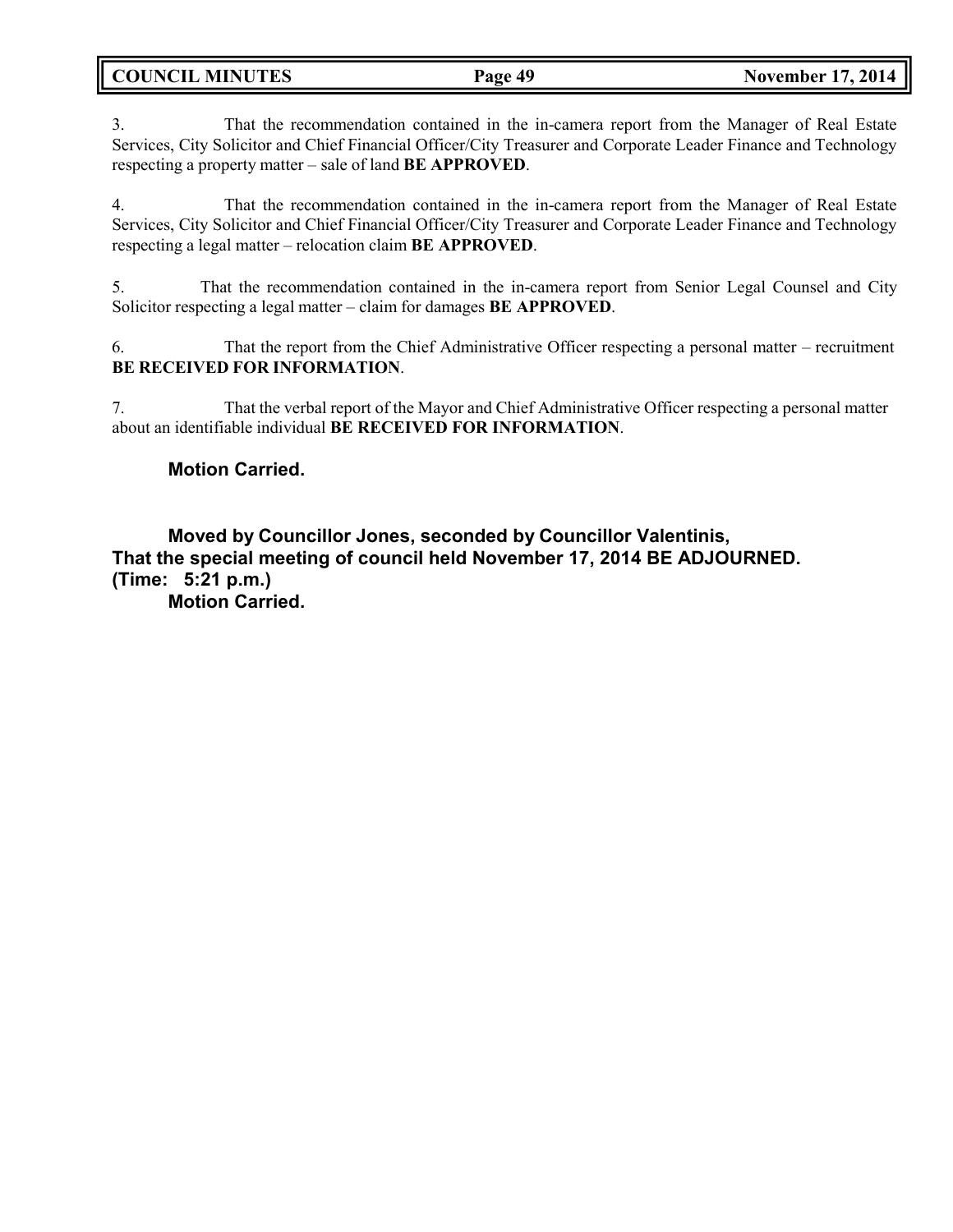| <b>COUNCIL MINUTES</b> |  |
|------------------------|--|
|------------------------|--|

**Page 50 November 17, 2014** 

## **Adopted by Council at its meeting held November 17, 2014 [M415-2014] VC/bm Windsor, Ontario, November 17, 2014**

## **REPORT OF THE STRIKING COMMITTEE of its meeting held** November 17, 2014

# **PRESENT:** Mayor E. Francis Councillor D. Dilkens Councillor J. Gignac Councillor R. Jones Councillor H. Payne CouncillorI. Kusmierczyk Councillor E. Sleiman Councillor A. Halberstadt Councillor B. Marra Councillor F. Valentinis

### **Also in attendance:**

- H. Reidel, Chief Administrative Officer
- J. Payne, Community Development and Health Commissioner and Corporate Leader Social Development, Health, Recreation and Culture
- M. Sonego, City Engineer and Corporate Leader Environmental Protection and Transportation
- O. Colucci, Chief Financial Officer/City Treasurer and Corporate Leader Finance and Technology
- V. Critchley, City Clerk/Licence Commissioner and Corporate Leader Public Engagement and Human Resources
- W. Vendrasco, Deputy City Solicitor

## **Declarations of Pecuniary Interest:**

None declared.

Your Committee submits the following recommendations:

(1) That the following persons **BE APPOINTED** to the *Compliance Audit Committee to Review Election Campaign Finances* for the term ending November 30, 2018:

- Brian Cowell
- Lorraine Drummond
- Mario Quaglia